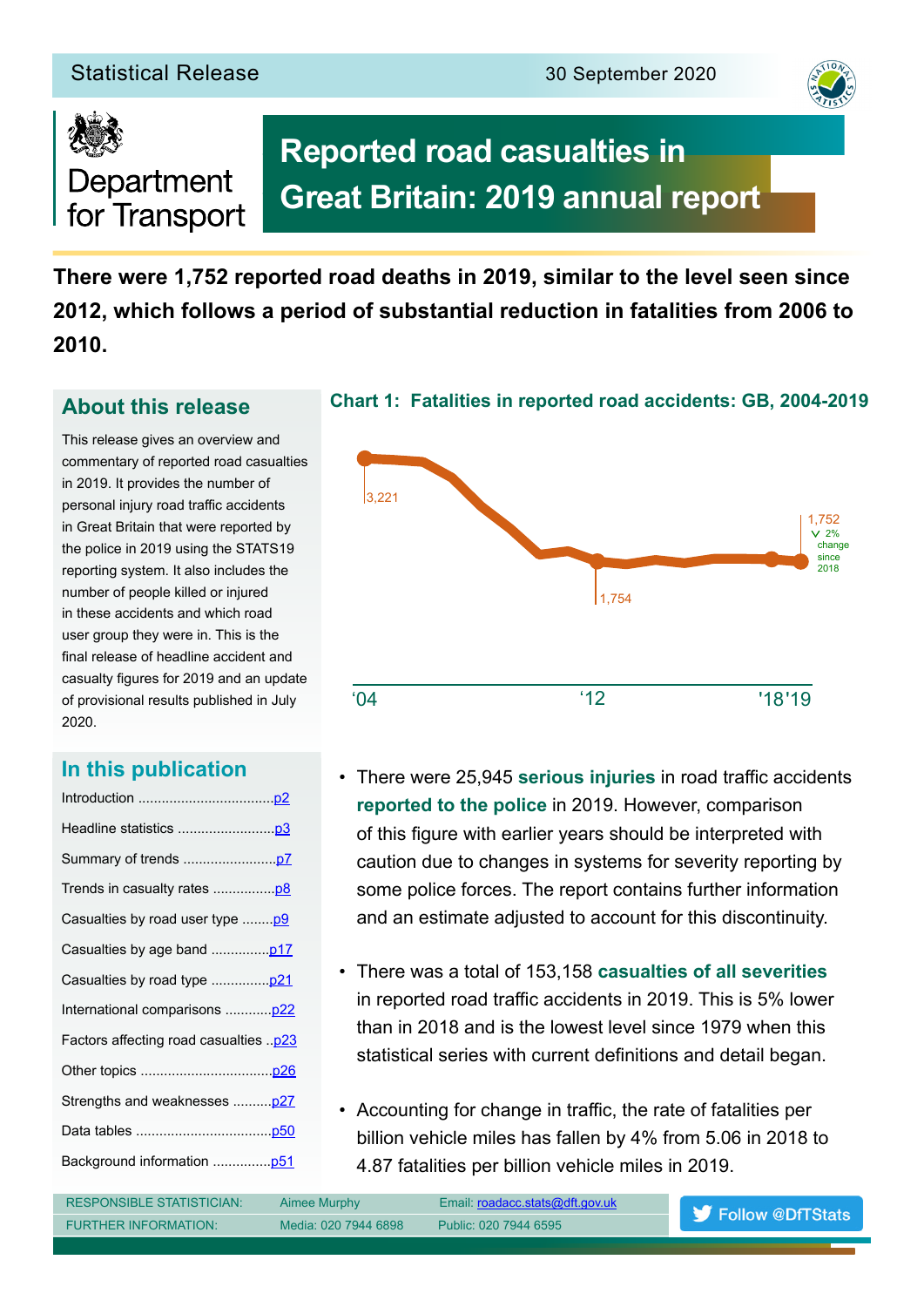## <span id="page-1-0"></span>**Introduction**

This publication provides the number of personal injury road traffic accidents in Great Britain that were reported to the police in 2019 using the STATS19 reporting system. It also includes the number of people killed or injured in these accidents and which road user group they were in.

The figures make up part of a long running series going back to 1926. The current set of defnitions and detail of information goes back to 1979, providing a long period for comparison.

## **Further information**

Information about the data collected, notes, defnitions and guidance is available here: [https://www.gov.uk/government/](https://www.gov.uk/government/publications/road-accidents-and-safety-statistics-guidance) [publications/road-accidents-and-safety](https://www.gov.uk/government/publications/road-accidents-and-safety-statistics-guidance)[statistics-guidance](https://www.gov.uk/government/publications/road-accidents-and-safety-statistics-guidance).

The information used to create these statistics are collected by police forces, either through officers attending the scene of accidents or from members of the public reporting the accident in police stations after the incident, or more recently online.

There is **no obligation for people to report all personal injury accidents to the police** (although there is an obligation under certain conditions, as outlined in the Road Traffic Act). These fgures, therefore, **do not represent the full range of all accidents or casualties** in Great Britain. Please see the section on [strengths and weaknesses of the data](#page-26-0) for further details.

All accidents that were reported by the police and that occurred on a public highway involving at least one motor vehicle, horse rider or pedal cyclist, and where at least one person was injured are included. Accidents that happened on private land (including private drives) or car parks are not included in the statistics. Damage only accidents that do not result in personal injury are also excluded from these statistics.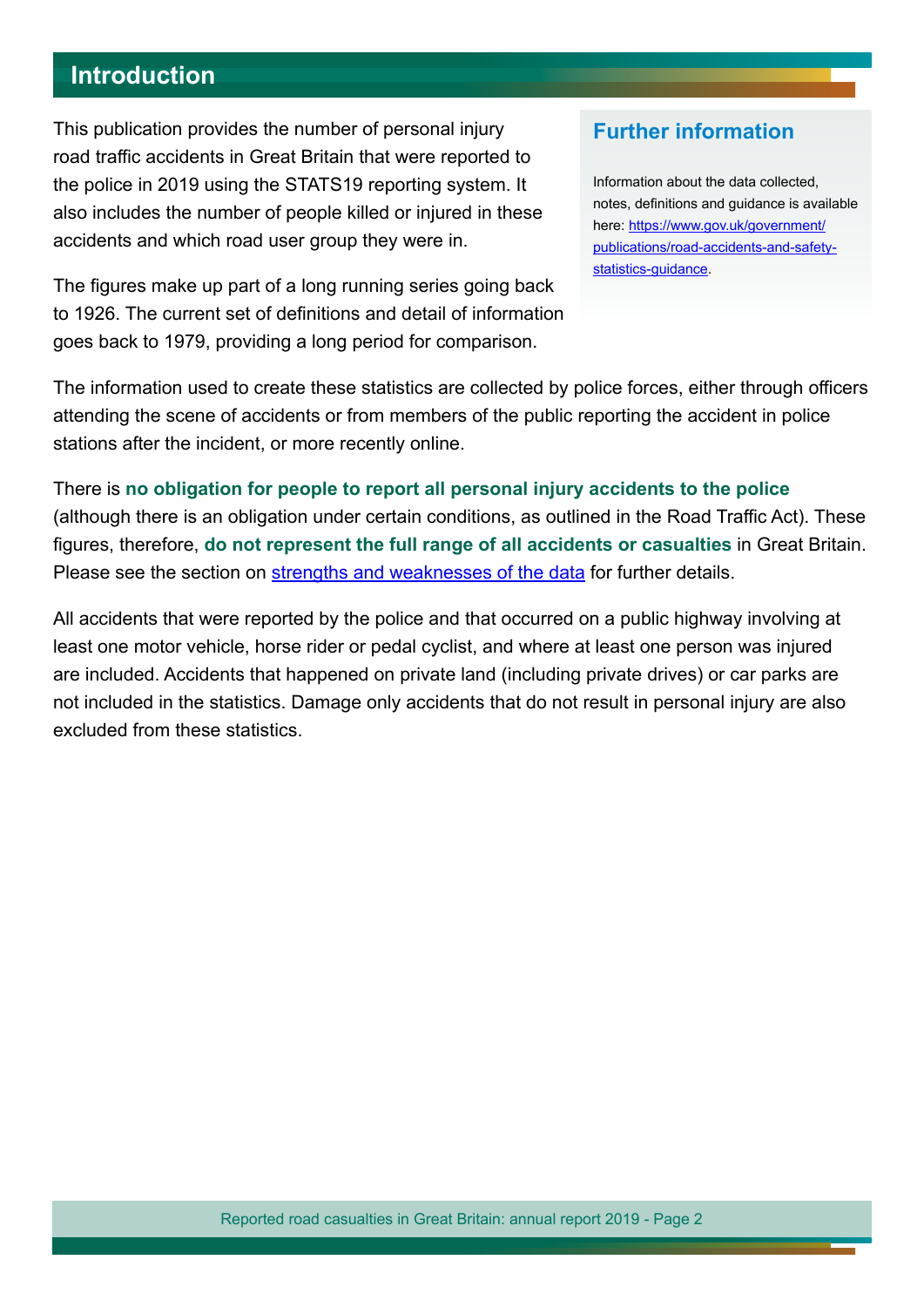## <span id="page-2-0"></span>**Headline statistics**

## **Fatalities**

A total of 1,752 people were killed in reported road traffic accidents in Great Britain in 2019, similar to the level seen since 2012, which followed a period of substantial reduction in fatalities from 2006 to 2010.



#### **Chart 2: Fatalities in reported road accidents: GB, 1979-2019**

## **Definition**

**Casualty**: A person killed or injured in a reported accident on a public road. Casualties are sub-divided into killed, seriously injured and slightly injured.

A full list of the defnitions used in this release can be found here: [https://](https://www.gov.uk/government/publications/road-accidents-and-safety-statistics-guidance) [www.gov.uk/government/](https://www.gov.uk/government/publications/road-accidents-and-safety-statistics-guidance) [publications/road](https://www.gov.uk/government/publications/road-accidents-and-safety-statistics-guidance)[accidents-and-safety](https://www.gov.uk/government/publications/road-accidents-and-safety-statistics-guidance)[statistics-guidance.](https://www.gov.uk/government/publications/road-accidents-and-safety-statistics-guidance)

The number of fatalities in 2019 (1,752) was 2% less than in 2018 (1,784), however, this small decrease may be due to natural variation. The trend in the number of fatalities has been broadly flat since 2010. Previously, and particularly between 2006 and 2010, the general trend was for fatalities to fall. Since that point, most of the year on year changes are either explained by one-off causes (for instance, the snow in 2010) or natural variation. The evidence points towards Britain being in a period when the fatality numbers are broadly stable.

## **Serious injuries**

In 2019, there were 25,945 seriously injured casualties in reported road traffic accidents. This fgure is **as reported to the police** and is **not comparable to earlier years** due to changes in severity reporting. From 2016 onwards, figures on the severity of injury have been affected by a large number of police forces changing their reporting systems. It is likely that the recording of injury severity is more accurate for forces using these new reporting systems. This has had a large impact on the number of serious injuries recorded in 2016 (24,101), 2017 (24,831), 2018 (25,511) and 2019 (25,945) compared with 2015 (22,144). Some of these serious injuries may previously have been classifed as slight injuries which means that the 2016, 2017, 2018 and 2019 serious injury figures are not comparable to previous years and to each other. Please see the strengths [and weaknesses section](#page-26-0) for more information.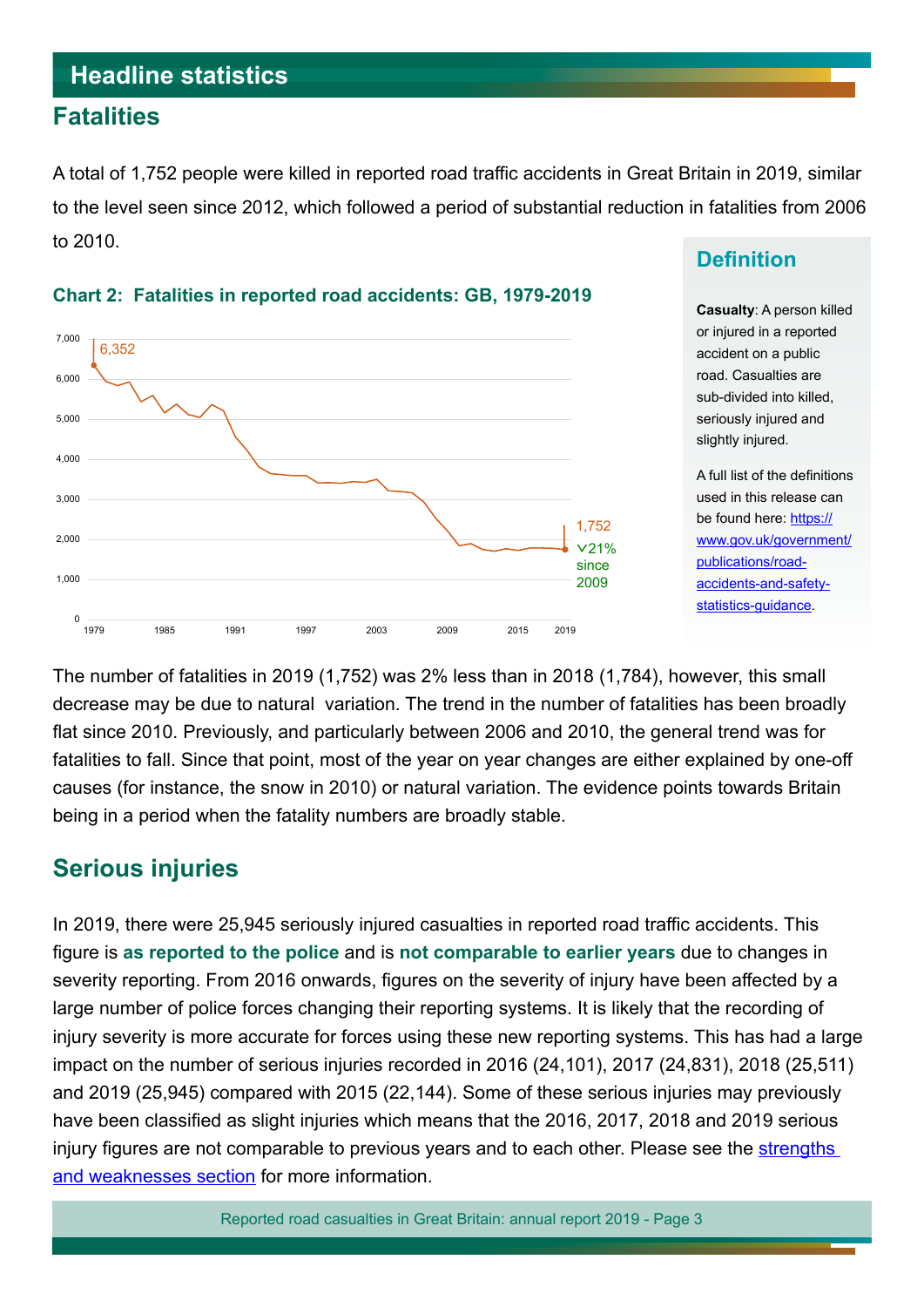The Office for National Statistics (ONS) Methodology Advisory Service have completed analysis to quantify the efect of the introduction of new injury based reporting systems (CRASH and COPA) on the number of slight and serious injuries reported to the police, and to estimate the level of slight and serious injuries as if all police forces were using injury-based reporting systems. This is described in detail in the final ONS methodology report. The final report was published alongside last year's Road Casualties in Great Britain 2018 statistical release to set out how this methodology was finalised: [https://www.gov.uk/government/statistics/reported-road-casualties-in-great-britain](https://www.gov.uk/government/statistics/reported-road-casualties-in-great-britain-annual-report-2018)[annual-report-2018](https://www.gov.uk/government/statistics/reported-road-casualties-in-great-britain-annual-report-2018).

This methodology has allowed us to produce the following experimental statistics. This is a

developing area, where we continue to welcome users views both on the methodology and on the ways in which you are using the statistics and any challenges you face. Last year we implemented the severity adjustments methodology for the frst time and published adjusted figures in a limited number of our statistical tables. This year we have included adjusted figures in all of the statistical tables that are published alongside Reported road casualties in Great Britain, annual report: 2019 and welcome feedback from users. However, in advance of that and to aid user understanding, we included the probabilities of each casualty being serious under injury-based systems alongside the underlying dataset [https://data.gov.uk/dataset/](https://data.gov.uk/dataset/cb7ae6f0-4be6-4935-9277-47e5ce24a11f/road-safety-data) [cb7ae6f0-4be6-4935-9277-47e5ce24a11f/road-safety-data](https://data.gov.uk/dataset/cb7ae6f0-4be6-4935-9277-47e5ce24a11f/road-safety-data). This is so that users can reproduce the summary tables and test out some limited further splits. Further guidance is given in the **Annex**.

The model has been updated in 2020 for use in producing 2019 adjustments, as more police forces moved to an injury based reporting system in 2019. This has led to us revising all previously adjusted fgures and seeing an uplift in the adjusted serious injuries compared to the model used in 2018, . This may be due to forces joining CRASH during 2019, such as the Scottish police forces in July 2019 and Sussex in April 2019, therefore we did not have a full year of CRASH data for all afected forces. Over the next few years we expect to update the model further, as more forces move to an injury based reporting system.

## **Changes in systems for severity reporting**

Please see the [changes in](#page-37-0)  [reporting systems](#page-37-0) section within the Strengths and Weaknesses chapter for more information on the changes in systems for severity reporting.

The Office for National Statistics have completed work to quantify the efect of the introduction of these systems on the number of slight and serious injuries. An update to the final methodology is available in the [Annex](https://www.gov.uk/government/statistics/reported-road-casualties-in-great-britain-annual-report-2018).

The majority of tables which accompany the publication present both the numbers of serious and slight injuries **as reported by the police**, and **adjusted for the change in reporting systems** side by side for comparison.

**We welcome your feedback on this approach, specifcally how you are using these statistics and whether this meets your needs. Please contact us at [roadacc.stats@](mailto:roadacc.stats%40dft.gov.uk?subject=) [dft.gov.uk.](mailto:roadacc.stats%40dft.gov.uk?subject=)**

As a guide to users, we recommend using the adjusted serious injuries data for understanding trends over time. However, for users wishing to look at low level geographic data just for the latest year, you are advised to use the unadjusted data from the open data. This is whilst we complete verifcation work in the coming year on the use of this modelled approached to small subsets of the data. Further guidance on how to use the adjustments is given in the [Annex](https://www.gov.uk/government/statistics/reported-road-casualties-in-great-britain-annual-report-2018).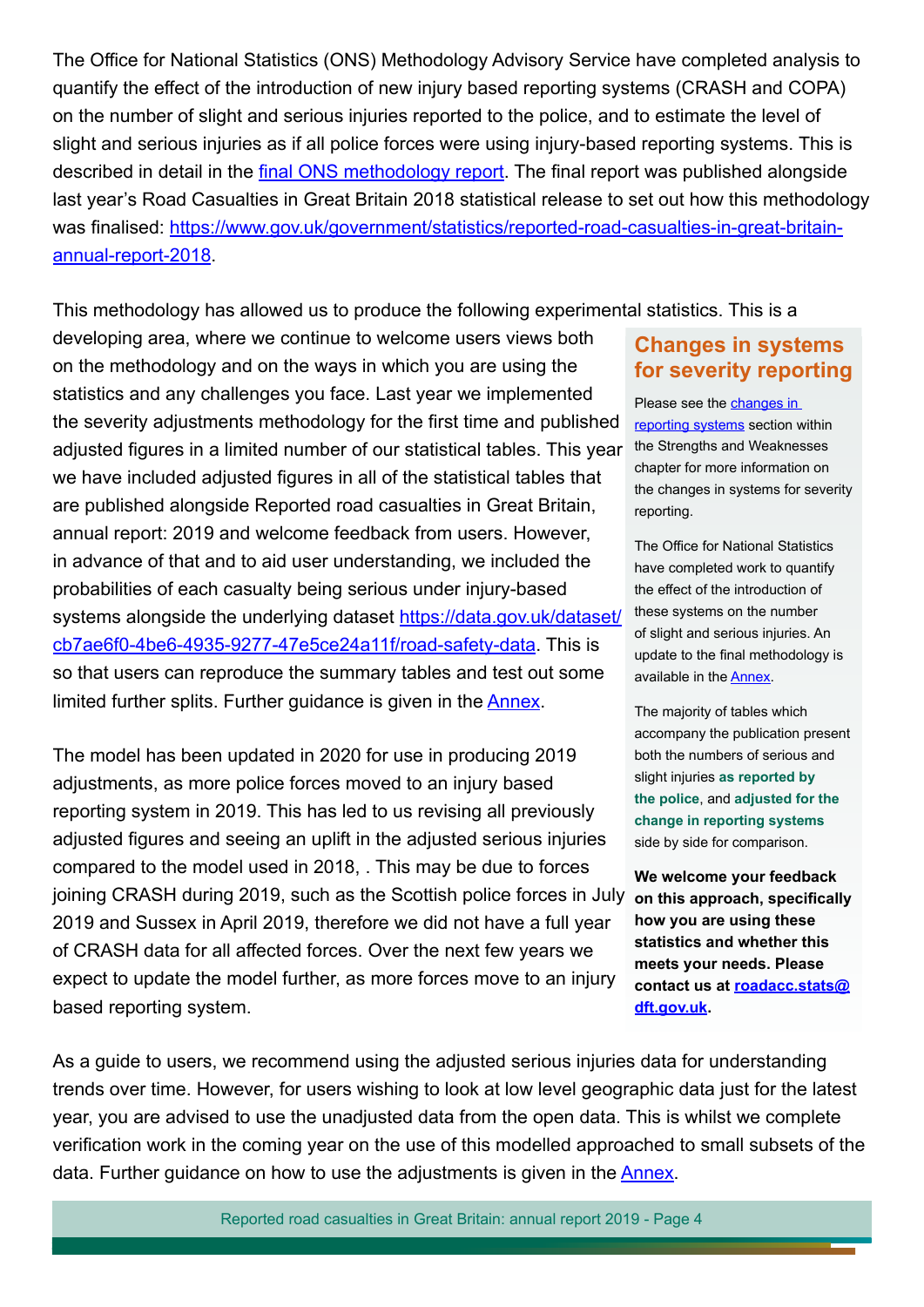Assuming that all police forces were using injury-based severity reporting systems, the model estimates that there would have been 30,144 serious injuries and 31,896 people killed or seriously injured in 2019.





Chart 3 shows that when accounting for changes in reporting, the estimated number of serious injuries since 2010 has declined slightly, at a slower rate than before 2010.

# **Slight injuries**

In 2019, there were 125,461 slightly injured casualties in reported road traffic accidents reported to the police. As explained in the previous section, this fgure is **as reported to the police.**

Applying the severity adjustments methodology developed with the Office for National Statistics results in an estimated 121,262 slightly injured casualties, assuming that all police forces were using an injury-based severity reporting system.



#### **Chart 4: Slight injuries in reported road accidents (adjusted and reported): GB, 2004-2019**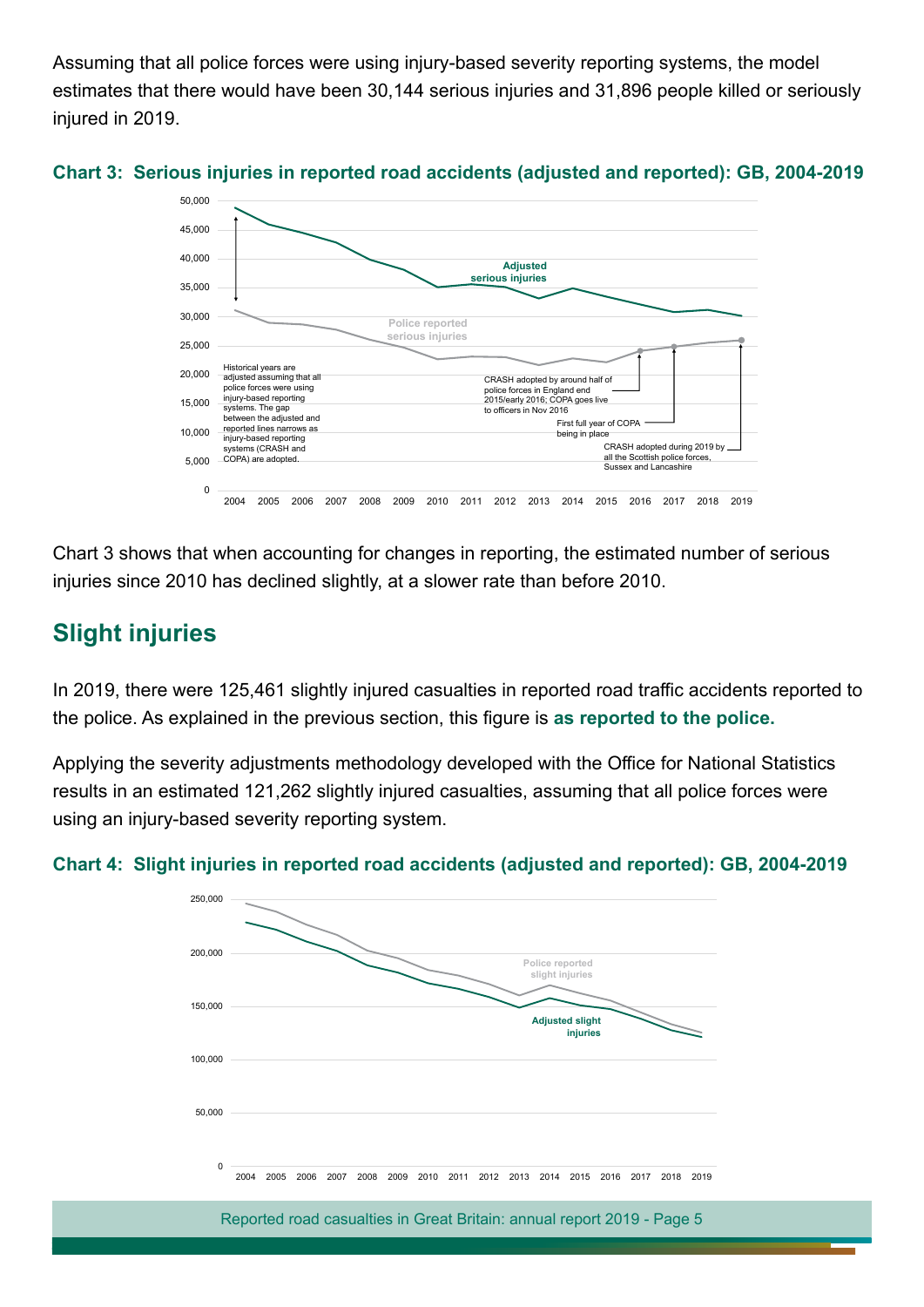Chart 4 shows that when accounting for changes in reporting, the number of slight injuries in 2016 to 2019 has continued the decreasing trend observed since 2014.

# **Total casualties**

There was a total of 153,158 casualties of all severities in reported road traffic accidents in 2019. This is 5% lower than in 2018 and is the lowest level since 1979 when this statistical series with current defnitions and detail began. However, this fgure should be interpreted with caution for two reasons:

- It has long been known that non-fatal (and particularly slight) casualties are underreported to the police and therefore this figure is likely to be an underestimate of the total.
- The introduction of online self-reporting by the Metropolitan Police Service at the end of 2016 and a few other forces in 2018 (see **online self-reporting** section on page 41 for more details), may have afected the number of non-fatal (and particularly slight) casualties reported in these forces and therefore impact the total for Great Britain.

Comparisons to trends in other data sources available seem to suggest little change or a slight fall in casualties would be expected between 2018 and 2019. Please see the strengths and [weaknesses](#page-26-0) section (page 27) for further information.



#### **Chart 5: Casualties in reported road accidents: GB, 1979-2019**

The long term trend in the number of casualties in reported road accidents was broadly flat from 1979 to 1998, allowing for natural variation in the number of casualties. Since 1998 there has been a downward trend in the number of casualties.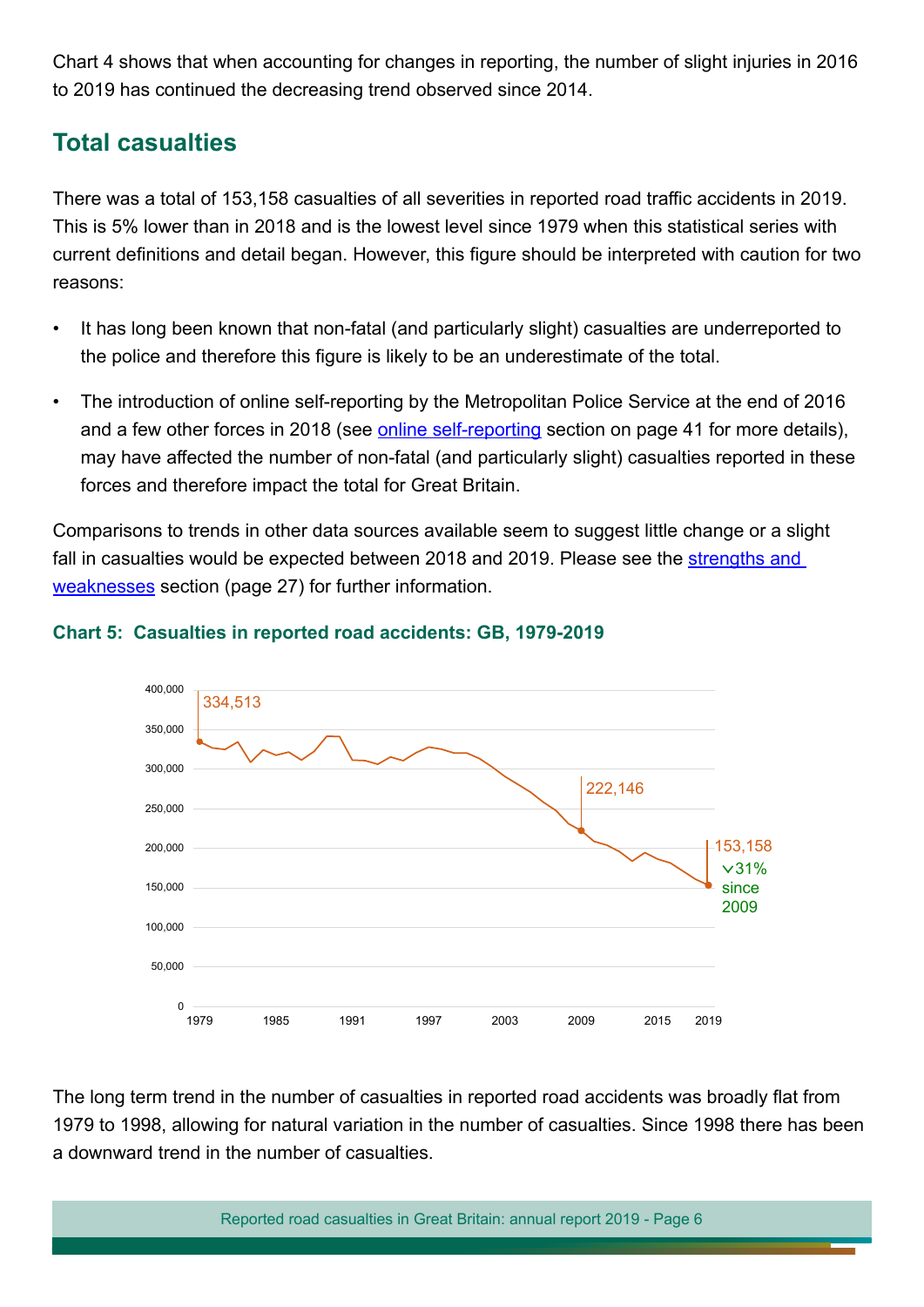# <span id="page-6-0"></span>**Summary of trends**

The summary table below shows the number of reported road casualties in Great Britain in 2019 compared with previous years. Changes in unadjusted fgures are presented for wider context, but it is advised to use the adjusted figures and changes to assess trends over recent years.

|                                             |         | <b>Percentage change from:</b> |                  |
|---------------------------------------------|---------|--------------------------------|------------------|
|                                             | 2019    | 2018                           | 2009             |
| <b>Killed</b>                               | 1,752   | $\perp$ 2%                     | $\downarrow$ 21% |
| Seriously injured (unadjusted) <sup>1</sup> | 25,945  | $\uparrow$ 2%                  | $\uparrow$ 5%    |
| Seriously injured (adjusted) <sup>2</sup>   | 30,144  | $\downarrow$ 3%                | $\downarrow$ 21% |
| KSI (unadjusted) $1,3$                      | 27,697  | $\uparrow$ 1%                  | $\uparrow$ 3%    |
| KSI (adjusted) $^{2,3}$                     | 31,896  | $\downarrow$ 3%                | $\downarrow$ 21% |
| Slightly injured (unadjusted) $1$           | 125,461 | $\downarrow$ 6%                | $\downarrow$ 36% |
| Slightly injured (adjusted) <sup>2</sup>    | 121,262 | $\downarrow$ 5%                | $\downarrow$ 33% |
| <b>All casualties</b>                       | 153,158 | $\downarrow$ 5%                | $\downarrow$ 31% |

*1. As reported to the police.*

2. Adjusted estimates following methodology from the Office for National Statistics Methodology Advisory Service *analysis accounting for change in severity reporting.*

*3. KSI - Killed or Seriously injured.*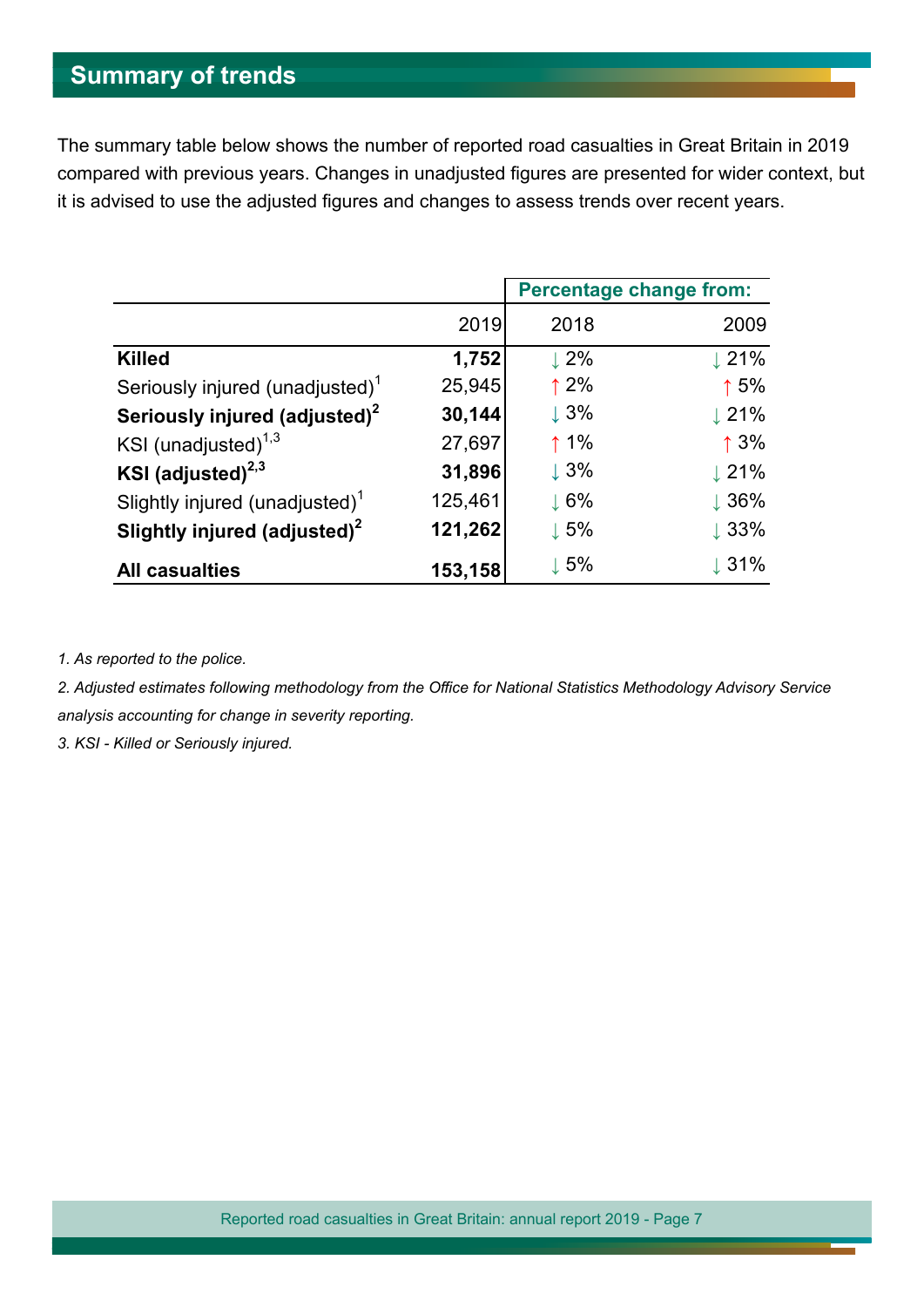# <span id="page-7-0"></span>**Trends in casualty rates**

There are two key ways of looking at casualty numbers, in terms of **absolute counts** or in terms of **rates** taking into account distance travelled. The following graphs show trends in casualties per billion vehicle miles by severity.



The number of fatalities per billion vehicle miles travelled has fallen slightly from 2009 (7.1) to 4.9 fatalities per billion miles travelled in 2019. When looking at the adjusted series, we see the number of killed or seriously injured casualties per billion vehicle miles decreased sharply until 2010, and declined gradually since to 88.6 people killed or seriously injured per billion vehicle miles travelled in 2019. This is because killed or seriously injured casualty numbers have declined slightly since 2010 while traffic has increased over the same period. The casualty rate per billion vehicle miles travelled decreased between 2009 to 2019 from 714.2 to 425.5 casualties per billion vehicle miles travelled, a decrease of 40%.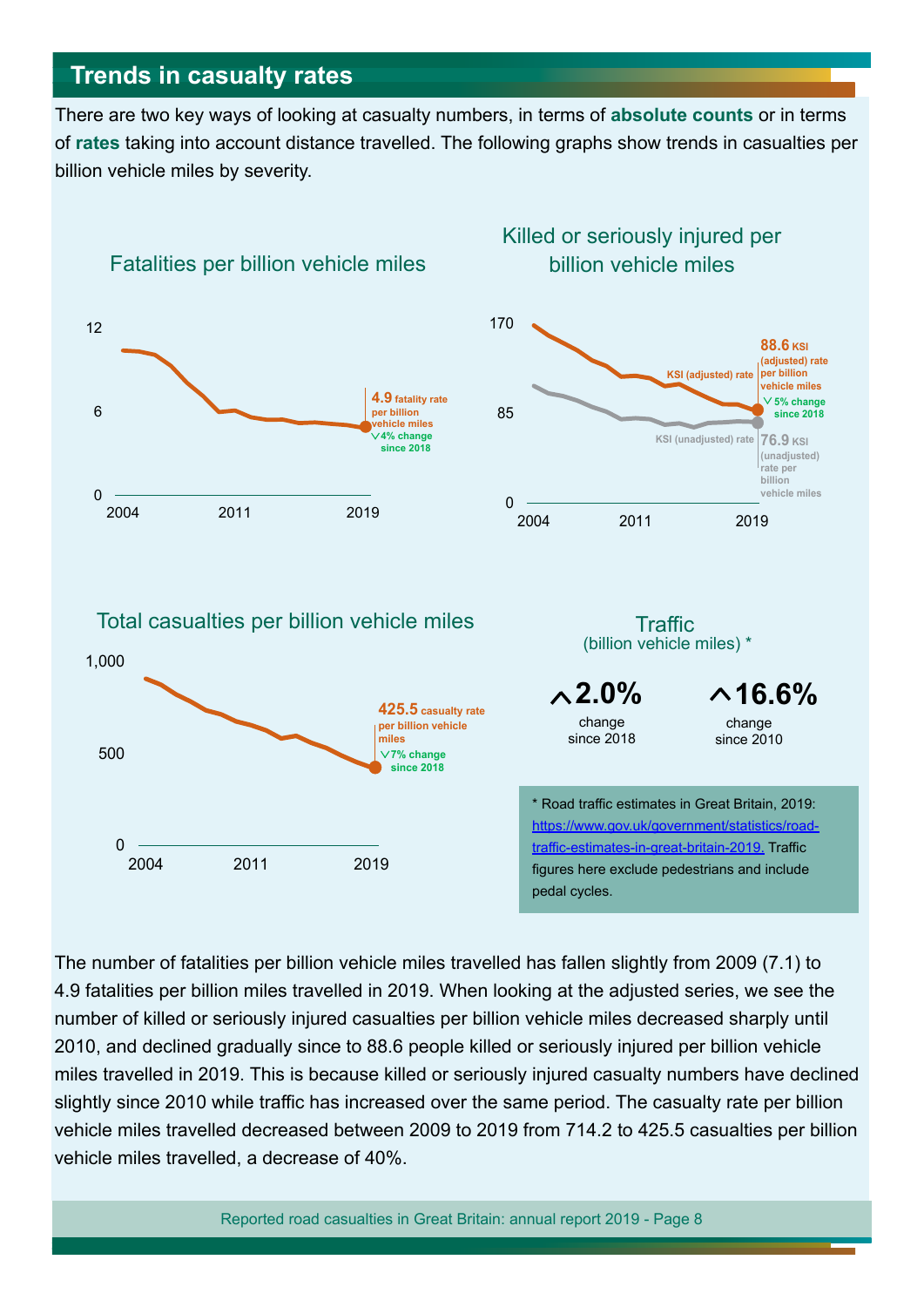## <span id="page-8-0"></span>**Casualties by road user type**

In terms of **absolute counts**, **car occupants** (including car drivers and car passengers) come out as the road user group with the greatest number of casualties and fatalities each year (42% of total fatalities and 58% of total casualties in 2019). However, this is unsurprising as cars account for around 80% of the traffic on British roads.

# **Fatalities by road user type**

In 2019, **car occupants** accounted for 42% of road deaths, pedestrians 27%, motorcyclists 19% and pedal cyclists 6%.



*\*Change should be interpreted with caution, given the underlying numbers for 'other' vehicles are smaller than other road user types.*

In terms of **casualty rates** (casualties per mile travelled) for each mode of transport, there is a group of road users with much higher casualty rates. These are typically referred to as **vulnerable road users** (usually defned as pedestrians, pedal cyclists and motorcyclists). All of these groups have much higher casualty rates per mile travelled in comparison with the other road user groups, as shown in **Chart 6**.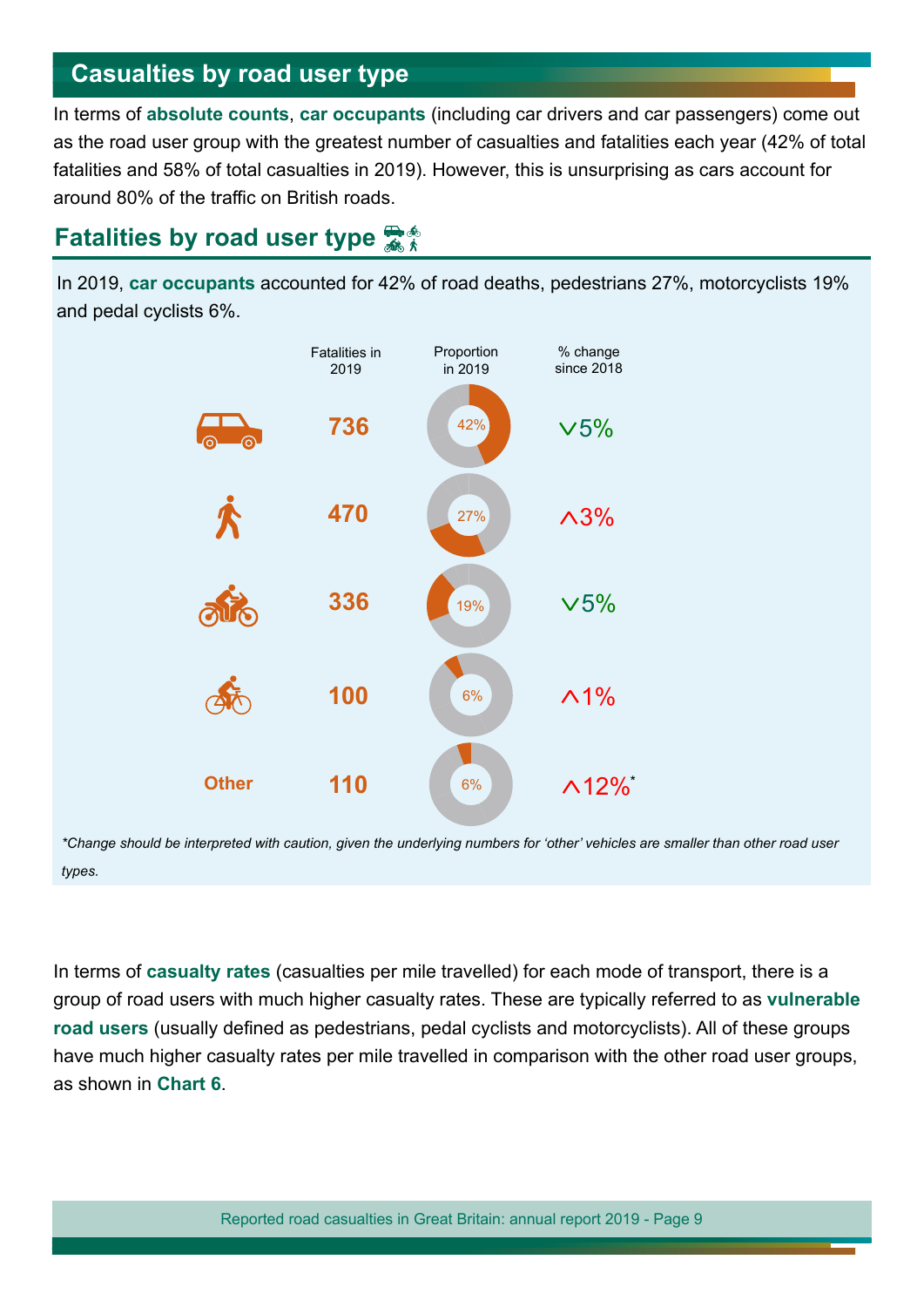#### **Chart 6: Casualty rate per billion passenger miles by road user type: GB, 2019**



#### **Chart 7: Fatality rate per billion passenger miles by road user type: GB, 2019**



## **Useful links**

Figures for billion passenger miles by mode of travel are derived from the following sources:

National Travel Survey, 2019: [https://www.](https://www.gov.uk/government/statistics/national-travel-survey-2019) [gov.uk/government/](https://www.gov.uk/government/statistics/national-travel-survey-2019) [statistics/national-travel](https://www.gov.uk/government/statistics/national-travel-survey-2019)[survey-2019](https://www.gov.uk/government/statistics/national-travel-survey-2019)

Annual bus statistics: year ending March 2019: [https://www.gov.uk/](https://www.gov.uk/government/statistics/annual-bus-statistics-year-ending-march-2019) [government/statistics/](https://www.gov.uk/government/statistics/annual-bus-statistics-year-ending-march-2019) [annual-bus-statistics](https://www.gov.uk/government/statistics/annual-bus-statistics-year-ending-march-2019)[year-ending-march-2019](https://www.gov.uk/government/statistics/annual-bus-statistics-year-ending-march-2019)

Road traffic estimates, Great Britain: 2019: [https://www.gov.uk/](https://www.gov.uk/government/statistics/road-traffic-estimates-in-great-britain-2019) [government/statistics/](https://www.gov.uk/government/statistics/road-traffic-estimates-in-great-britain-2019) road-traffic-estimates-in[great-britain-2019.](https://www.gov.uk/government/statistics/road-traffic-estimates-in-great-britain-2019)

1. Bus passenger miles is based on the 2018 mileage fgure as there is no 2019 fgure available at the time of publication.

The pattern for **pedal cycles** is notable: the overall casualty rate of 4,891 casualties per billion miles cycled is close to the motorcycling casualty rate, whereas the fatality rate of 29.0 per billion miles cycled is much closer to the pedestrian rate. Over time there has been a decrease in the risk of all modes, however, vulnerable road users are still the most at risk.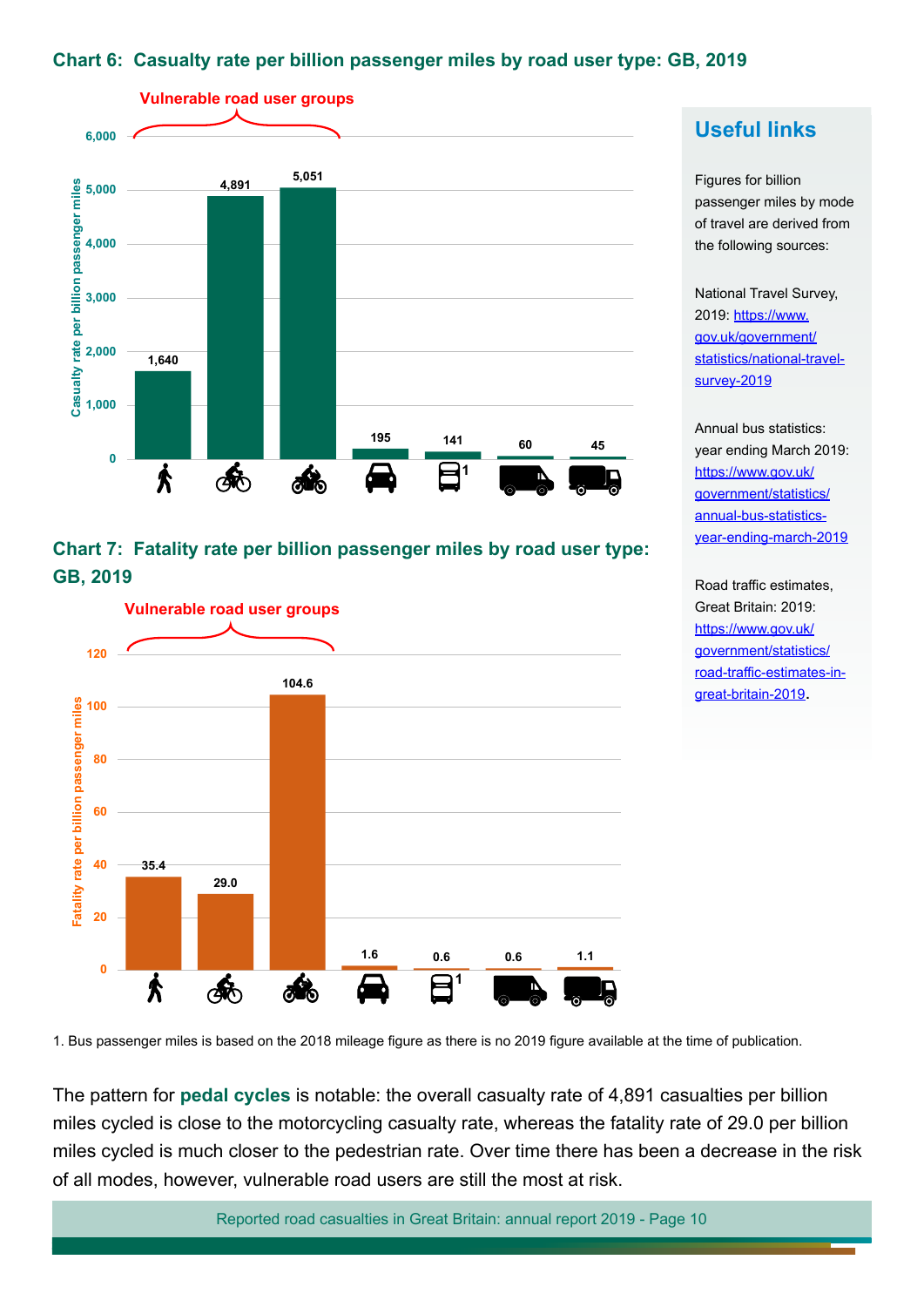# **Car occupants**

**Car occupants** continue to account for the **largest proportion of casualties** of all severities. A total of 736 **car occupants** were killed in 2019, down 5% (or 41 fatalities) from 777 in 2018. Even though cars account for the most traffic on Great Britain roads (around 80%), the car occupant fatality rate per billion passenger miles travelled was 1.6 in 2019. The majority of car occupant fatalities were car drivers, with 508 car drivers killed and 228 car passengers killed in 2019. Car occupants represents 42% of all fatalities in reported road accidents in 2019. Overall, car occupant casualties decreased by 5% to 89,331 in 2019 compared to 2018, and was the **lowest on record**  representing 58% of all casualties in reported road accidents in 2019.



Car and taxi traffic in Great Britain increased by 2% from 2018 to 2019. Although increases in car and taxi traffic can lead to an increase in accidents, other factors can have a stronger influence on road safety.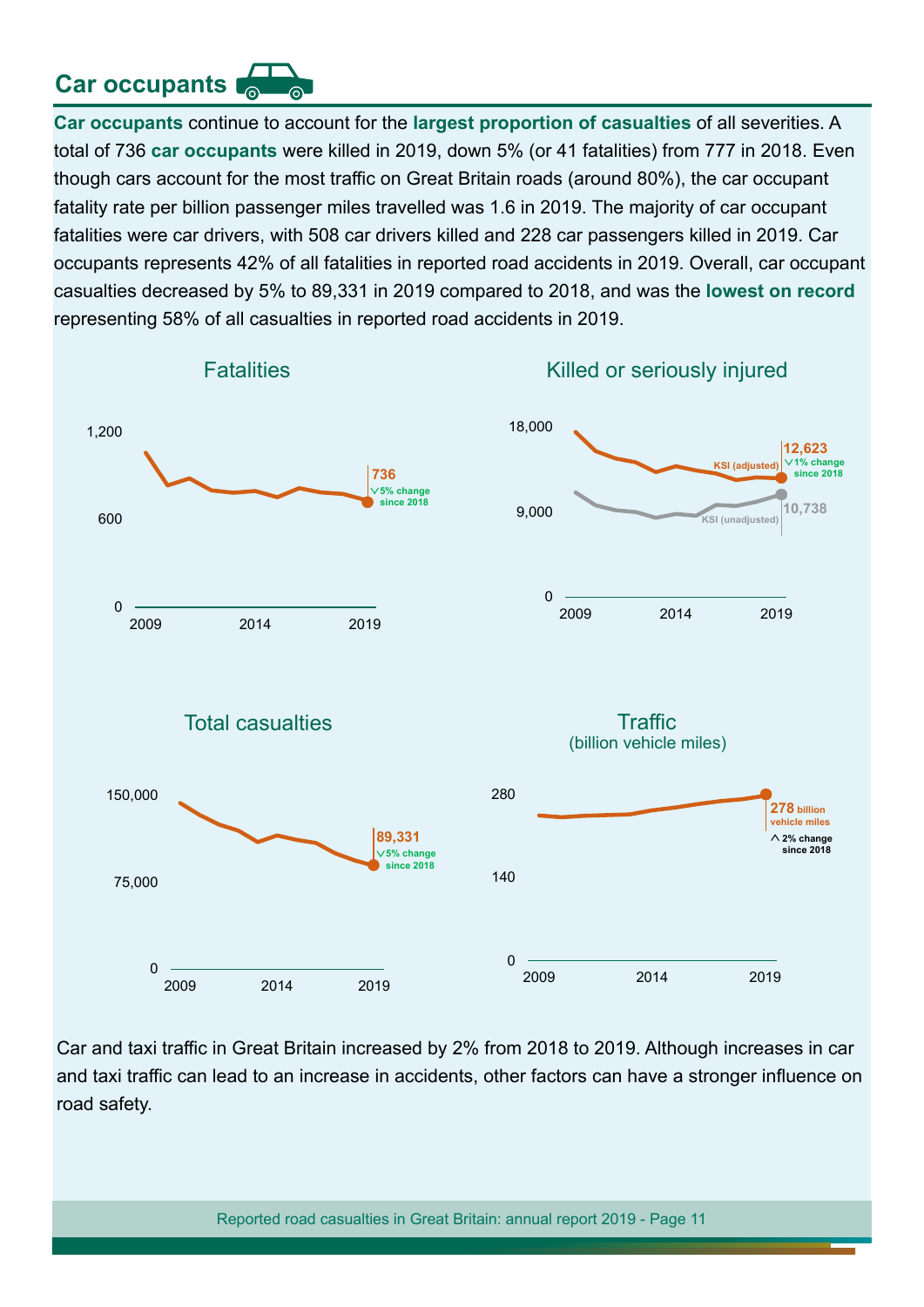# **Pedestrians**

Although **pedestrian fatalities** increased slightly from 456 in 2018 to 470 in 2019, the number of fatalities has remained broadly constant over the last ten years and year-on-year changes are likely to be due to natural variation. Overall, pedestrian casualties decreased by 3% between 2018 and 2019 to 21,770 pedestrian casualties. Pedestrians represented 14% of all casualties in 2019, a proportion that has increased very slightly in each of the last five years.



Estimates of distance walked have increased since 2014. However, the 2019 estimate of 13 billion miles walked is 2% less than in 2018.\*

\* Distance walked in Great Britain up to 2019 is estimated by using [National Travel Survey](https://www.gov.uk/government/collections/national-travel-survey-statistics) average distance travelled in England for each year multiplied by [Great Britain population](https://www.nomisweb.co.uk/query/select/getdatasetbytheme.asp?opt=3&theme=&subgrp) for that year.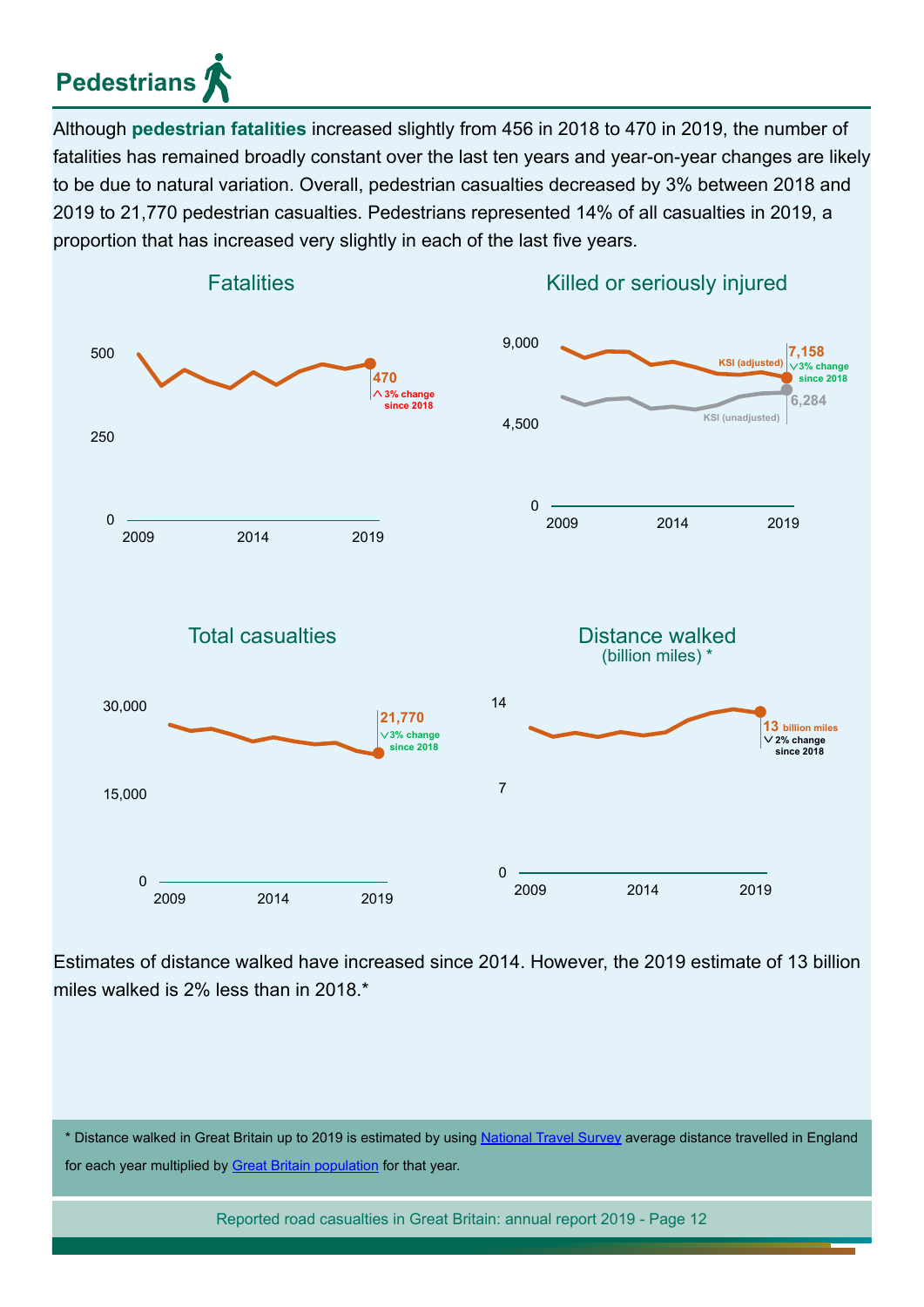# **Pedal cyclists**

There were 100 **pedal cyclist** fatalities on the roads in 2019, very similar to the level seen since 2009. Any changes since that point are most likely a result of **natural variation** and cannot be attributed to underlying causes.



The number of pedal cyclists killed or seriously injured in Great Britain has increased by 8% between 2009 (4,098) to 2019 (4,433) (using the series adjusted for changes in severity reporting). This is partly explained by an increase in pedal cyclist traffic in Great Britain of 16% from 2009 to 2019 (3.0 to 3.5 billion vehicle miles). Overall pedal cyclist casualties decreased by 4% between 2018 and 2019.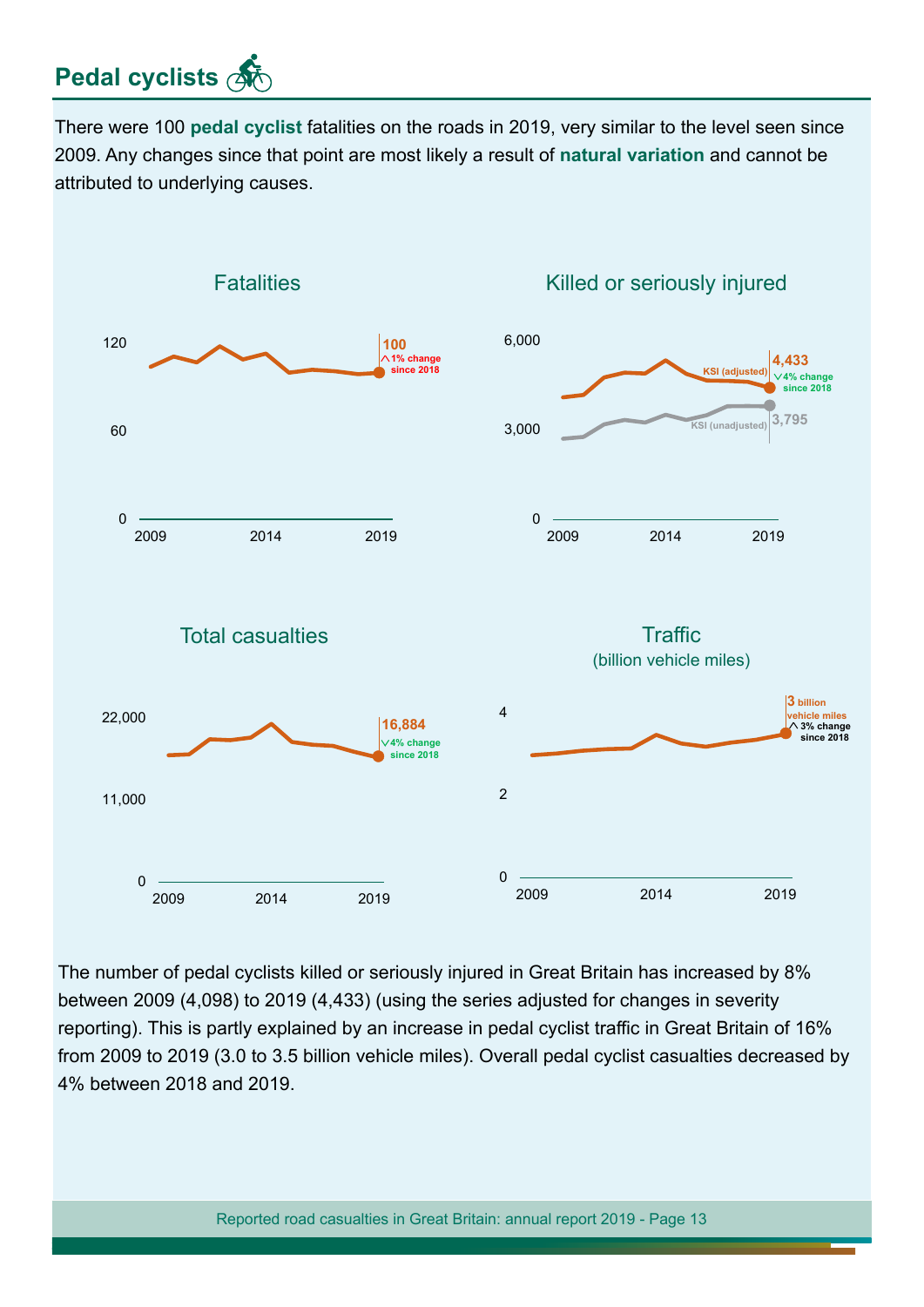# **Motorcyclists**

**Motorcyclist** fatalities decreased in 2019 compared to 2018. In total, 336 motorcyclists were killed during 2019, down 5% from 354 in 2018. However, motorcyclist fatalities have fuctuated between 319 and 365 over 2011 to 2019 with no clear trend. Overall motorcyclist casualties decreased by 4% between 2018 and 2019 to 16,224 casualties. Motorcyclist traffic has been stable in the last ten years.

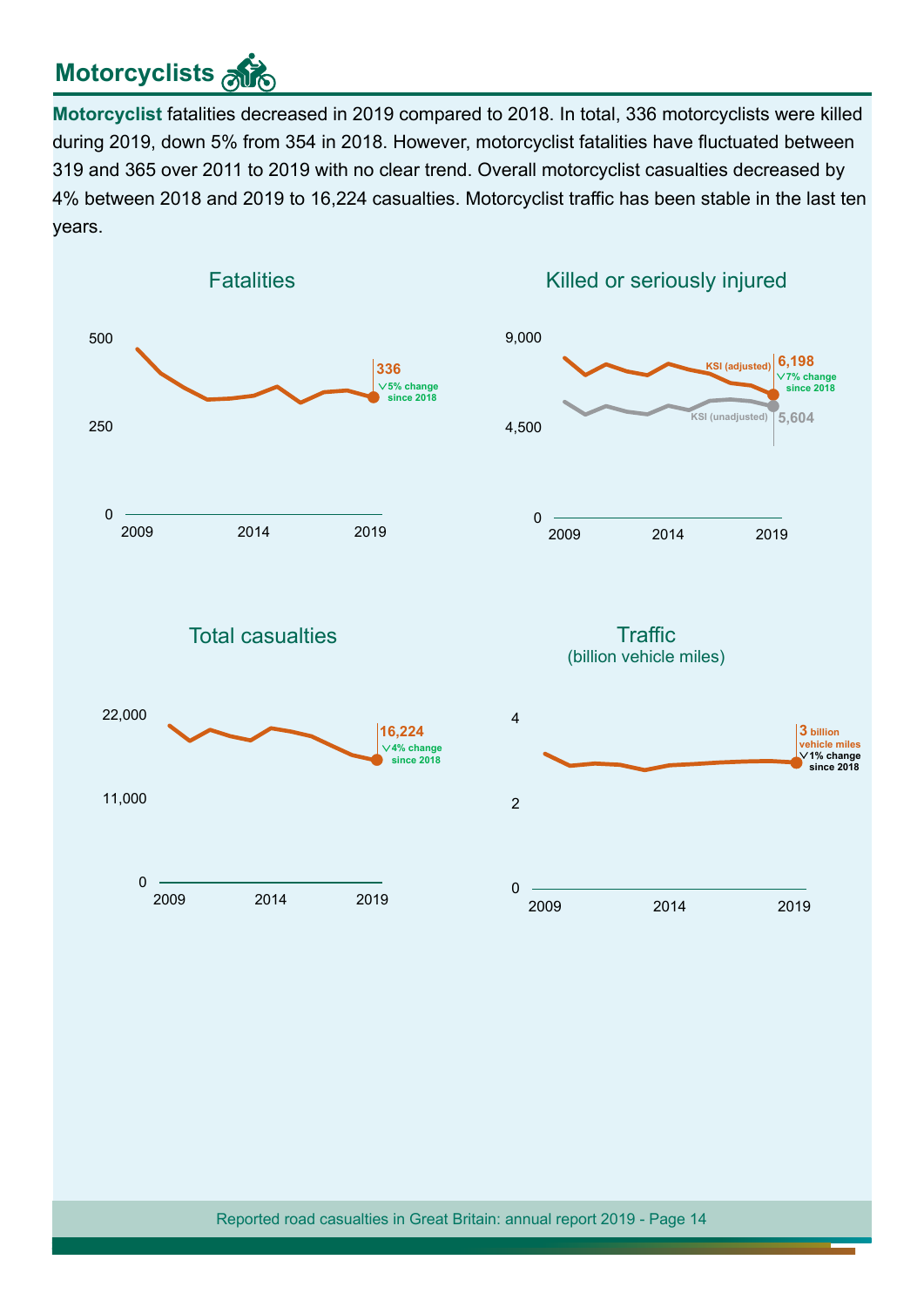## **Bus and coach occupants**

In 2019, there were 14 **bus and coach occupant** fatalities, of which 12 were bus or coach passengers and 2 were bus or coach drivers. Bus and coach occupant fatalities have fuctuated between 5 and 14 in the last ten years with no clear trend.

Overall bus and coach casualties have shown a decreasing trend, decreasing by more than a half from 2009 (6,317) to 2019 (3,085). The number of bus and coach occupant casualties have decreased in the last year by 19% from 3,801 in 2018 to 3,085 in 2019, of which in the latest year 91% were passengers. Out of all bus and coach occupant passenger casualties in 2019, 36% were older people (aged 60 and over).

Bus and coach traffic has also shown a decreasing trend in the last ten years. In 2019, bus and coach traffic was 2.4 billion vehicle miles, a decrease of 2% compared to 2018.

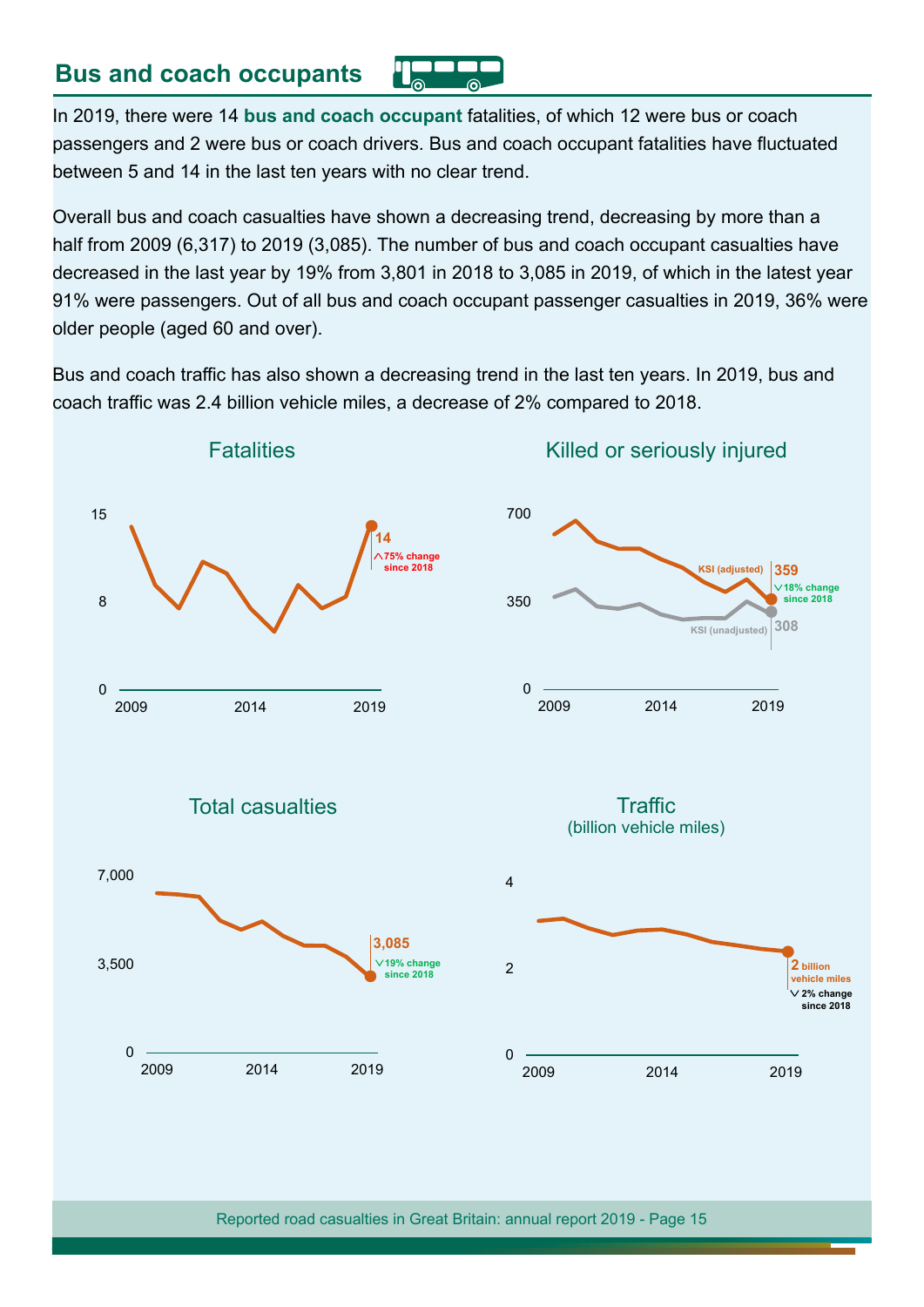## **Goods vehicle occupants**

൫ ෧

In 2019, there were 66 **goods vehicle occupant** (including heavy and light goods vehicles) fatalities, of which 55 were goods vehicle drivers and 11 were goods vehicle passengers. Goods vehicle fatalities have fuctuated between 47 and 66 in the last ten years.

Overall goods vehicle casualties have shown a decreasing trend, decreasing by 2% from 5,071 in 2018 to 4,985 in 2019, of which in the latest year 80% were goods vehicle occupant driver casualties.

Goods vehicle traffic has shown an increasing trend from 2013 to 2019. In 2019, goods vehicle traffic was 73 billion vehicle miles, a slight increase of 2% compared to 2018.



Total casualties

2009 2014 2019

0

3,500

7,000

### Killed or seriously injured







Reported road casualties in Great Britain: annual report 2019 - Page 16

**4,985 2% change since 2018**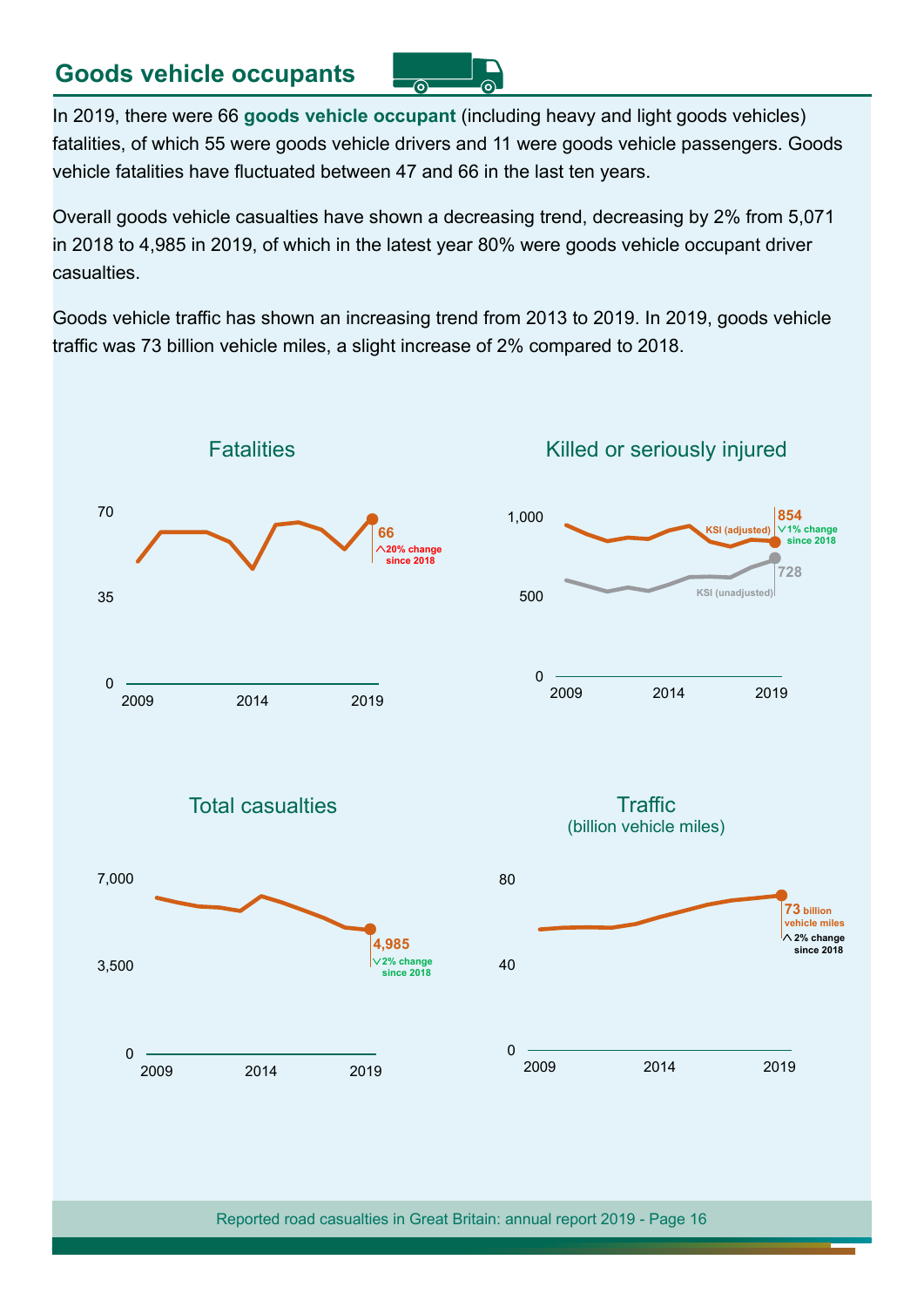## <span id="page-16-0"></span>**Casualties by age band**





<sup>■</sup> Pedestrian ■ Pedal cyclist ■ Motorcyclist ■ Car Occupant ■ Bus or coach ■ Van ■ HGV ■ Other

Car occupant fatality rates per million population are particularly high for 17-24 year olds and those aged 75 and over. Pedestrian fatality rates per million population are particularly high for those aged 75 and over.



#### **Chart 9: Car driver and car passenger casualties per billion miles travelled\*, GB: 2019**

Young car drivers aged 17-24 and car passengers are more likely to be injured in a road accident than older car drivers and passengers, however, car drivers aged 80+ are substantially more likely to be injured in a car accident than car drivers aged 50-74. The casualty rate per billion miles travelled for car passengers aged 17-24 is twice the rate for car passengers aged 85+. There were 287 people killed from accidents involving a young car driver in 2019, a decrease of 7% from the previous year. There were 444 people killed from accidents involving an older car driver in 2019, an increase of 9% from the previous year.

\* Miles travelled in Great Britain in 2019 is estimated by using [National Travel Survey](https://www.gov.uk/government/collections/national-travel-survey-statistics) average distance travelled in England for each year multiplied by [Great Britain population](https://www.nomisweb.co.uk/query/select/getdatasetbytheme.asp?opt=3&theme=&subgrp) for the year 2019.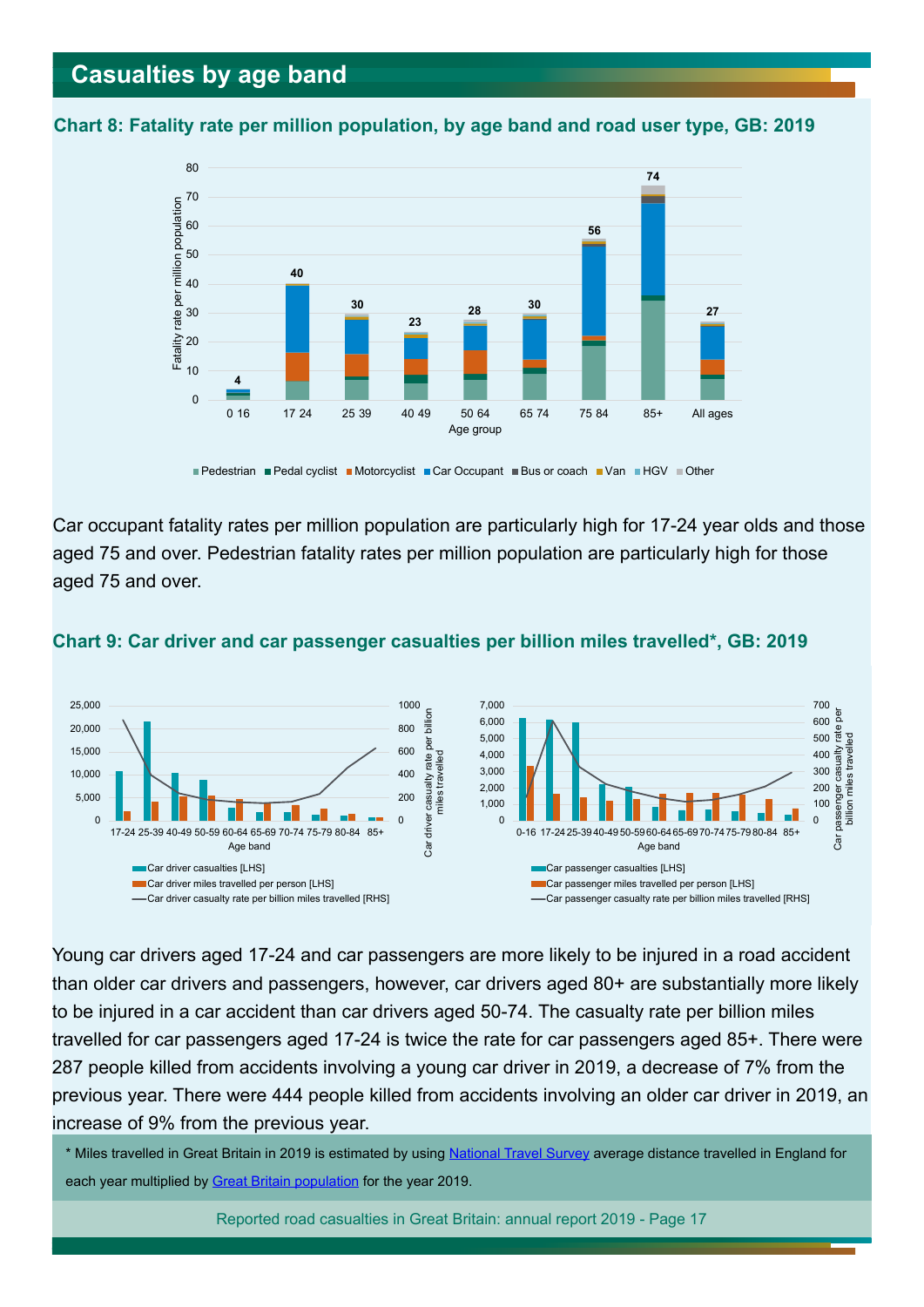# **Children (aged 15 or under)**

There were 39 **child** deaths in 2019, a decrease from 48 in 2018. Child fatalities have fuctuated between 39 and 69 during 2010 to 2019. Overall child casualties decreased by 5% between 2018 and 2019 to 13,574 casualties in 2019 which is the lowest year on record.

As has been the case historically, child fatalities are mainly **pedestrians** (18 fatalities in 2019), **pedal cyclists** (10 fatalities in 2019) and **car passengers** (8 fatalities in 2019). These are the forms of transport most commonly used by children.



These trends are observed despite the population of children aged 0-15 in Great Britain increasing by 8% since 2009.

The population of diferent age groups in Great Britain is from the Office of National Statistics population figures: [https://](https://www.nomisweb.co.uk/query/select/getdatasetbytheme.asp?opt=3&theme=&subgrp) [www.nomisweb.co.uk/query/](https://www.nomisweb.co.uk/query/select/getdatasetbytheme.asp?opt=3&theme=&subgrp) [select/getdatasetbytheme.](https://www.nomisweb.co.uk/query/select/getdatasetbytheme.asp?opt=3&theme=&subgrp) [asp?opt=3&theme=&subgrp](https://www.nomisweb.co.uk/query/select/getdatasetbytheme.asp?opt=3&theme=&subgrp)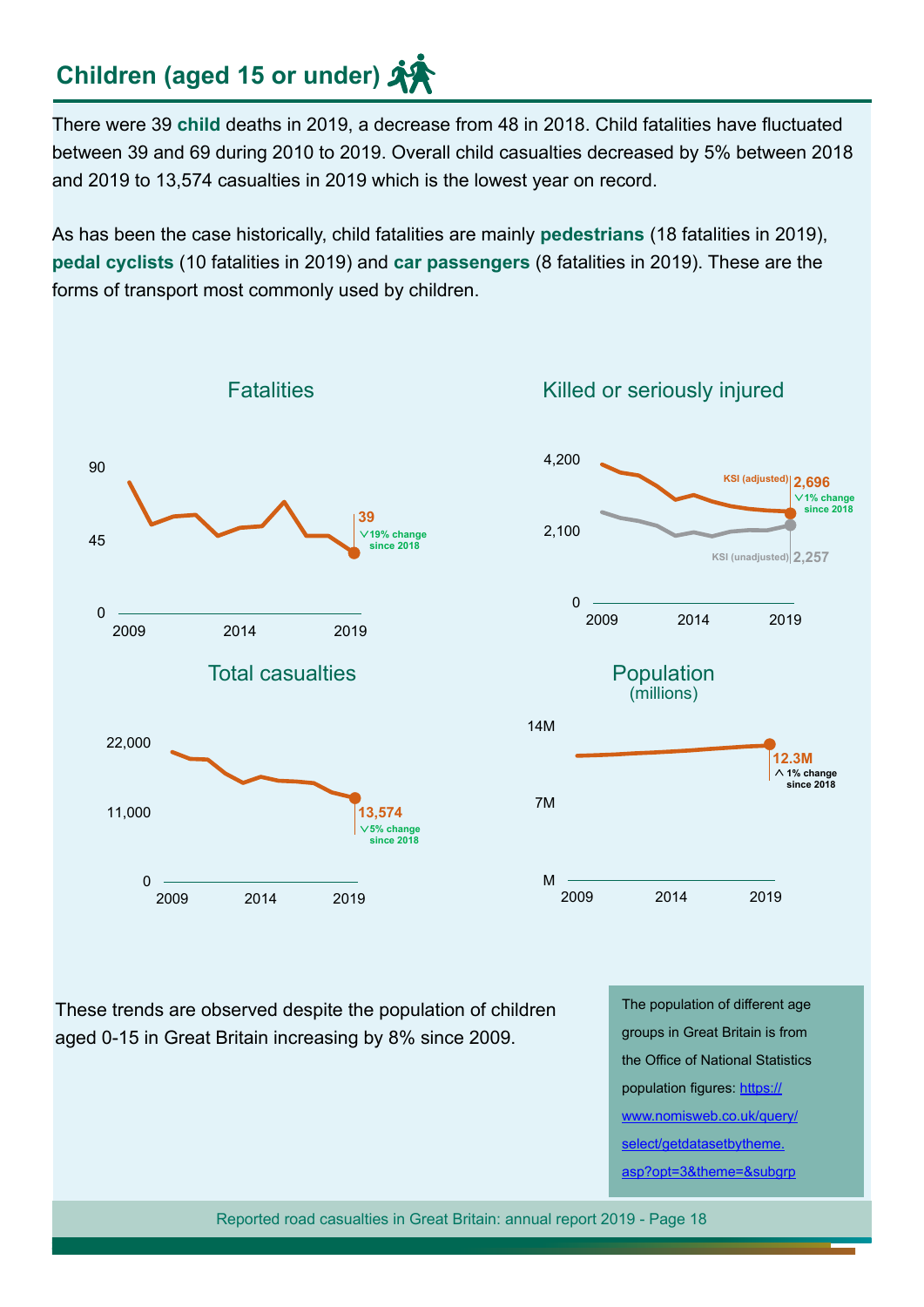# **Young casualties (aged 17 to 24)**

The number of fatalities aged 17 to 24 in reported road traffic accidents has decreased, with 248 fatalities in 2019 compared with 279 fatalities in 2018. This continues the general year-on-year downward trend. There were 26,988 young casualties of all severities, down 6% from 2018.

There were fewer young fatalities who were car drivers in 2019 (99 fatalities in 2018 and 88 fatalities in 2019) and as car passengers (67 fatalities in 2018 and 55 fatalities in 2019). There was one young pedal cyclist fatality in 2019 compared with 7 in 2018. There were also fewer young fatalities as pedestrians in 2019 (47 fatalities in 2018 and 39 fatalities in 2019).

The population of young people in Great Britain followed a steady upward trend until 2011. Since 2011 the population of young people in Great Britain gradually fell to 6.2 million people in 2019. The population in this age group has decreased by 1% in 2019 compared with 2018. This decreasing trend may partly explain the downwards trend in fatalities and KSIs seen for this age group. The fatality rate per million population for young people has fallen in recent years.

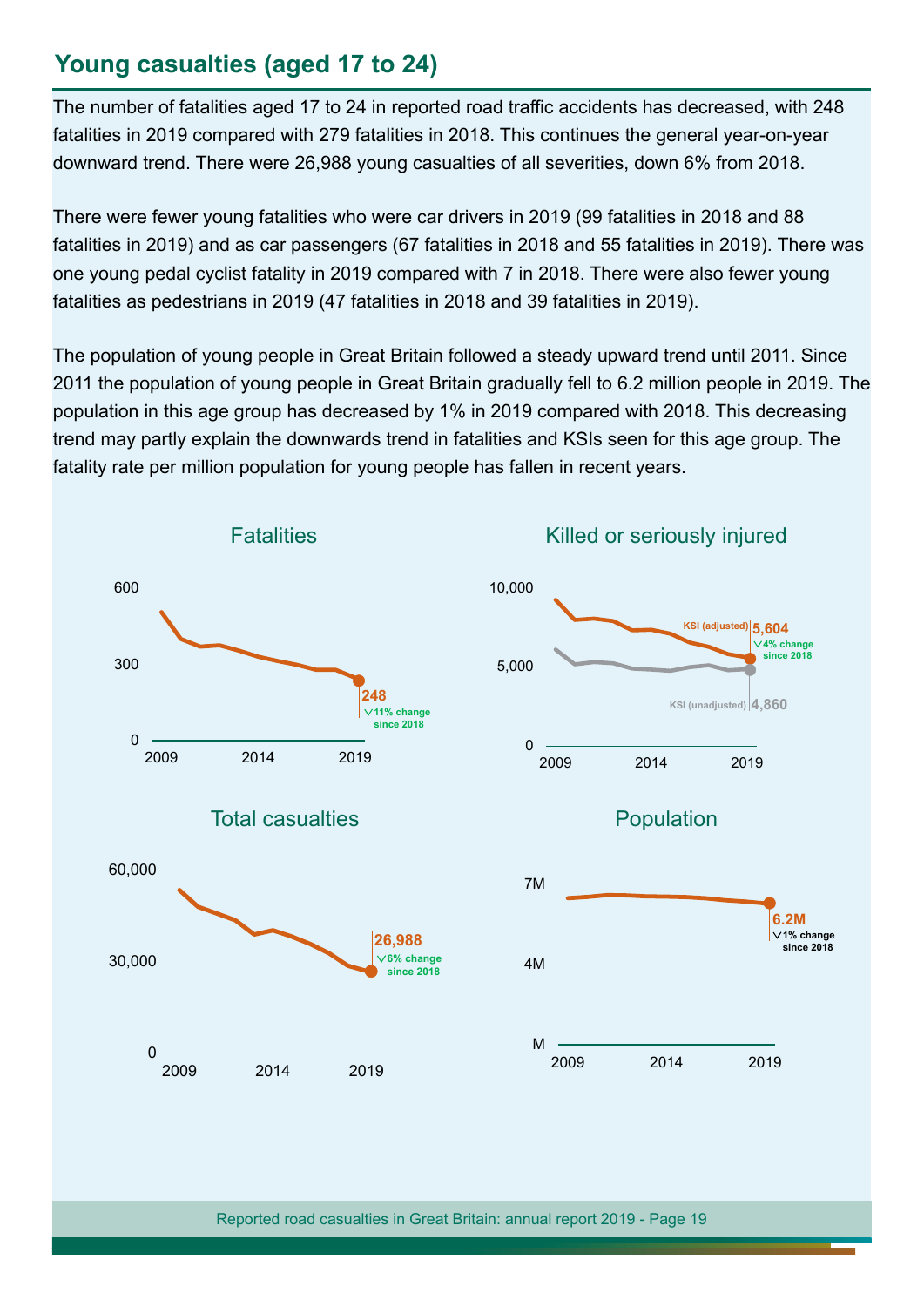# **Older casualties (aged 60 and over)**

The number of fatalities aged 60 and over in reported road accidents has increased by 9% from 588 in 2018 to 638 in 2019. There has been an increase in older fatalities as both car drivers and passengers, with 203 fatalities as car drivers in 2019 compared to 180 in 2018, and 98 as car passengers in 2019 compared to 79 in 2018.

The number of killed or seriously injured casualties aged 60 and over in reported road accidents (using the adjusted severity series) has decreased by 4% from 6,554 in 2018 to 6,312 in 2019.

The population in this age group has increased by 2% compared with 2018 and by 17% compared with 2009. This relatively rapidly growing population may partly explain the upturn in fatalities seen for this age group in the last few years. The fatality rate per million population for older people has risen in recent years.



There were 21,372 older casualties of all severities in 2019, a decrease of 5% compared to 2018 (22,483).

The increase in fatalities is seen for all detailed older age groups (60 to 69, 70 to 79, 80 and more) since 2010.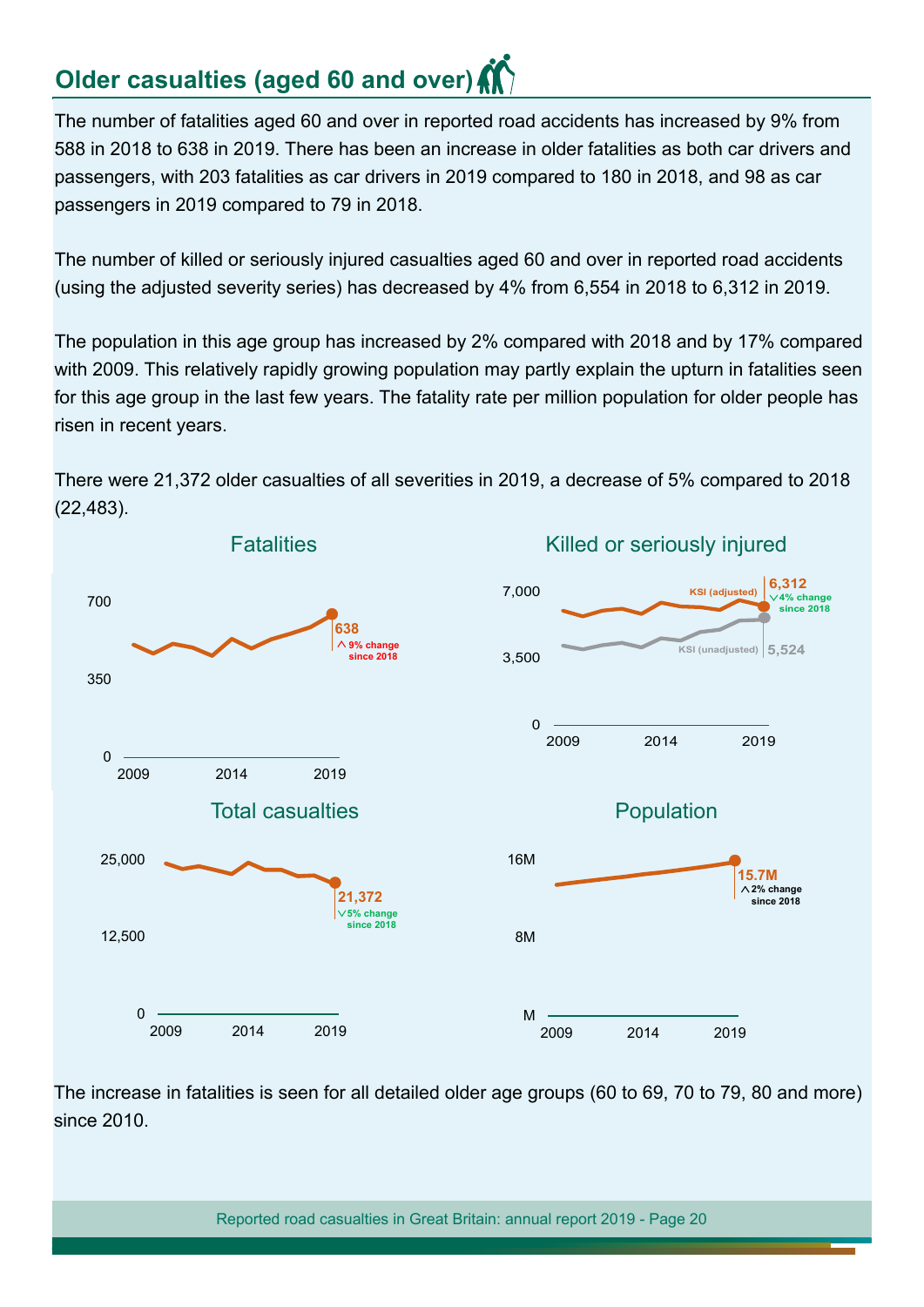## <span id="page-20-0"></span>**Casualties by road type**

Of the 1,752 road deaths in 2019, the majority (57%) occurred on rural roads (994). A total of 653 deaths occurred on urban roads and 105 on motorways.







## **Definitions**

**Urban / rural roads:** Urban roads are those within an area of population of 10,000 or more. Tables produced for years prior to 2017 are based on the 2001 Communities and Local Government definition of Urban Settlements. Tables produced after 2017 are based on the 2011 census data that uses a revised 2001 Communities and Local Government classification. Roads outside these areas will be classifed as Rural.

The majority of fatalities (57%) occurred on rural roads, whereas the majority of casualties (63%) occurred on urban roads. Although motorways carry around 20% of traffic, they only account for 6% of fatalities.

There has been an increase in reported road casualties on 20mph roads since 2016, however, these changes may relate to increases in the length of 20mph roads. In recent years local highways authorities have been introducing more 20mph speed limits and zones. The department has published a report into the effectiveness of 20mph road speed limits, available here: [https://](https://www.gov.uk/government/publications/20-mph-speed-limits-on-roads) [www.gov.uk/government/publications/20-mph-speed-limits-on-roads](https://www.gov.uk/government/publications/20-mph-speed-limits-on-roads)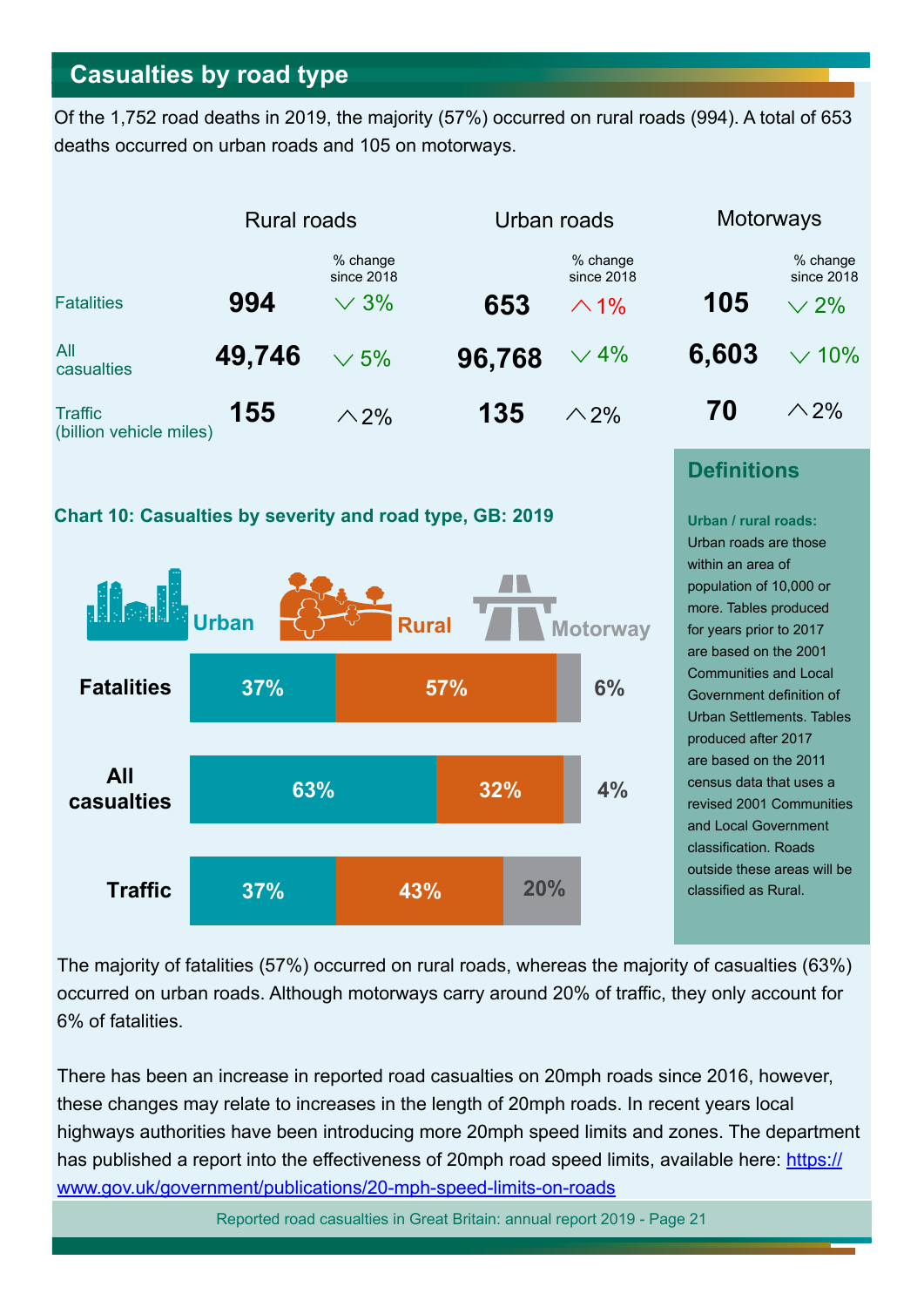## <span id="page-21-0"></span>**International comparisons**

The European Transport Safety Council's Performance Index (PIN) programme enables comparisons of road safety progress between **European countries** to be made. The latest PIN report was published by the European Transport Safety Council in June (see here: [https://etsc.](https://etsc.eu/14th-annual-road-safety-performance-index-pin-report/) [eu/14th-annual-road-safety-performance-index-pin-report/](https://etsc.eu/14th-annual-road-safety-performance-index-pin-report/)).

Overall, the **total number of road deaths** in the 28 members of the European Union during 2019 was 24,506, compared with 25,194 in 2018 (a 3% decrease).

Of the 32 countries covered, 20 saw a decrease in the number of fatalities between 2018 and 2019, 11 saw an increase and one remained the same.

#### **Chart 11: Number of road deaths per million inhabitants in 2019, PIN Programme countries**



\*Countries with provisional fatality figures.

Countries highlighted in light green bars have fewer than 150 deaths per year and therefore the fatality rate can vary significantly between years.

The international comparisons can be found in the RAS52 table series here [https://www.gov.uk/](https://www.gov.uk/government/statistical-data-sets/ras52-international-comparisons) [government/statistical-data](https://www.gov.uk/government/statistical-data-sets/ras52-international-comparisons)[sets/ras52-international](https://www.gov.uk/government/statistical-data-sets/ras52-international-comparisons)[comparisons](https://www.gov.uk/government/statistical-data-sets/ras52-international-comparisons).

| <b>Country</b>     | Code      | <b>Country</b>       | Co             |
|--------------------|-----------|----------------------|----------------|
| Austria            | AT        | Italy                | IT.            |
| <b>Belgium</b>     | BE.       | Latvia               | <b>LV</b>      |
| <b>Bulgaria</b>    | <b>BG</b> | Lithuania            | LT.            |
| Croatia            | <b>HR</b> | Luxembourg           | LU             |
| Cyprus             | <b>CY</b> | Malta                | MT             |
| The Czech Republic | CZ.       | The Netherlands      | <b>NL</b>      |
| Denmark            | DK        | Poland               | PL             |
| Estonia            | EE.       | Portugal             | PT.            |
| Finland            | FI.       | Romania              | R <sub>O</sub> |
| France             | FR.       | Slovakia             | SK             |
| Germany            | DE        | Slovenia             | SI             |
| Greece             | EL.       | Spain                | <b>ES</b>      |
| Hungary            | HU        | Sweden               | <b>SE</b>      |
| Ireland            | ΙE        | <b>Great Britain</b> | GB             |

| Country            | Code      | <b>Country</b>       | Code      | Country     | Code      |
|--------------------|-----------|----------------------|-----------|-------------|-----------|
| Austria            | AT        | Italy                | ΙT        | Israel      | IL        |
| Belgium            | BE.       | Latvia               | LV        | Norway      | <b>NO</b> |
| Bulgaria           | <b>BG</b> | Lithuania            | LT        | Serbia      | <b>RS</b> |
| Croatia            | HR.       | Luxembourg           | LU        | Switzerland | <b>CH</b> |
| Cyprus             | СY        | Malta                | MT        |             |           |
| The Czech Republic | CZ.       | The Netherlands      | <b>NL</b> |             |           |
| Denmark            | DK.       | Poland               | PL        |             |           |
| Estonia            | EE.       | Portugal             | PT        |             |           |
| Finland            | FI        | Romania              | <b>RO</b> |             |           |
| France             | FR.       | Slovakia             | <b>SK</b> |             |           |
| Germany            | DE.       | Slovenia             | SI        |             |           |
| Greece             | EL        | Spain                | ES.       |             |           |
| Hungary            | HU        | Sweden               | SE.       |             |           |
| Ireland            | ΙE        | <b>Great Britain</b> | <b>GB</b> |             |           |

| <b>Country</b> | Code |
|----------------|------|
| Israel         | н.   |
| Norway         | NΟ   |
| Serbia         | RS   |
| Switzerland    | าн   |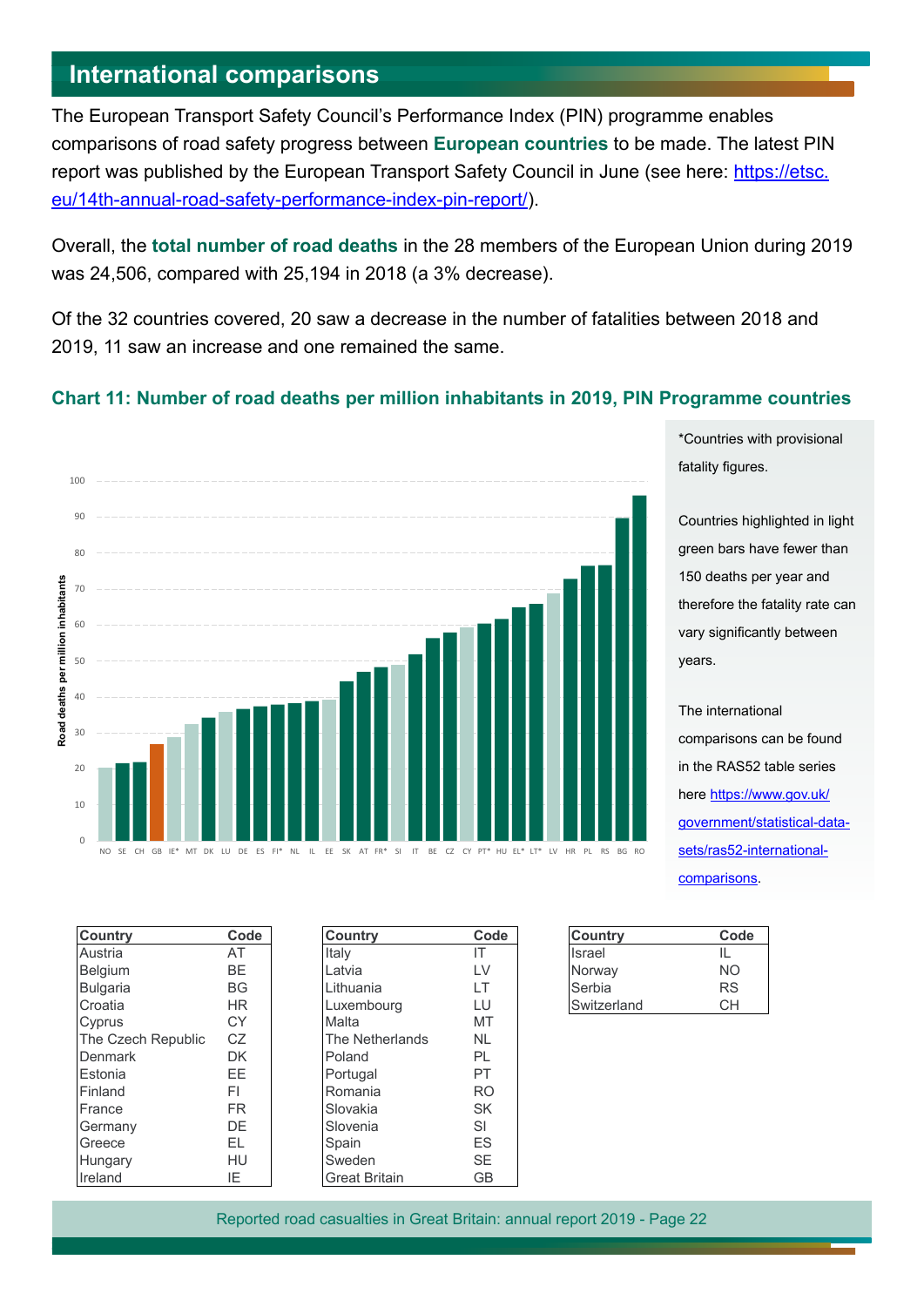# <span id="page-22-0"></span>**Factors that afect road casualty numbers**

There is **no single underlying factor that drives road casualties**. Instead, there are a number of infuences. These include:

- The distance people travel (which is partly affected by economic externalities).
- The mix of transport modes used.
- Behaviour of drivers, riders and pedestrians.
- The mix of groups of people using the road (e.g. changes in the number of newly qualifed or older drivers).
- External effects such as the weather, which can influence behaviour (e.g. encouraging/ discouraging travel, or closing roads) or change in the risk on roads (by making the road surface more slippery).

It is very hard to isolate many of these factors between years. In particular, police-reported road casualty data only gives a limited amount of information about behaviour changes and it is very rare to be able to identify such changes between individual years.

A considerable amount of research has been carried out looking at the relationship between **economic activity** and **road casualties**. The Organisation for Economic Co-operation and Development (OECD) produced a comprehensive report on this topic in 20151. The simplest message from the research is that accidents and casualties increase as economic development increases in a country. The main reason for this increase is that as the economy grows, so do traffic volumes. Greater traffic volumes then result in more incidents. This continues until a critical threshold in economic development is reached. At that point, better training, vehicle standards, enforcement and engineering all start to dominate to counteract the effect from traffic increases. As a result, the number of incidents and resulting casualties start to decrease, even if traffic volumes continue to grow.

In times of economic stagnation or recession three key mechanisms come into play:

- Lower traffic growth rates or even decreases in traffic volumes, as happened in Britain in the 2008-09 recession.
- Disproportionate reductions in the exposure of high-risk groups for instance, younger drivers.
- Reductions in more risky behaviour for instance, people might drive more slowly to save fuel, or drink and drive less.

<sup>&</sup>lt;sup>1</sup> [www.itf-oecd.org/why-does-road-safety-improve-when-economic-times-are-hard](http://www.itf-oecd.org/why-does-road-safety-improve-when-economic-times-are-hard)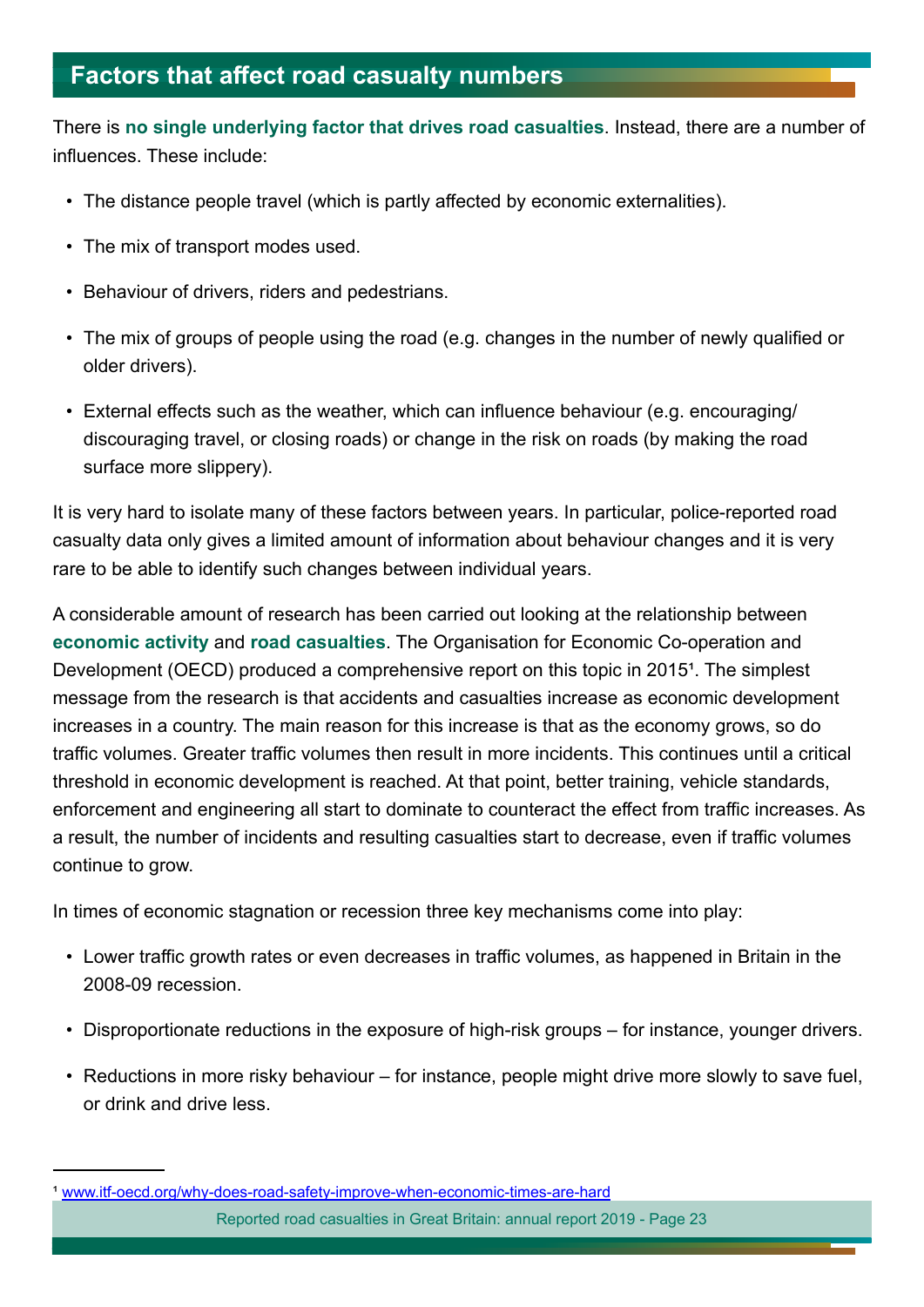**Chart 12** shows the rolling five year average for the year on year change in gross domestic product (GDP) for the UK along with traffic volumes and the number of road deaths for Great Britain.

Although GDP and traffic are not perfectly aligned, since the mid-1970s there is a clear relationship in that they move broadly in the same direction. For example, GDP grew strongly between 1993 and 2007. During this period, traffic also grew each year (albeit, not as strongly). The downturn and recession around 2007 to 2012 resulted in very low levels of GDP growth (with economic contraction for some of the years). Traffic growth halted entirely during this period and actually decreased for most of the period.

The relationship with **road deaths** is far more complex. In general, road deaths have fallen in most years since the 1970s. However, the periods of greatest decreases have coincided with weaker GDP growth. This is particularly marked in the period 2007 to 2010 when road deaths dropped by between 7 and 17% every year. By 2011, however, road deaths increased, and most subsequent decreases were of a much small magnitude than earlier.

## **Further Information**

ONS GDP data https://www.ons. gov.uk/economy/ grossdomesticproductgdp

Road traffic data [https://www.gov.uk/](https://www.gov.uk/government/collections/road-traffic-statistics) [government/collections/](https://www.gov.uk/government/collections/road-traffic-statistics) road-traffic-statistics

> The chart shows

periods of recession shaded grey.



**Chart 12: Five year rolling average of growth in traffic, GDP and road deaths, GB, 1955 - 2019**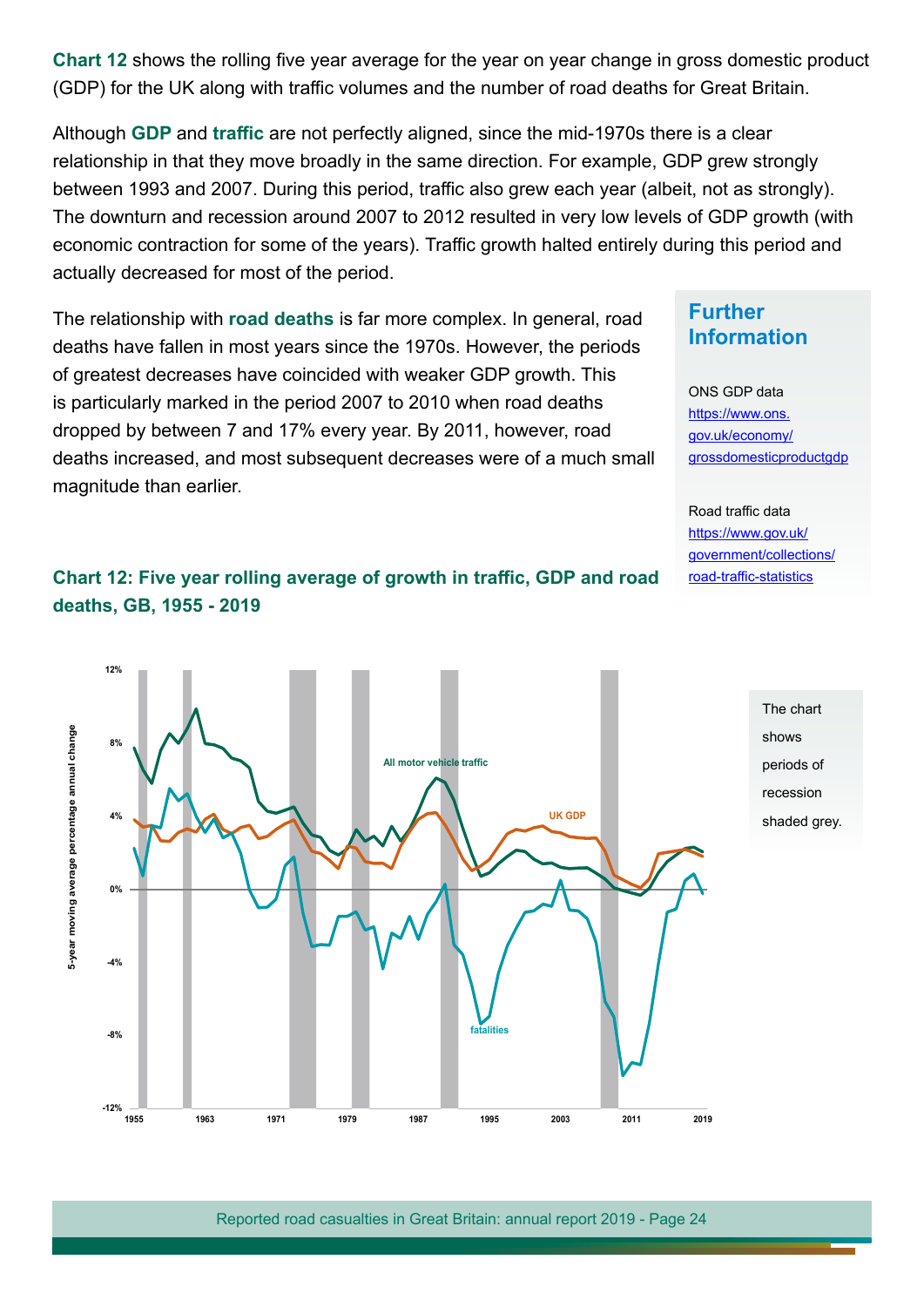An article which examined a number of factors which infuence road casualty numbers was published with the 2015 Reported road casualties in Great Britain (RRCGB) annual report. It covers topics such as:

- **Population changes**, and particularly focussing on how the number of people in younger and older age groups have changed over time. In particular, it highlights that the population of Britain had grown by 15% from 1986 to 2015 whereas fatalities have fallen by 68% in that time.
- The population of **older people (aged 70 and older)** has increased relatively rapidly over recent years. This carries implications for higher levels of casualties in this age group in the future. Further information is in the older car driver factsheet for 2016: [https://](https://assets.publishing.service.gov.uk/government/uploads/system/uploads/attachment_data/file/706517/older-car-drivers-factsheet.pdf) [assets.publishing.service.gov.uk/government/uploads/system/](https://assets.publishing.service.gov.uk/government/uploads/system/uploads/attachment_data/file/706517/older-car-drivers-factsheet.pdf) [uploads/attachment data/fle/706517/older-car-drivers-factsheet.](https://assets.publishing.service.gov.uk/government/uploads/system/uploads/attachment_data/file/706517/older-car-drivers-factsheet.pdf) [pdf.](https://assets.publishing.service.gov.uk/government/uploads/system/uploads/attachment_data/file/706517/older-car-drivers-factsheet.pdf)
- The number of people taking **driving tests** has changed over time. After four years of rising numbers of younger people taking the test, there has been a decrease in the last three years. [https://assets.](https://assets.publishing.service.gov.uk/government/uploads/system/uploads/attachment_data/file/812367/drt0203.ods) [publishing.service.gov.uk/government/uploads/system/uploads/](https://assets.publishing.service.gov.uk/government/uploads/system/uploads/attachment_data/file/812367/drt0203.ods) [attachment data/fle/812367/drt0203.ods](https://assets.publishing.service.gov.uk/government/uploads/system/uploads/attachment_data/file/812367/drt0203.ods)

## **Further information**

The article **Factors afecting reported road casualties** from the 2015 annual report can be found here: [https://assets.](https://assets.publishing.service.gov.uk/government/uploads/system/uploads/attachment_data/file/556406/rrcgb2015-02.pdf) [publishing.service.gov.uk/](https://assets.publishing.service.gov.uk/government/uploads/system/uploads/attachment_data/file/556406/rrcgb2015-02.pdf) [government/uploads/system/](https://assets.publishing.service.gov.uk/government/uploads/system/uploads/attachment_data/file/556406/rrcgb2015-02.pdf) [uploads/attachment\\_data/](https://assets.publishing.service.gov.uk/government/uploads/system/uploads/attachment_data/file/556406/rrcgb2015-02.pdf) [fle/556406/rrcgb2015-02.pdf](https://assets.publishing.service.gov.uk/government/uploads/system/uploads/attachment_data/file/556406/rrcgb2015-02.pdf)

### **Weather and accidents**

An article modelling the impact of weather on road casualty statistics can be found here: [https://assets.publishing.](https://assets.publishing.service.gov.uk/government/uploads/system/uploads/attachment_data/file/463049/rrcgb2014-03.pdf) [service.gov.uk/government/](https://assets.publishing.service.gov.uk/government/uploads/system/uploads/attachment_data/file/463049/rrcgb2014-03.pdf) [uploads/system/uploads/](https://assets.publishing.service.gov.uk/government/uploads/system/uploads/attachment_data/file/463049/rrcgb2014-03.pdf) attachment data/file/463049/ [rrcgb2014-03.pdf.](https://assets.publishing.service.gov.uk/government/uploads/system/uploads/attachment_data/file/463049/rrcgb2014-03.pdf)

**Fuel prices and the economy impact on traffic volumes and therefore casualties.** 

**Weather** also infuences the number of road casualties. This has been reported on in an article in the 2014 annual report. A table giving weather-adjusted casualty numbers has been previously published up to 2015 (RAS30080).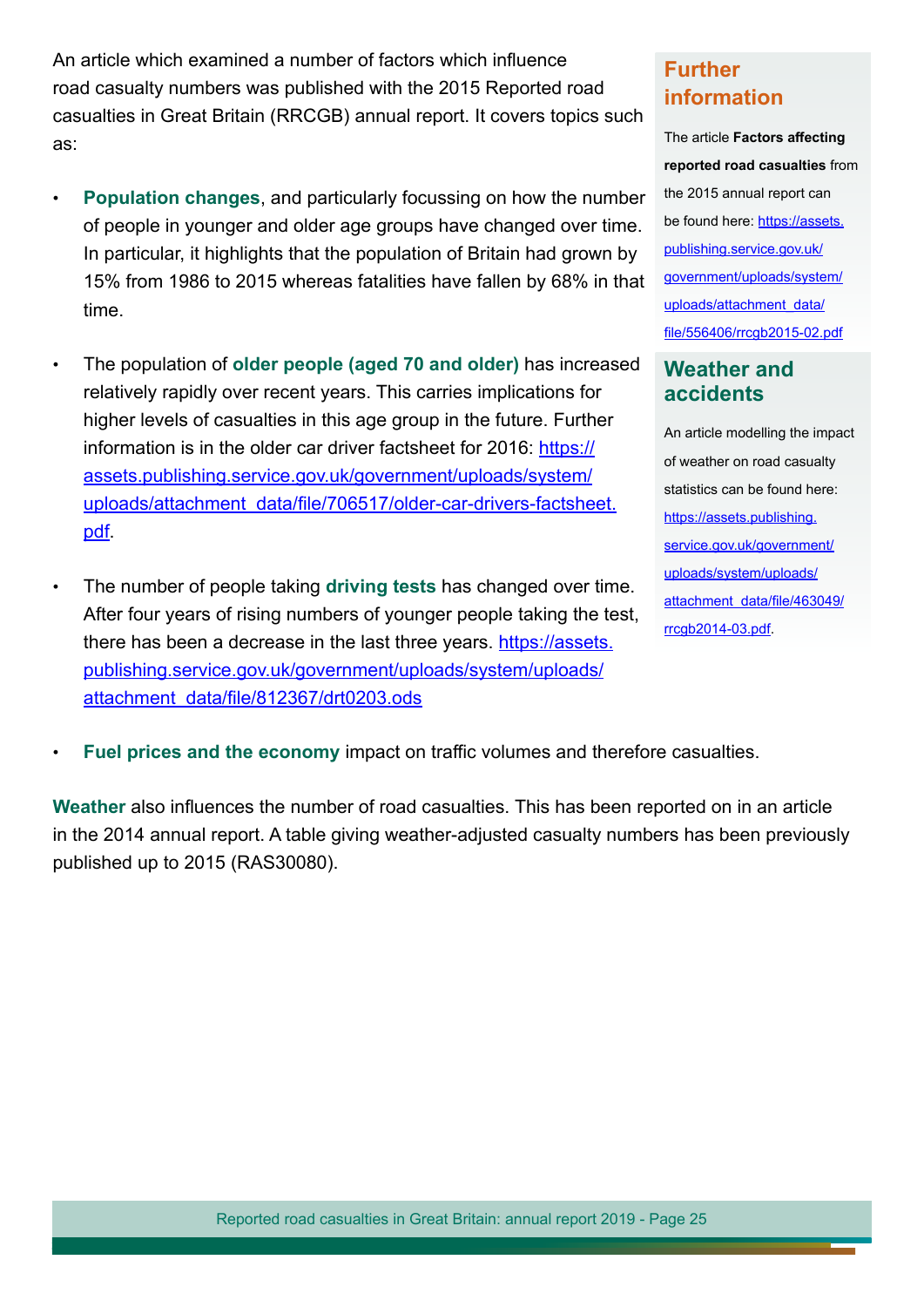## <span id="page-25-0"></span>**Other topics**

#### **Value of the prevention of accidents**

An estimate of unreported injuries has been included in the 'value of prevention of accidents', which can be found here: [https://www.gov.uk/government/statistical-data-sets/ras60-average-value-of](https://www.gov.uk/government/statistical-data-sets/ras60-average-value-of-preventing-road-accidents)[preventing-road-accidents](https://www.gov.uk/government/statistical-data-sets/ras60-average-value-of-preventing-road-accidents). We estimate that the **total value of prevention of unreported injury accidents at around £17bn a year**, the value of damage-only accidents at around £4bn a year and the total value of prevention of reported injury accidents at around £12bn a year. This gives a total estimate for **all reported and unreported accidents of around £33bn per year**.

#### **Drink-drive estimates**

STATS19 data include information on breath test results at the scene of the road accident. Tables on this data are updated for 2019 in the series RAS51 tables: [https://www.gov.uk/government/](https://www.gov.uk/government/statistical-data-sets/ras51-reported-drinking-and-driving) [statistical-data-sets/ras51-reported-drinking-and-driving.](https://www.gov.uk/government/statistical-data-sets/ras51-reported-drinking-and-driving)

However, most recent estimates of drink-drive accidents and casualties are for 2018 and were published in August 2020: [https://www.gov.uk/government/statistics/reported-road-casualties-in](https://www.gov.uk/government/statistics/reported-road-casualties-in-great-britain-final-estimates-involving-illegal-alcohol-levels-2018)[great-britain-fnal-estimates-involving-illegal-alcohol-levels-2018](https://www.gov.uk/government/statistics/reported-road-casualties-in-great-britain-final-estimates-involving-illegal-alcohol-levels-2018).

#### **Seatbelt use**

Table RAS41001 ([https://www.gov.uk/government/statistical-data-sets/ras41-reported-casualties](https://www.gov.uk/government/statistical-data-sets/ras41-reported-casualties-rates)[rates](https://www.gov.uk/government/statistical-data-sets/ras41-reported-casualties-rates)) shows information on the proportion of car occupant fatalities not wearing a seatbelt. This data is provided by most police forces. In the last 6 years, the proportion of car occupants killed who were not wearing a seatbelt has remained consistently above 20%.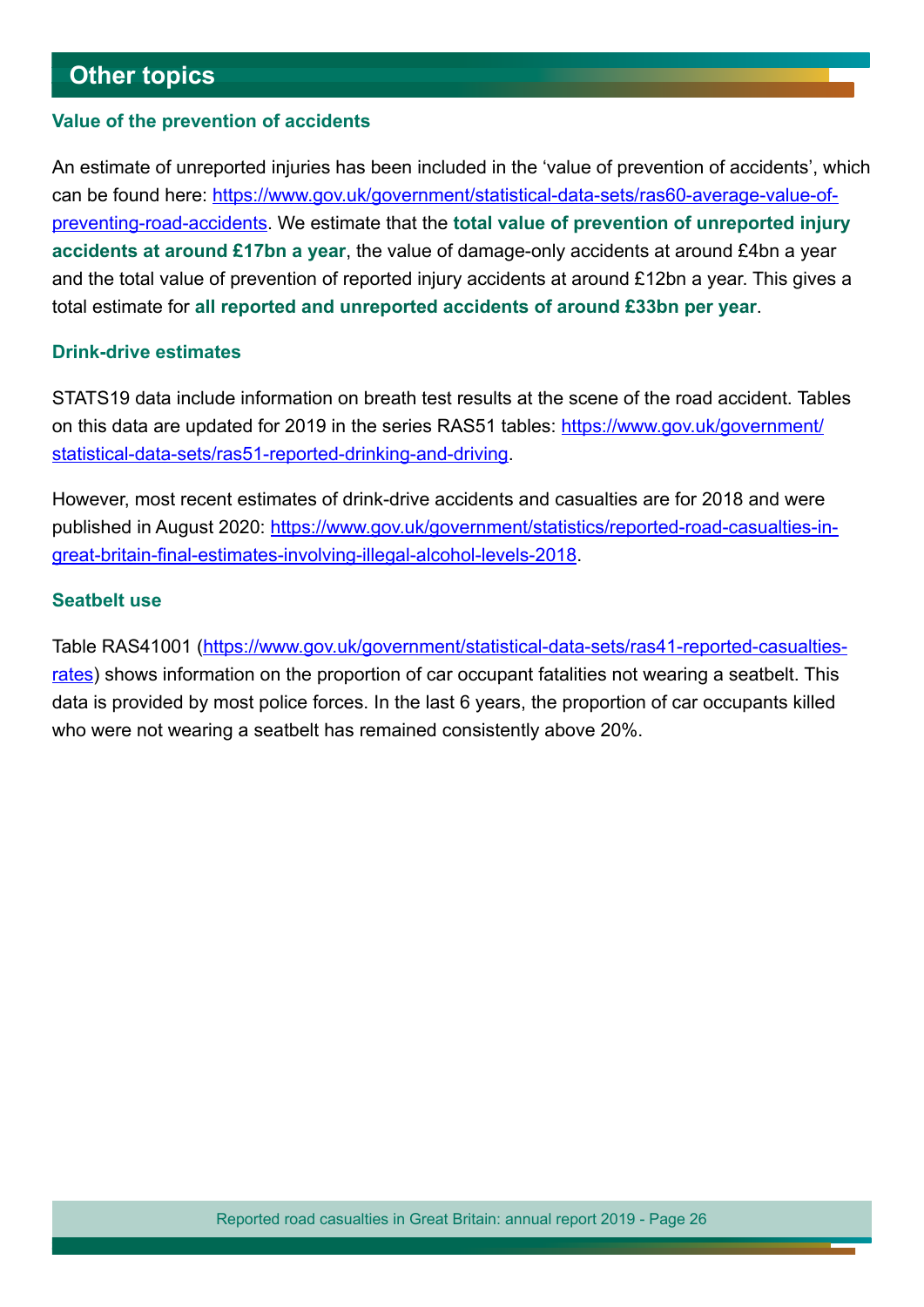## <span id="page-26-0"></span>**Strengths and weaknesses of the data**

## **Underreporting of casualties and accidents and other sources of information**

We consider a range of alternative data sources to assess the accuracy and coherence of our data and road safety statistics. To investigate underreporting of fatal accidents we have considered ONS death registrations data. Comparisons of road accident reports with death registrations show that very few, if any, road accident fatalities are not reported by the police. However, it has long been known that a considerable proportion of non-fatal casualties are not known to the police, as hospital, survey and compensation claims data all indicate a higher number of casualties than those recorded in police accident data.

Each of these other sources provide a means to assess the coherence of the police reported data in terms of absolute numbers of casualties and also trends in casualties.

We have considered 5 alternative sources here. Each one is described in more detail below, and how they can be used in conjunction with the STATS19 data.

- The **National Travel Survey** [\(https://www.gov.uk/government/collections/national-travel](https://www.gov.uk/government/collections/national-travel-survey-statistics)[survey-statistics](https://www.gov.uk/government/collections/national-travel-survey-statistics)): this includes questions asked since 2007 on whether respondents resident in England (both adults and children) have been involved in road accidents on public roads (including pavements and cycle lanes on public roads) in Great Britain; whether they sustained injuries, what type, and whether the police attended or they reported later. This provides a selfreported estimate, with a range of definitional differences of injuries and questions of recall bias that will mean the results will difer from those obtained through the STATS19 data collection. Given the NTS data in theory captures all road injury accidents people had, this gives a way of estimating the total number of road accidents, including those not recorded through STATS19.
- **• Hospital Episodes Statistics** [\(https://digital.nhs.uk/data-and-information/data-tools-and](https://digital.nhs.uk/data-and-information/data-tools-and-services/data-services/hospital-episode-statistics)[services/data-services/hospital-episode-statistics](https://digital.nhs.uk/data-and-information/data-tools-and-services/data-services/hospital-episode-statistics)): this administrative data comes from hospital systems which records for people who were admitted whether they were recorded as involved in a road traffic accident and provides a diagnosis code that can then be matched to the seriousness of the injury. The Department has carried out analysis to better understand how well this data maps to STATS19 police recorded road casualties that were clinically seriously injured. It determined that the injury-based approach, used in CRASH, has the possibility to produce something more objective and closer to medical defnitions than the severity based approach.
- **Compensation recovery unit data [\(https://www.gov.uk/government/collections/cru](https://www.gov.uk/government/collections/cru)): this** administrative data comes from the DWP Compensation recovery unit who work with insurance companies, solicitors and Department for Work and Pensions (DWP) customers, to recover social security benefits paid as a result of an accident, injury or disease, if a compensation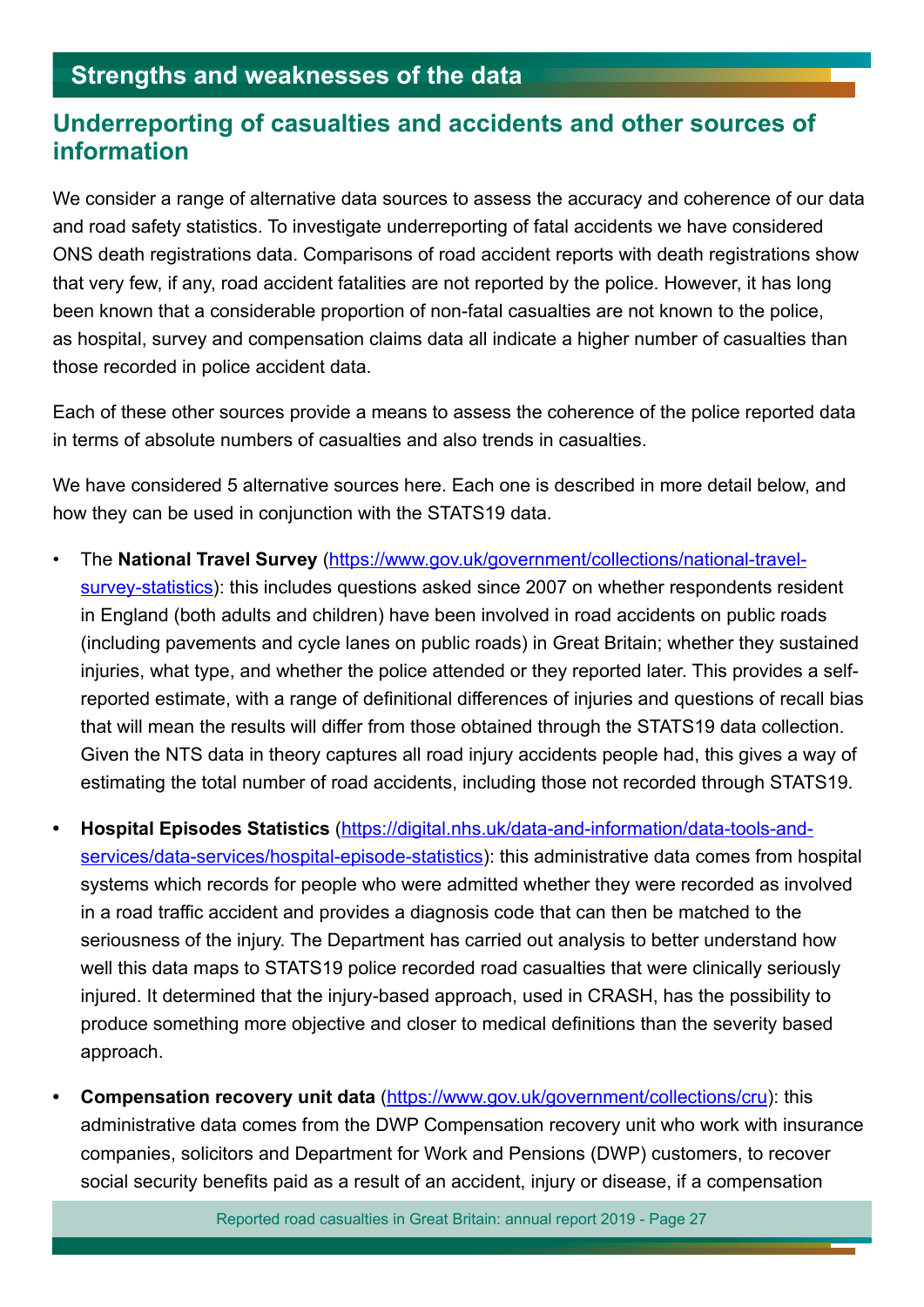payment has been made (the Compensation Recovery Scheme) and costs incurred by NHS hospitals and Ambulance Trusts for treatment from injuries from road traffic accidents and personal injury claims (Recovery of NHS Charges)

- **• Motor Insurance Claims statistic**s [\(https://www.abi.org.uk/data-and-resources/industry-data/](https://www.abi.org.uk/data-and-resources/industry-data/free-industry-data-downloads/) [free-industry-data-downloads/](https://www.abi.org.uk/data-and-resources/industry-data/free-industry-data-downloads/)): the Association of British Insurers collects data from insurers on the type and number of claims made.
- **Road Traffic statistics** (https://www.gov.uk/government/statistics/road-traffic-estimates-in[great-britain-2019](https://www.gov.uk/government/statistics/road-traffic-estimates-in-great-britain-2019)): this is DfT data collected from around 8,000 roadside 12-hour manual counts, continuous data from around 300 automatic traffic counters, and data on road lengths. This provides estimates of vehicle miles travelled.

### **National Travel Survey**

This section provides longer term trends up to 2019, based on self-reported responses to the road accident questions.

The chart below, based on published table RAS54004 ([https://www.gov.uk/government/uploads/](https://www.gov.uk/government/uploads/system/uploads/attachment_data/file/665317/ras54004.ods) system/uploads/attachment data/file/665317/ras54004.ods), shows annual estimates of nonfatal road casualties from the NTS, with approximate confidence limits, for 5 year averages from 2009 to 2019. This shows that since 2010-2014, the estimated number of injury accidents has been decreasing. The absolute number of injury collisions estimated from this source was around 510,000 in 2015-2019.

**Chart 13: Estimates of the annual non-fatal road casualties using National Travel Survey data: Great Britain** [\(source: ras54 table series\)](https://www.gov.uk/government/statistical-data-sets/ras54-survey-data)



2009 13 2010 14 2011 15 2012 16 2013 17 2014 18 2015 19

Of people reporting a personal road accident injury in the three years before their NTS interview, the most common injury reported has been whiplash. For the average of three years of data from 2017 to 2019, 51% of respondents having a road injury accident reported a whiplash injury. Note this relates to injuries received in the most recent road accident the respondent reported in the three years before their interview, and respondents can record more than one injury for this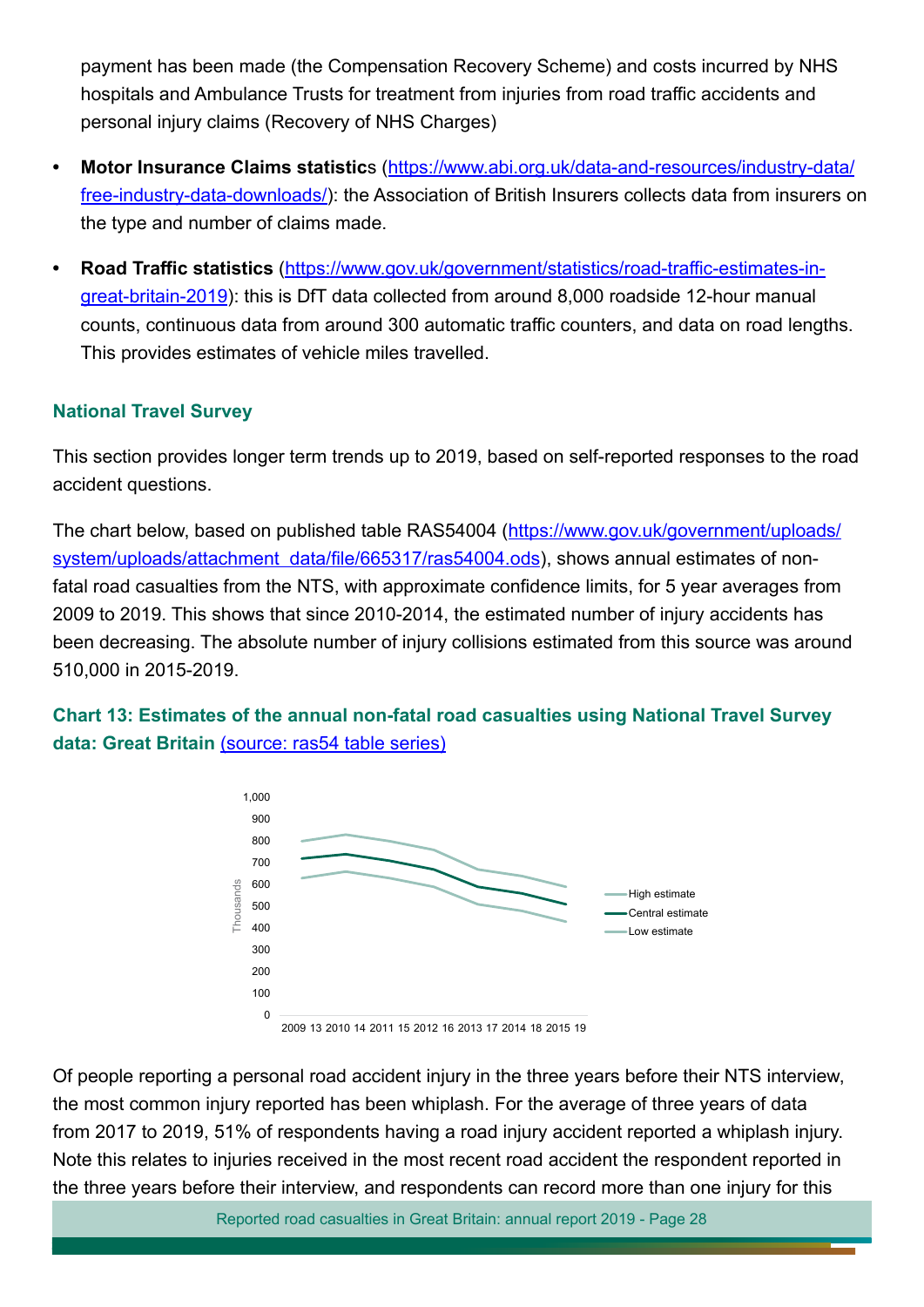accident. In 2009-2011, this proportion was 59% and in recent years there has been a decreasing trend in the proportion of respondents reporting whiplash injuries.

However, this is ofset by increases in those reporting 'minor bruising or minor cuts' which were reported by 43% of all respondents reporting a road accident in the data in 2017-2019.

## **Chart 14: Proportion of respondents reporting whiplash or "minor bruising or minor cuts" in personal injury road accidents: NTS, England, 3-year averages**



The proportion of respondents that reported more serious injuries such as fractures, severe shock or internal injuries had been around 36% for three-year periods between 2007 and 2014. However, NTS self-reported serious injuries did increase from 33% to 42% between 2013-2015 and 2017- 2019. This may link to the increased proportion who reported attending hospital in recent periods.

Over time the proportion of road accident injuries where the respondent reported attending hospital (either A&E or as an inpatient) was generally decreasing over time from 47% in 2008-2010 to 36% in 2014-2016. However, it increased to 43% in 2016-2018 and remained at this level in 2017-2019.

## **Chart 15: Proportion of respondents reporting medical attention in personal injury accidents as A&E or as a hospital inpatient: NTS, England, 3 year averages**



Lastly, the respondent indicates whether the police attended at the scene, or whether they later informed the police. The average of data for 2017-2019 shows that 48% of most recently selfreported road accident injuries occurring in the three years before the NTS interview were not reported to the police.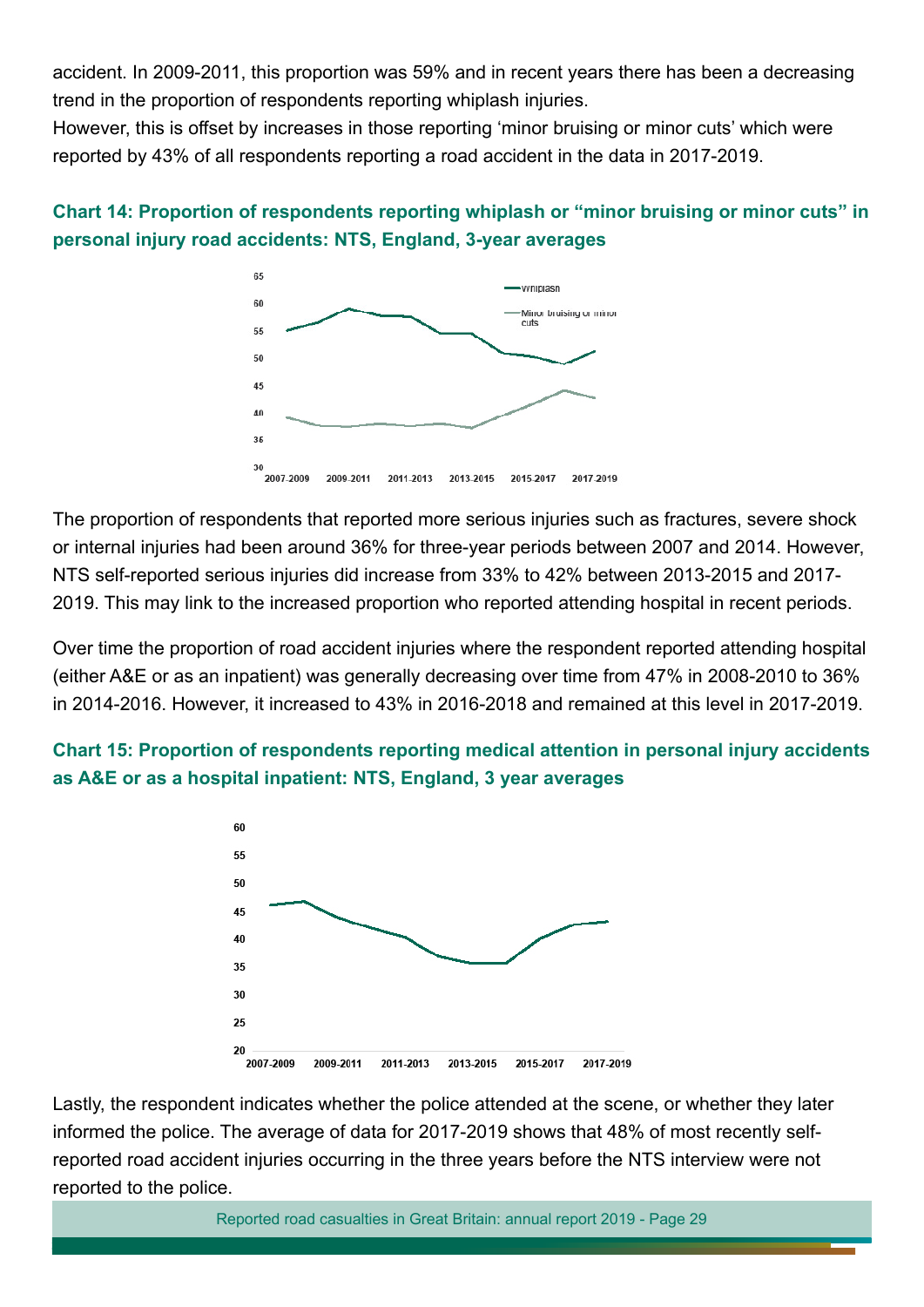**Chart 16: Proportion of respondents not reporting road accident injuries to the police: NTS, England, 3 year averages**



What is not clear from this self-reported data is how many of these would not have qualifed as injuries had the police attended the scene of the road accident. Overall, the NTS supports the downwards trend in the overall number of injuries in recent years to 2019.

## **Improving estimates of injury accidents derived from the National Travel Survey**

The Department will review how the estimates of unreported road accidents and casualties that are derived from the National Travel Survey in the [RAS54 tables series](https://www.gov.uk/government/statistical-data-sets/ras54-survey-data) are calculated. These estimates are currently based on results from questions on whether respondents were involved in an injury accident in the last year and last three years. There is evidence that there might be bias in the way respondents answer these questions and particularly conficting results between the 3-year and the 1-year windows. More work is also needed to understand the gap between what is reported to the police in STATS19 and what is stated to be have been reported to the police in the NTS.

Cognitive testing and panel testing of these questions is currently underway primarily to understand a) how people interpret and answers these questions, and b) whether the ordering of the questions asking about accidents up to 3 years ago and accidents within the last 12 months has an impact on how people respond. The Department aims to suggest a way forward and invite feedback on the RAS54 methodology based on their results in 2020.

#### **Hospital Episodes Statistics**

Analysis of the Hospital Episode Statistics from NHS Digital allows us to report on the number of admitted patient care admissions where the admission is recorded as being related to a road traffic accident. This source also records diagnosis codes which we can match to determine whether these admissions have a clinically defined serious injury. This definition is based on the maximum score on the abbreviated injury scale: an injury is considered clinically serious with a score of three or higher (MAIS3+).

Chart 17 shows the time series of the number of admissions for road traffic accidents broken down by MAIS score. This shows that the total number of admissions for road traffic accidents has fluctuated around 35,000 non-fatal admissions to hospital for road traffic accidents.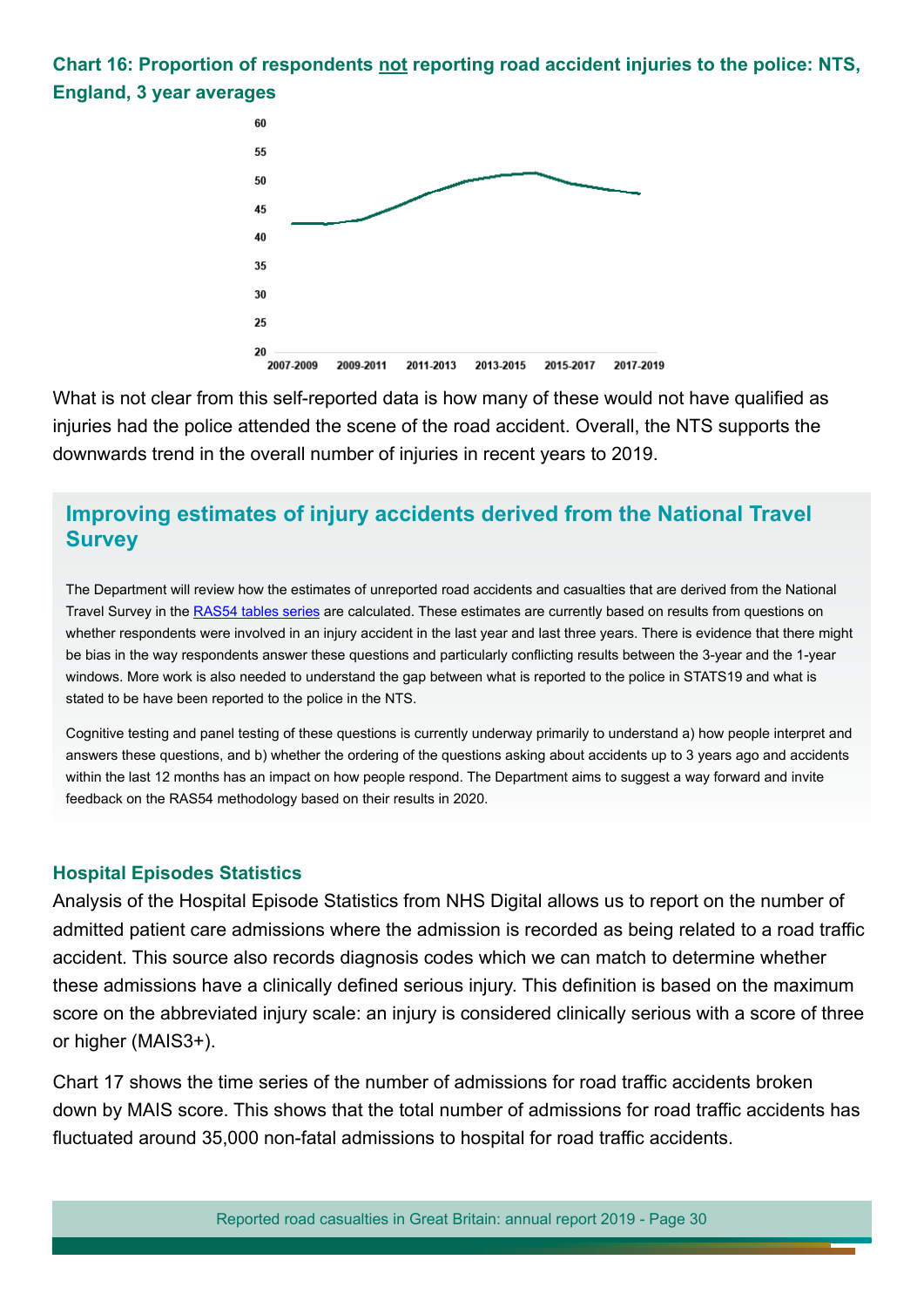

**Chart 17: Estimated number of admissions for road traffic** 

Out of all admissions for road traffic accidents, the proportion with a MAIS score of 1 or 2 (less serious injuries) has remained stable over this period at around 70%. The proportion with a MAIS score of 3 or more was stable from 1999 to 2010 at around 11% but from 2011 increased every year to reach 16% in 2016. Conversely, the proportion of admissions with an unknown MAIS score or where the MAIS score could not be matched has decreased in the same period. It is likely that changes in recording have resulted in more records to be matched to MAIS3+, rather than a genuine increase in clinically serious injuries. Further analysis is needed to understand this change.

## **Chart 18: Proportion of admissions for road traffic accidents by MAIS score, England, 1999-2016**



### **What is MAIS3+?**

The Abbreviated Injury Scale (AIS) severity score is an ordinal scale of 1 to 6 (1 indicating a minor injury and 6 being maximal). Each patient's diagnosis code is matched to an AIS score using a lookup. A casualty that sustains an injury with a score of 3 or higher on the AIS is classifed as clinically seriously injured (MAIS3+).

## **Update to HES analysis**

The 2015 annual report included an article discussing the frst estimates for the total number of people admitted to hospital in England, Great Britain and the United Kingdom with a clinically defined serious injury following a road traffic accident, with Hospital Episodes Statistics (HES) data for the years 1999 to 2011. This analysis was extended to include data from 2012 to 2016 in the 2017 report.

Estimates for England were extrapolated to Great Britain using STATS19 data. Actual MAIS3+ fgures for Nothern Ireland were added to calculate the estimate for the United Kingdom.

The MAIS3+ figures for 1999 to 2016 can be found in table RAS55050 [https://www.gov.uk/](https://www.gov.uk/government/uploads/system/uploads/attachment_data/file/555730/ras55050.ods) [government/uploads/system/](https://www.gov.uk/government/uploads/system/uploads/attachment_data/file/555730/ras55050.ods) [uploads/attachment\\_data/](https://www.gov.uk/government/uploads/system/uploads/attachment_data/file/555730/ras55050.ods) [fle/555730/ras55050.ods](https://www.gov.uk/government/uploads/system/uploads/attachment_data/file/555730/ras55050.ods).

More detail about the source of the data and the abbreviated injury scale can be found in the original article from the 2015 report at: [https://www.gov.uk/government/](https://www.gov.uk/government/statistics/reported-road-casualties-great-britain-annual-report-2015) [statistics/reported-road-casualties](https://www.gov.uk/government/statistics/reported-road-casualties-great-britain-annual-report-2015)[great-britain-annual-report-2015](https://www.gov.uk/government/statistics/reported-road-casualties-great-britain-annual-report-2015)

On the most serious end of the scale, trends in MAIS3+ admissions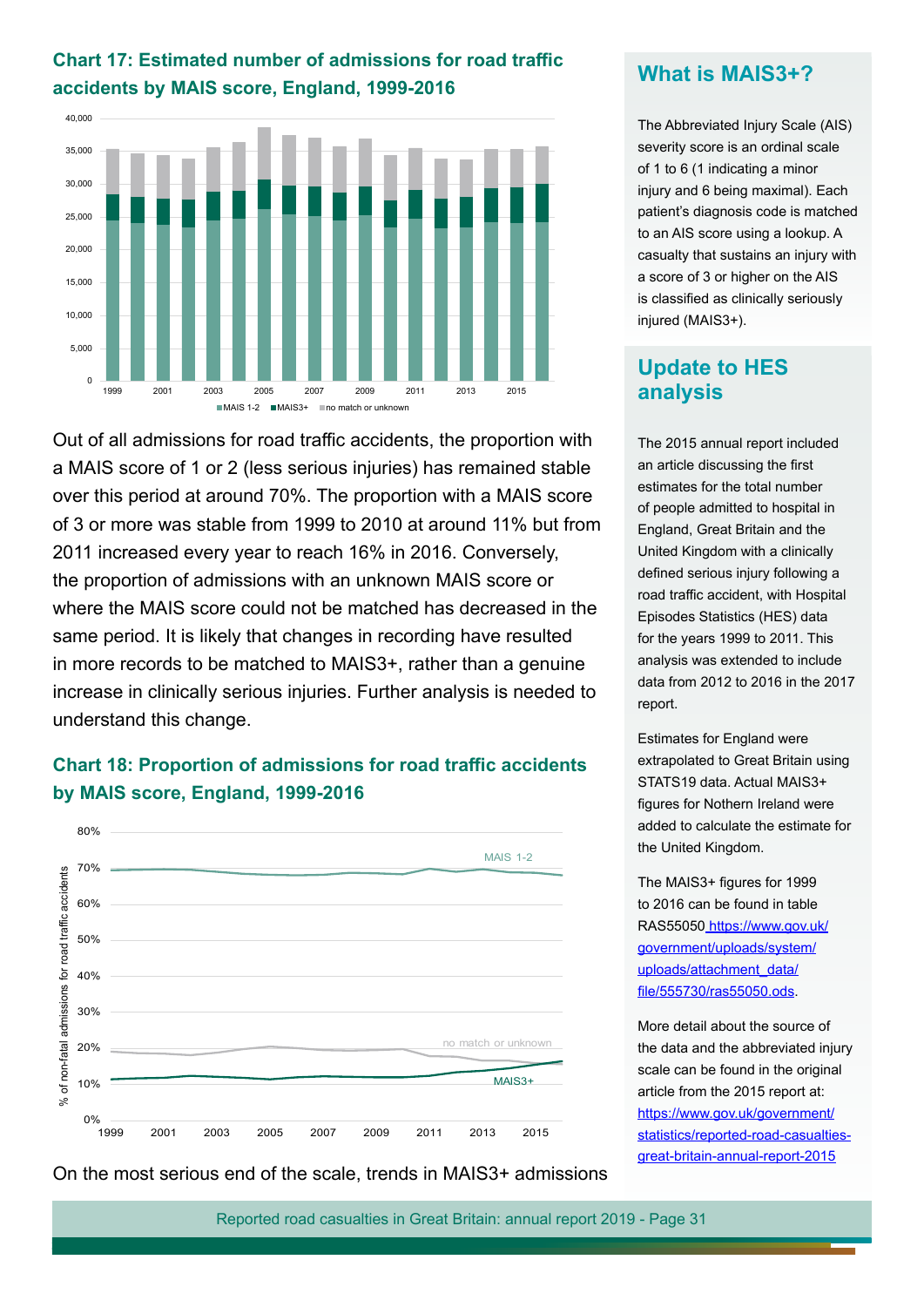can be compared to STATS19 serious injuries. The stability of MAIS3+ estimates described above does not appear to be consistent with the trend observed in serious injuries as reported by the police over the same period. The number of serious injuries reported to the police has steadily decreased from 1999 to 2010, and has been relatively stable from 2010 to 2016.



## **Chart 19: Comparison of serious casualties reported by police and estimated number of MAIS3+ casualties, England, 1999-2016**

Note that the estimated number of MAIS3+ casualties has always been lower than the number of serious injuries reported in police data. This is likely to be due to MAIS3+ capturing more severe injuries than the definition of serious injury in police reported data. By definition MAIS3+ includes very severe injuries such as traumatic brain injuries whereas the defnition of a serious injury in police data can include more moderate injuries such as severe cuts which do not require admission to hospital.

There are a wider set of contextual data to consider here as well:

• Overall Accident and Emergency [\(https://digital.nhs.uk/data-and-information/publications/](https://digital.nhs.uk/data-and-information/publications/statistical/hospital-accident--emergency-activity/2018-19) [statistical/hospital-accident--emergency-activity/2018-19](https://digital.nhs.uk/data-and-information/publications/statistical/hospital-accident--emergency-activity/2018-19)) attendances have been rising steadily over time, and by 4% between 2017/18 and 2018/19. Table 16 in the main tables sheet (from the link above), shows a breakdown of A&E attendances by patient group (one of which is road traffic accident). In 2018/19 NHS Digital have introduced a new reporting system for A&E data which has led to a significant increase in 'not known' group in this table and therefore we cannot make a time series comparison to previous years.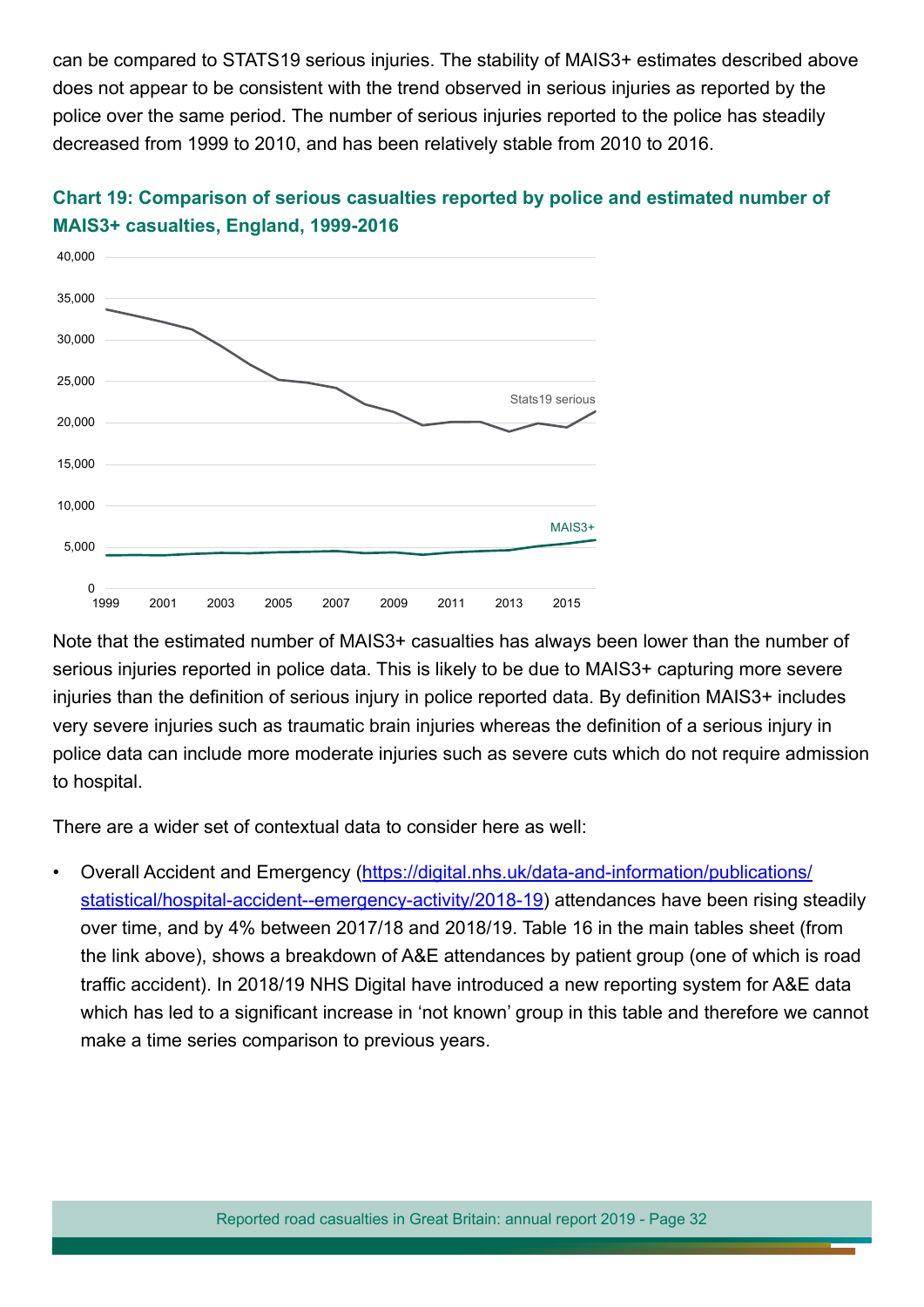#### **Evaluating the accuracy of severity and injury based approaches with hospital data**

As part of a [STATS19 review](#page-34-0) strand (please see the **STATS19 review** section for further details), the following evaluation was completed in reviewing the severity and injury based approaches to classifying casualty severity by comparing police recorded data with hospital data.

Under a data sharing agreement with NHS Digital, the Department holds hospital episode statistics (HES) on patients admitted to hospital following a road traffic accident in England up to and including 2016. This is to match with STATS19 police recorded road casualties to identify casualties that were clinically seriously injured, the type of injuries they sustained, and how well this maps to the recorded severity in STATS19. 2016 saw the introduction of CRASH in most CRASH forces, as a result for the analysis of HES to STATS19, one year's dataset is used (2016).

#### **Comparison of severity**

## **Table 1: For CRASH and non-CRASH police forces, proportion of MAIS 1-2 and MAIS3+ that were categorised as serious or slightly injured in STATS19, in 2016**

|                                                         |     | CRASH police forces Non-CRASH police forces |                                   |
|---------------------------------------------------------|-----|---------------------------------------------|-----------------------------------|
| Mais $3+$ rightly identified as serious casualty $(\%)$ | 82% |                                             | 78% TRUE POSITIVE % = SENSITIVITY |
| Mais 3+ wrongly identified as slight casualty (%)       | 18% | 22%                                         |                                   |
| Mais 1-2 rightly identified as slight casualty (%)      | 42% |                                             | 46% TRUE NEGATIVE % = SPECIFICITY |
| Mais 1-2 wrongly identified as serious casualty (%)     | 58% | 54%                                         |                                   |

Source: DfT STATS19 and NHS Digital

There is not a perfect correlation between severity recorded in CRASH and non-CRASH forces, and with the MAIS categories as there is currently no lookup from the European Commission to breakdown the MAIS categories. Therefore, the current comparison of serious casualties with MAIS3+ categories and slight casualties with MAIS1-2 is the best comparison available despite slight differences in the definitions between the two datasets.

Overall, out of the MAIS3+ clinically serious casualties linked with STATS19, 82% were successfully identifed as serious in the injury based approach, compared to 78% for the non-injury based approach: the injury based method has a higher sensitivity (proportion of true positives). However, conversely, out of those with MAIS 1-2, 42% were rightly classifed as slight in the injury based approach, compared to 46% in the non-injury based approach: the injury based approach has therefore lower specificity (proportion of true negatives). Both approaches perform quite well for identifcation of serious, but less well for identifcation of slights. Therefore, while the injury based approach is more likely to result in an accurate classifcation of serious cases, it is also more likely to wrongly classify a slight injury as serious.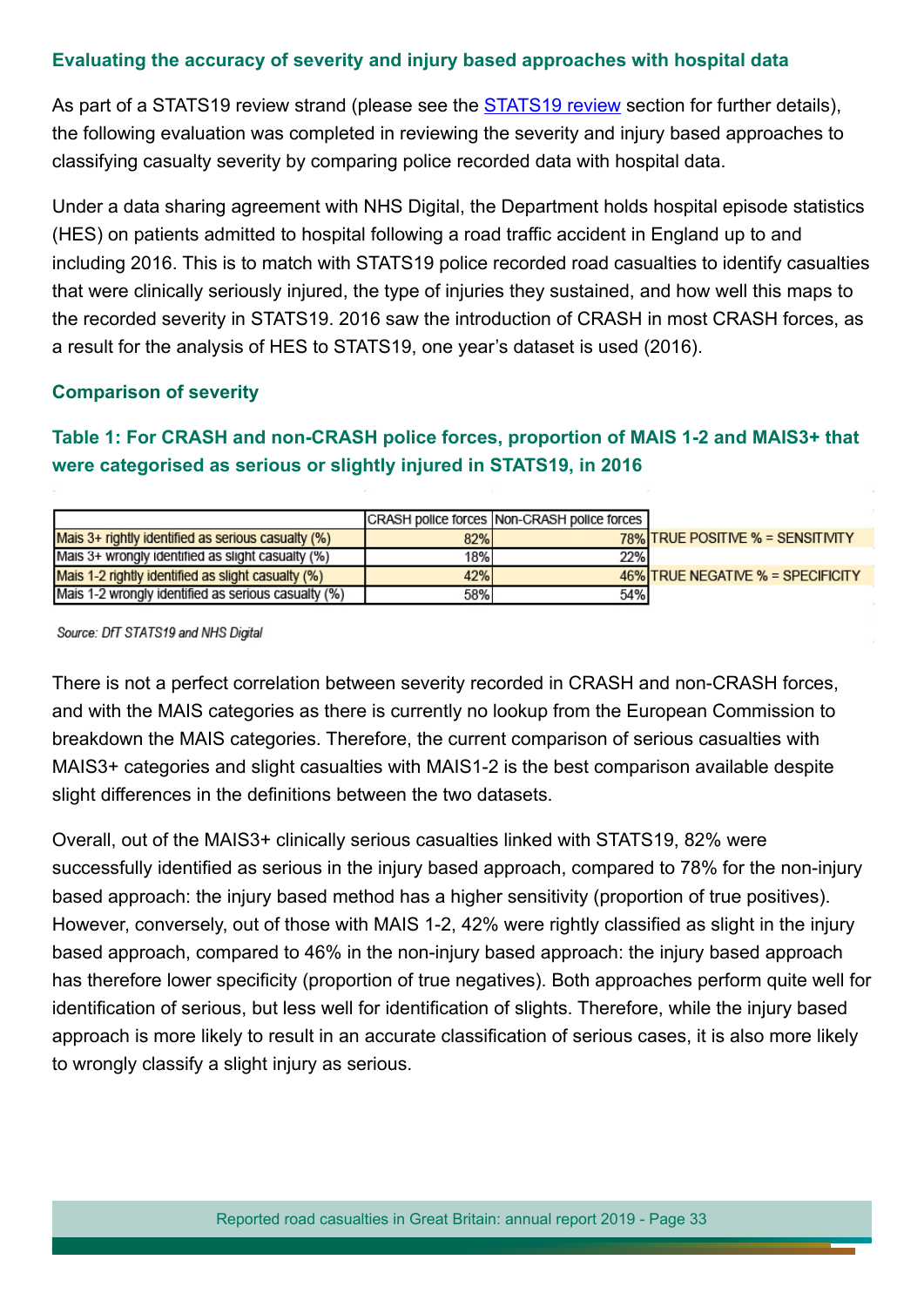### **Comparison of injuries**

In CRASH forces, comparing the injury used in the police data to the injuries in hospital provides a good way to evaluate whether the list is achieving a correct classifcation.

## **Table 2: Injury description comparison in HES compared to injuries used by CRASH police forces, in 2016**



Mapping the HES injury descriptions to the most similar description from the CRASH injury list allows a comparison of the most common injury in the two datasets from the linked data. Table 2 provides a comparison of the most common injury descriptions from the HES data and the STATS19 (CRASH) data. The red highlighted figures show the most common HES injury for each CRASH injury. Note that this is based on one year of data from CRASH forces only and therefore underlying numbers for some injuries are small, and this is based on an indicative grouping of HES injuries, so caution should be used when interpreting the figures.

Table 2 indicates that some injury types are detected by officers more accurately than others. Injuries such as broken neck or back, deep cuts / penetrating wound, internal injuries, fractures, severe head injury and shallow cuts / bruising are reasonably well identified, whereas others seem more unreliable. Notably, chest injury, sprains and strains, multiple severe injuries, whiplash or neck pain and shock seem to be used poorly by comparison.

There will inevitably be diferences in the recording of injuries by police forces at the scene of an accident to the final diagnosis received at the hospital. Police officers make the best possible judgement at the scene of the accident without the aid of medical equipment to diagnose an injury. Casualties may get better or worse from the time they have had a road accident to the time arriving at hospital, as a result, there could be diferences in diagnosis. The injury list provides the best possible indication of the injury and level of severity at the scene of the road accident.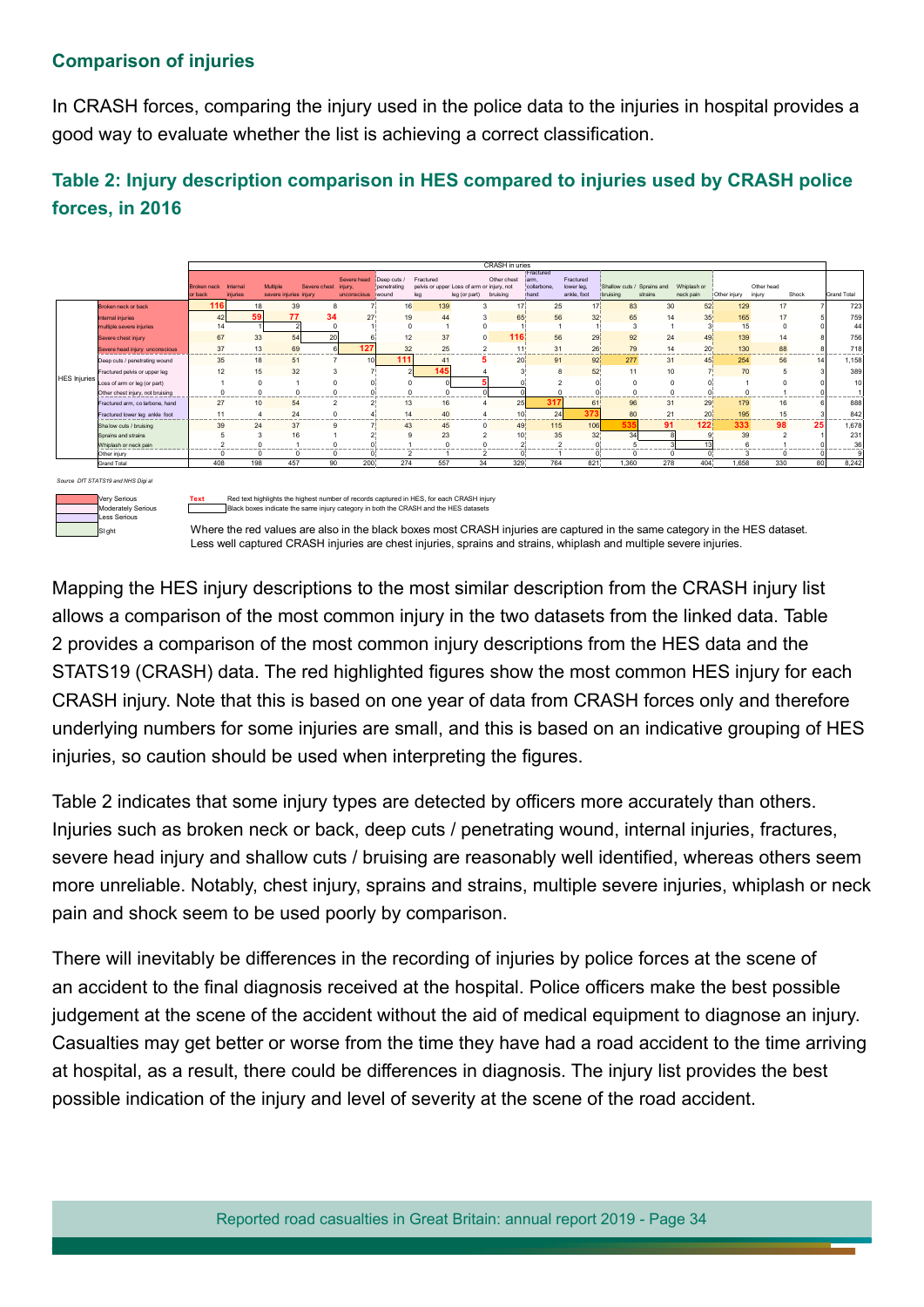#### **Conclusion on the evaluation of linked HES and STATS19 datasets**

Further evaluation of the severity and injury based approaches to classifying casualty severity using linked data with hospital records is required, using a longer time series of data.

The injury-based approach has the possibility to compute something more objective and closer to medical definitions than the severity approach. Evaluation of the injury-based approach shows that while the injury based approach is more likely to result in an accurate classifcation of serious cases, it is also more likely to wrongly classify a slight injury as serious.

Extra detail from injury-based reporting is valuable in matching to hospital data and determining the severity of casualties.

## <span id="page-34-0"></span>**STATS19 review**

Road accident data is collected from the police with the STATS19 collection. As with any collection system, it needs to be periodically reviewed to keep up with changes in technology, to make improvements to completeness and accuracy, and to reduce the reporting burden.

STATS19 is currently under review, having previously been reviewed in 2008. This process is overseen by the Standing Committee on Road Accident Statistics (SCRAS) ([https://www.gov.uk/government/publications/committees-and-user-groups-on](https://www.gov.uk/government/publications/committees-and-user-groups-on-transport-statistics/the-transport-statistics-user-group)[transport-statistics/the-transport-statistics-user-group](https://www.gov.uk/government/publications/committees-and-user-groups-on-transport-statistics/the-transport-statistics-user-group)).

The review is seeking to:

- Make recommendations for modifcations to STATS19 variables with a view to improving the quality/value of the data to users and to reducing reporting burdens on the police.
- Identify areas where the STATS19 specification can be streamlined and modernised in order to reduce burdens, including improving validation at source and therefore overall increase the quality of data collected and speed up the ability to report/ produce fndings.
- Consider the scope and opportunities for better use of technology, data sharing and matching to modernise road casualty data. This is both with a view to reducing the amount of data needing to manually rather than automatically input by the police, but also to enrich the data available to generate insight to improve road safety interventions.
- Develop a roadmap for any longer-term data changes needed to improve the evidence base for road safety interventions.

Topics in the review include:

- The completeness and quality of collisions data including types of vehicles and the quality of location data
- Whether any changes should be made to the recording of casualties
- The Contributory Factors list
- Improvements to methodology, data processing, reporting and dissemination
- Future data strategy for STATS19 by making better use of data linking and other sources to reduce burden and enrich the data

The review will run through 2020, having been delayed due to Covid-19, before making recommendations on modifcations to the data collection which we will consult on. For further information please contact: [STATS19REVIEW@dft.gov.uk](mailto:STATS19REVIEW@dft.gov.uk)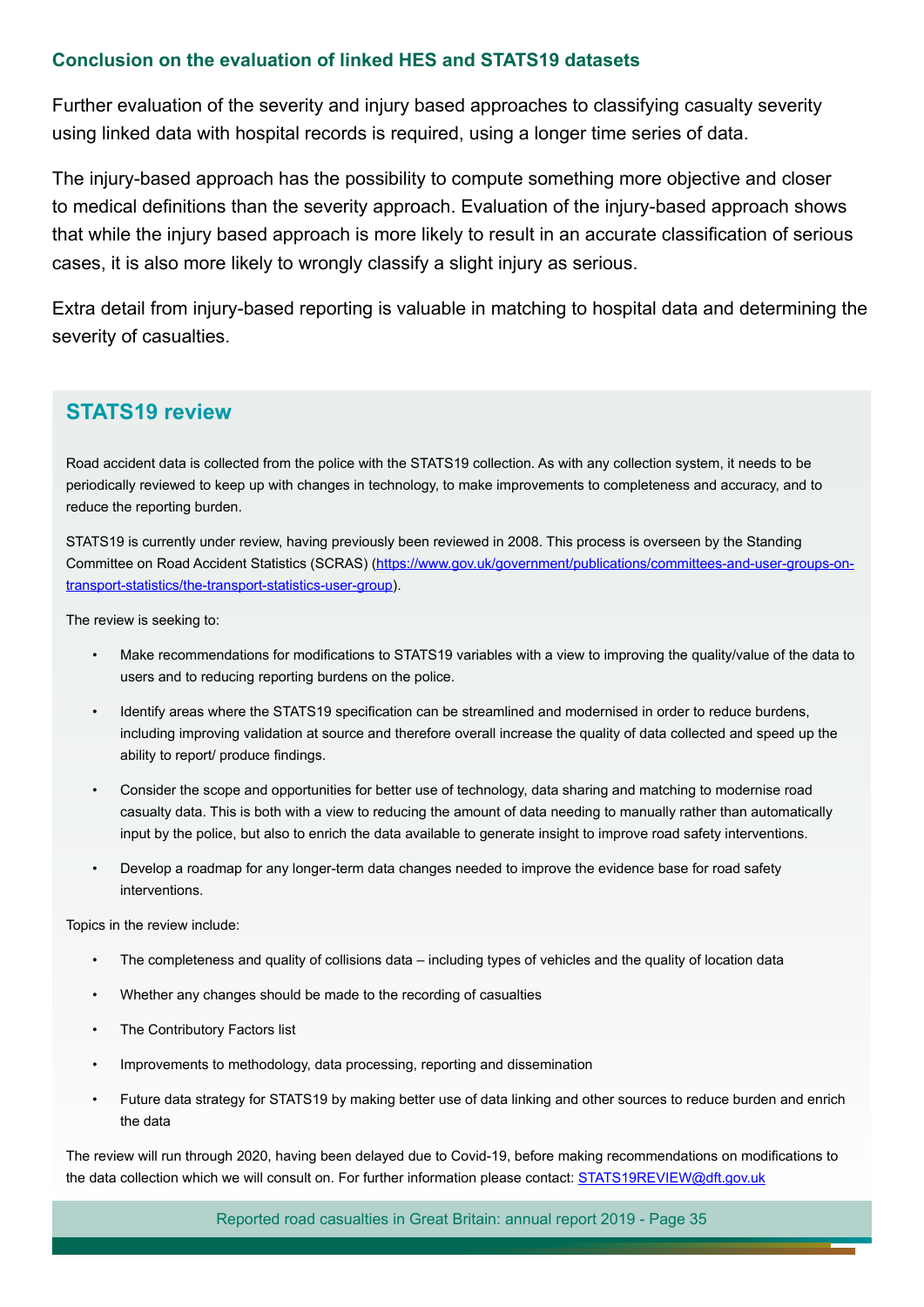#### **Compensation Recovery Unit data**

The Compensation Recovery Unit (CRU) works with insurance companies, solicitors and Department for Work and Pensions (DWP) customers, to recover:

- amounts of social security benefits paid as a result of an accident, injury or disease, if a compensation payment has been made (the Compensation Recovery Scheme)
- costs incurred by NHS hospitals and Ambulance Trusts for treatment from injuries from road traffic accidents and personal injury claims (Recovery of NHS Charges)

By far the largest number of cases they deal with are motor related. The table below shows a slight increase in cases in 2018/19 compared to 2017/18 but the number of cases is still lower than in previous years. This might suggest either a reduction in injury accidents since 2016/17 and/or a change in the insurance/claims market. All other things being equal, CRU data suggests we would not expect to see much change in injury accidents in 2018/19.

## **Table 3: Number of cases registered to Compensation Recovery Unit**

| Year    | <b>Motor</b> | <b>Total</b> | <b>Source for CRU</b>                          |
|---------|--------------|--------------|------------------------------------------------|
| 2010/11 | 790,999      | 987,381      | data                                           |
| 2011/12 | 828,489      | 1,041,150    |                                                |
| 2012/13 | 818,334      | 1,048,309    |                                                |
| 2013/14 | 772,843      | 1,016,801    | Transparency data on<br>the performance of the |
| 2014/15 | 761,878      | 998,359      | <b>Compensation Recovery</b>                   |
| 2015/16 | 770,791      | 981,324      | Unit is published by DWP                       |
| 2016/17 | 780,324      | 978,816      | at: https://www.gov.uk/                        |
| 2017/18 | 650,019      | 853,615      | government/publications/                       |
| 2018/19 | 660,608      | 862,356      | compensation-recovery-                         |
|         |              |              | unit-performance-data/                         |

[compensation-recovery](https://www.gov.uk/government/publications/compensation-recovery-unit-performance-data/compensation-recovery-unit-performance-data)[unit-performance-data](https://www.gov.uk/government/publications/compensation-recovery-unit-performance-data/compensation-recovery-unit-performance-data)

#### **Motor Insurance Claims Statistics**

The Association of British Insurers ([https://www.abi.org.uk/data-and-](https://www.abi.org.uk/data-and-resources/industry-data/)

[resources/industry-data/](https://www.abi.org.uk/data-and-resources/industry-data/)) collects aggregate data from all its members on the number and type of claims and the cost of motor insurance, and therefore has data on the number of motor insurance claims. The underlying data is not currently freely available and the ABI have not yet reported on the number of personal injury claims in 2019.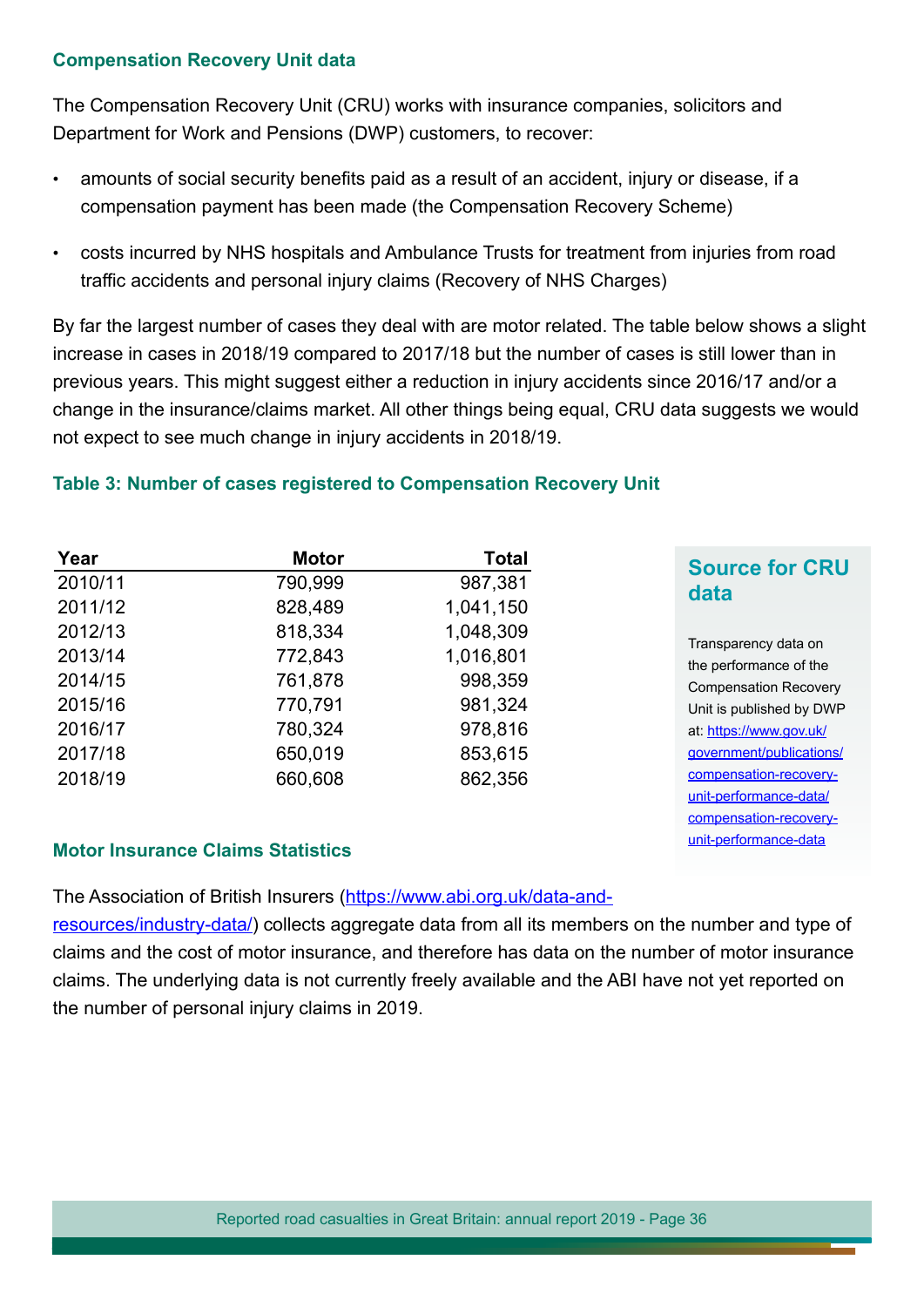#### **Road Traffic Statistics**

Road traffic statistics for 2019 show that there was a 2.0% increase in miles travelled on Britain's roads, after remaining similar between 2017 and 2018 with a small increase of 1.2%. Other things being equal, this would suggest we should not expect much change in the number of injury accidents in 2019 compared to 2018. However, there are a wide range of other factors which infuence road casualties.

## **Conclusions on coherence**

Police reported road casualty data is only a subset of all road casualties. In terms of the changes in the volume of road accidents in 2019, when considering the sources available, they would suggest little change or a slight fall would be expected compared to 2018 in total injury accidents.

The STATS19 review will aim to improve the estimate of both the overall size of under-reporting and any further steps we can take to improve this, and what further work can be done to provide a better assessment of the coherence in trends from these diferent sources.

The data used as the basis for these statistics are therefore not a complete record of all personal injury road accidents, and this should be borne in mind when using and analysing the figures. Furthermore, police data on road accidents, whilst not perfect, remain the most detailed, complete and reliable single source of information on road casualties covering the whole of Great Britain, in particular for monitoring trends over time, and remains well regarded in international comparisons.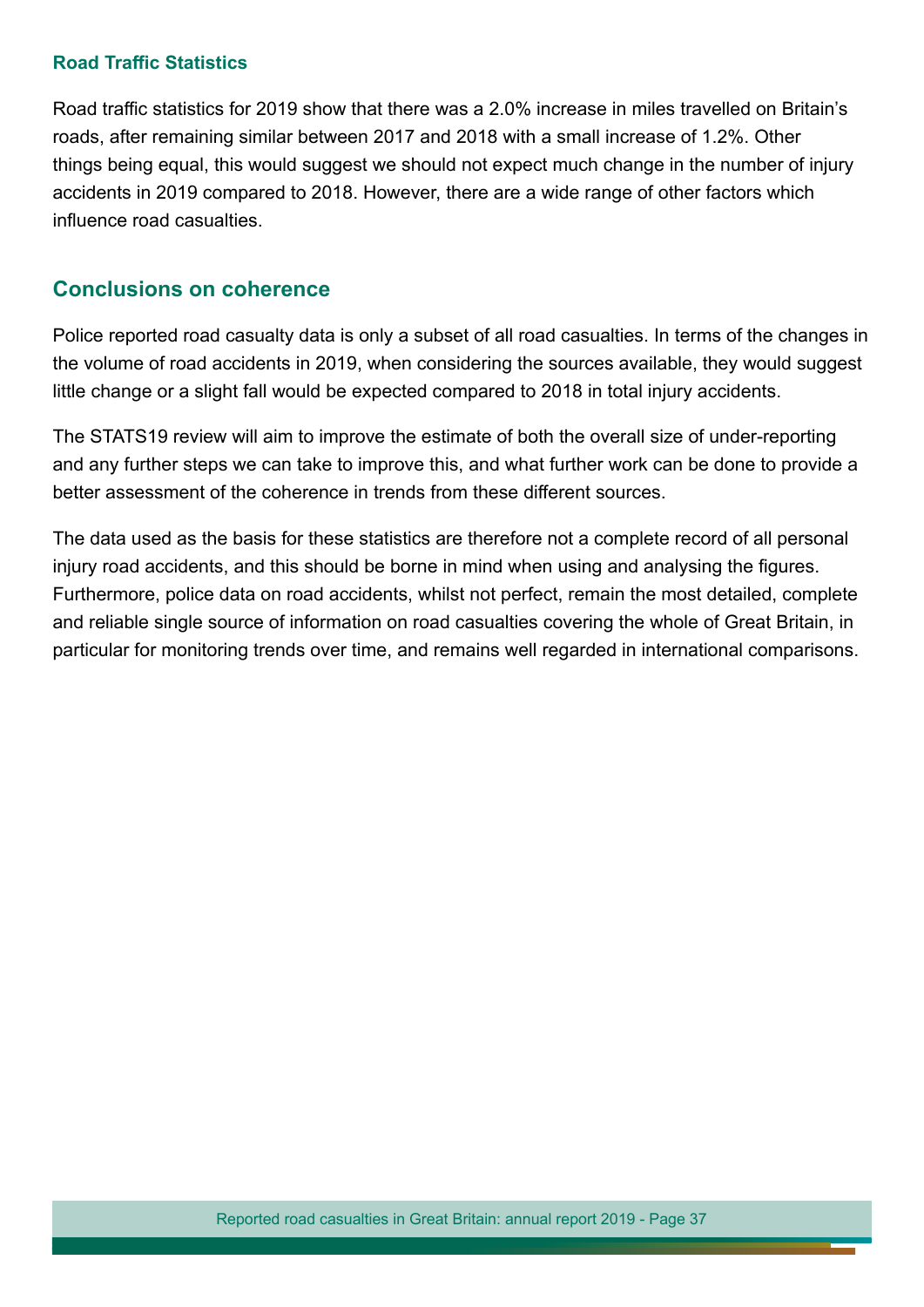# <span id="page-37-0"></span>**Changes in reporting systems used by police forces**

#### **Background on the change**

Approximately half of English police forces adopted the CRASH (Collision Recording and Sharing) system for recording reported road traffic collisions at the end of 2015 or the first part of 2016, although Surrey has been using the system since November 2012. In addition, the Metropolitan Police Service (MPS) switched to a new reporting system called COPA (Case Overview Preparation Application), which went live to police officers from November 2016.

In 2019, 10 further police forces adopted CRASH. This includes all the Scottish police forces, Sussex and Lancashire.

The remaining forces use a wide variety of systems to report accidents, in which police officers use their own judgement and guidance to determine directly the severity of a casualty ('slight' or 'serious').

In contrast CRASH and COPA are injury-based severity reporting systems where the officer records the most severe injury for the

casualty (Table 4 shows the link between injury and severity as used in

the CRASH system). The injuries are then automatically converted to a severity level from 'slight' to 'serious'.

Eliminating the uncertainty in determining severity that arises from the officer having to make their own judgement means that the new severity level data observed from these systems using injury based methods is expected to be more accurate than the data from other systems.

#### **Table 4: Classifcation of injury severity using the CRASH reporting system**

| <b>Injury in CRASH</b>                                     | <b>Detailed severity</b>          | Severity classification |
|------------------------------------------------------------|-----------------------------------|-------------------------|
| Deceased                                                   | Killed                            | Killed                  |
| Broken neck or back                                        | Very Serious                      | Serious                 |
| Severe head injury, unconscious                            | Very Serious                      | Serious                 |
| Severe chest injury, any difficulty breathing Very Serious |                                   | Serious                 |
| Internal injuries                                          | Very Serious                      | Serious                 |
| Multiple severe injuries, unconscious                      | Very Serious                      | Serious                 |
| Loss of arm or leg (or part)                               | <b>Moderately Serious Serious</b> |                         |
| Fractured pelvis or upper leg                              | <b>Moderately Serious Serious</b> |                         |
| Other chest injury (not bruising)                          | <b>Moderately Serious Serious</b> |                         |
| Deep penetrating wound                                     | <b>Moderately Serious Serious</b> |                         |
| Multiple severe injuries, conscious                        | <b>Moderately Serious Serious</b> |                         |
| Fractured lower leg / ankle / foot                         | Less Serious                      | Serious                 |
| Fractured arm / collarbone / hand                          | Less Serious                      | Serious                 |
| Deep cuts / lacerations                                    | Less Serious                      | Serious                 |
| Other head injury                                          | Less Serious                      | Serious                 |
| Whiplash or neck pain                                      | Slight                            | Slight                  |
| Shallow cuts / lacerations / abrasions                     | Slight                            | Slight                  |
| Sprains and strains                                        | Slight                            | Slight                  |
| <b>Bruising</b>                                            | Slight                            | Slight                  |
| Shock                                                      | Slight                            | Slight                  |

## **Definitions**

**CRASH:** Collision Recording and Sharing system. This is a centralised system used by some police forces to record road traffic collisions.

**COPA:** Case Overview Preparation Application. This is a system used by the Metropolitan Police Service to record road traffic collisions.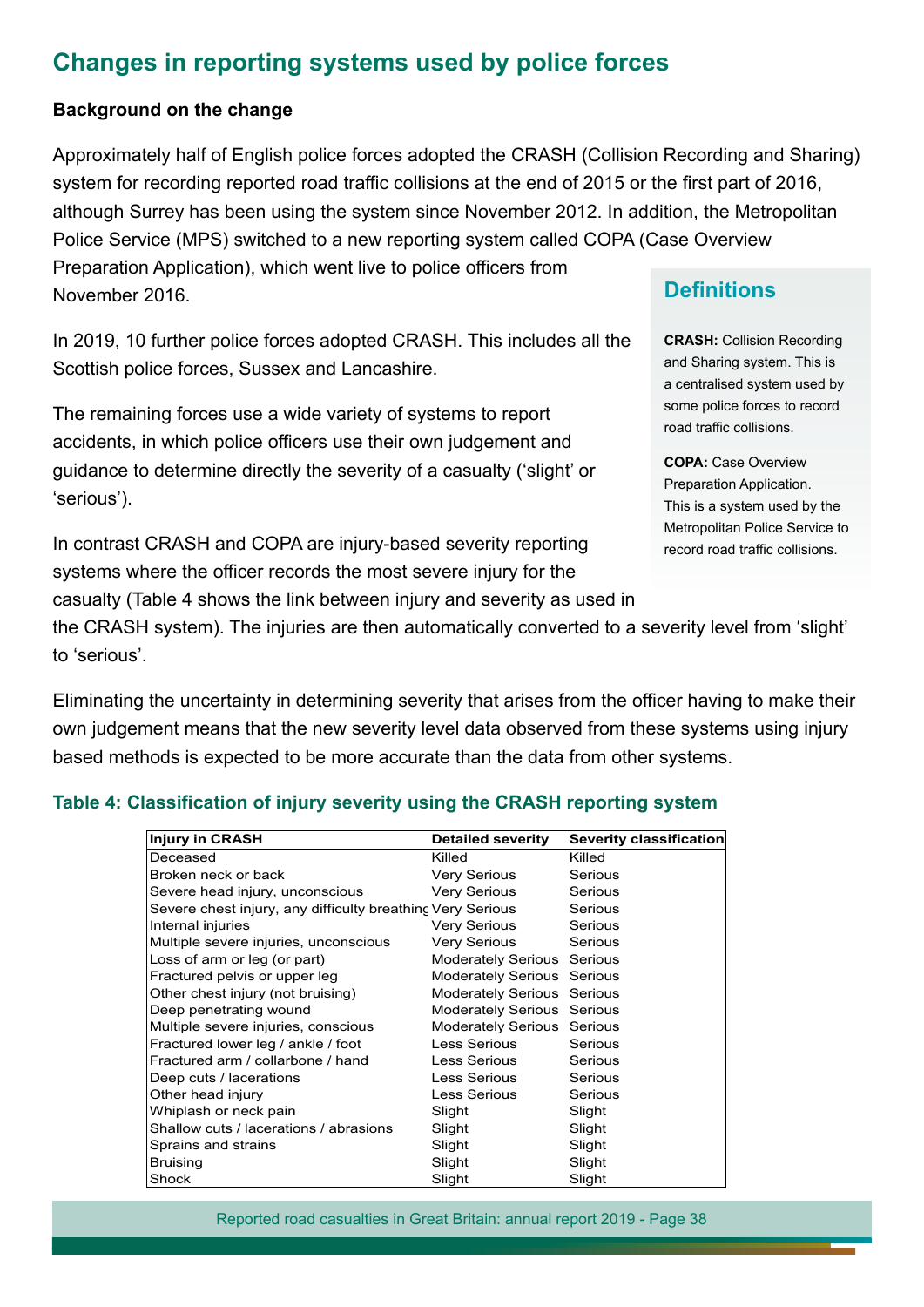#### **Table 5: Adoption dates for CRASH or COPA by police force**

| <b>Police Force</b>         | <b>System Used</b> | <b>Adoption Date</b>                                |
|-----------------------------|--------------------|-----------------------------------------------------|
| <b>Bedfordshire</b>         | CRASH              | April 2016                                          |
| Cambridgeshire              | CRASH              | May 2016                                            |
| Central                     | <b>CRASH</b>       | <b>July 2019</b>                                    |
| City of London              | CRASH              | November 2015                                       |
| Cumbria                     | CRASH              | January 2016                                        |
| Devon and Cornwall          | CRASH              | December 2015                                       |
| Dumfies and Galloway        | CRASH              | <b>July 2019</b>                                    |
| Durham                      | CRASH              | March 2016                                          |
| Essex                       | CRASH              | November 2015                                       |
| Fife                        | CRASH              | <b>July 2019</b>                                    |
| Gloucestershire             | <b>CRASH</b>       | November 2015                                       |
| Grampian                    | <b>CRASH</b>       | <b>July 2019</b>                                    |
| Hertfordshire               | CRASH              | April 2016                                          |
| Humberside                  | CRASH              | January 2016                                        |
| Kent                        | CRASH              | January 2016                                        |
| Lancashire                  | CRASH              | December 2018                                       |
| Lothian and Borders         | CRASH              | <b>July 2019</b>                                    |
| Metropolitan Police Service | COPA               | Live to police officers in November 2015            |
| Norfolk                     | CRASH              | February 2016                                       |
| Northern                    | CRASH              | <b>July 2019</b>                                    |
| Northumbria                 | CRASH              | April 2016                                          |
| South Yorkshire             | CRASH              | January to February 2013, then January 2016 onwards |
| Strathclyde                 | CRASH              | <b>July 2019</b>                                    |
| Staffordshire               | CRASH              | May 2015                                            |
| Suffolk                     | CRASH              | February 2016                                       |
| Surrey                      | CRASH              | November 2012                                       |
| Sussex                      | CRASH              | April 2019                                          |
| Tayside                     | CRASH              | June 2019                                           |
| Warwickshire                | CRASH              | November 2015                                       |
| West Mercia                 | CRASH              | December 2015                                       |
| <b>West Midlands</b>        | <b>CRASH</b>       | November 2015                                       |

*Note that adoption dates are indicative as there can be phased introduction of new systems during transitions*

**Table 5** shows the police forces which use or have used either CRASH or COPA and the dates from which these systems have been used.

#### **Impact on trends**

Following the introduction of CRASH and COPA, the number of casualties recorded as serious has increased in Great Britain. **Chart 20** shows the number of reported serious road casualties by police force over time, from two years before to two years after Injury Based Reporting Systems (IBRS) were introduced (year introduced, index = 100).





<sup>1</sup>Forces not using injury based reporting systems (IBRS). The non IBRS forces have been given an index year of 2016 for comparison as this is when most forces moved over to IBRS.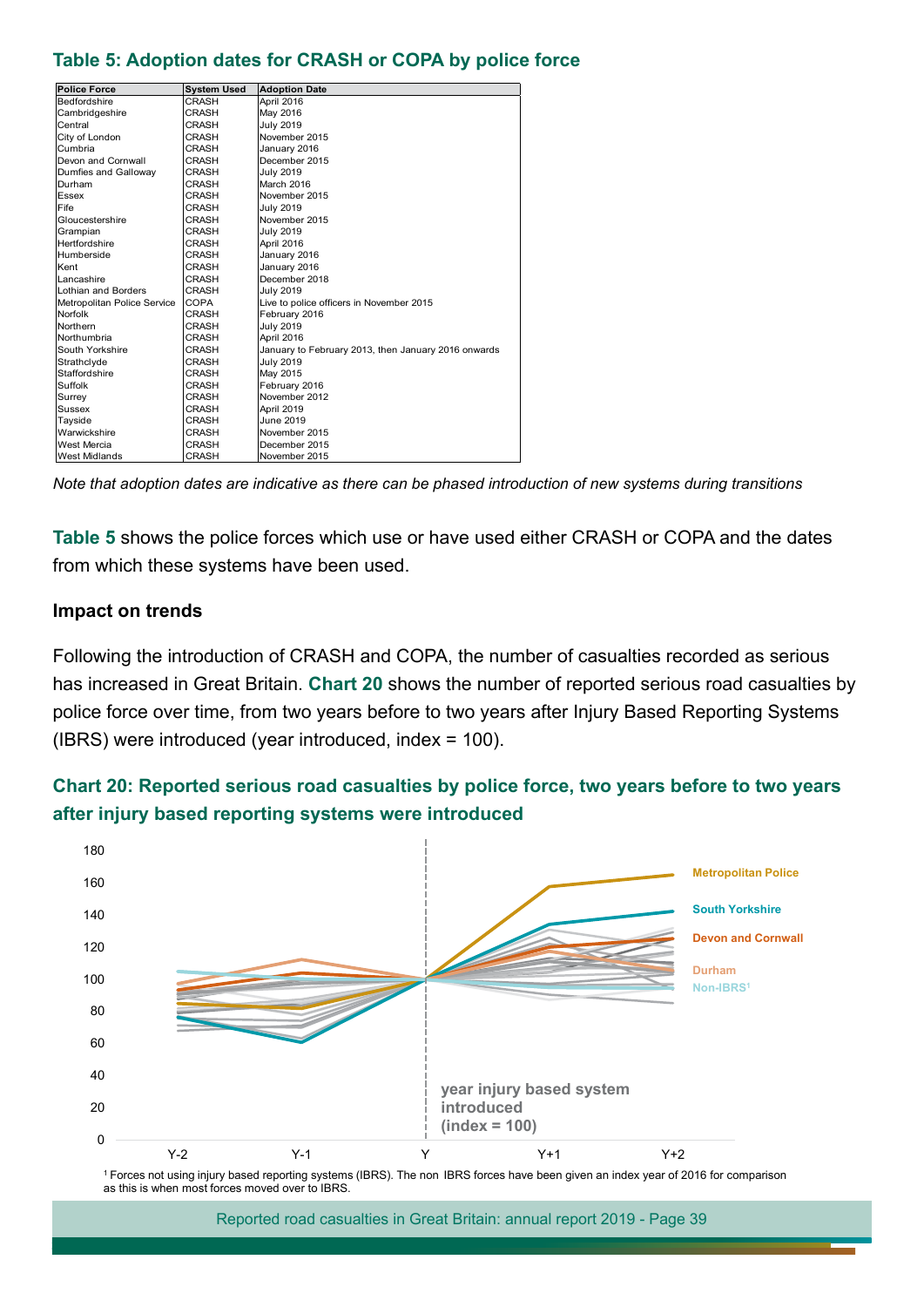**Chart 20** shows that the size of the increase in serious casualties varies across police forces following the introduction of injury based reporting systems. A comparison line for non-IBRS forces has been included to show how reported serious casualties have changed in these forces. Some forces (such as the Metropolitan Police Service) show a more marked increase in serious casualties than others, while other forces (such as Durham) show a more stable trend in serious casualties over time. Devon and Cornwall and South Yorkshire have also been highlighted in the chart above to illustrate the variety of trends observed.

The diferences in the impact of the introduction of injury based reporting systems is likely to depend on the practices within a police force that were in place before these new systems were introduced. For example, Durham have stated that having a relatively low number of casualties each year allows them to extensively validate how the severity of each casualty refects the injury received, and that their previous system for severity recording was very similar to the CRASH approach. Whereas, larger forces might not be able to carry out extensive severity reviews and there might be more differences in practices between the large numbers of officers recording accidents.

#### **Adjusting time series**

The Office for National Statistics (ONS) Methodology Advisory Service have completed analysis to quantify the efect of the introduction of injury reporting systems (CRASH and COPA) on the number of slight and serious injuries reported to the police. The final methodology paper was published alongside 2018 main results in July 2019 ([https://www.gov.uk/government/statistics/](https://www.gov.uk/government/statistics/reported-road-casualties-great-britain-main-results-2018) [reported-road-casualties-great-britain-main-results-2018](https://www.gov.uk/government/statistics/reported-road-casualties-great-britain-main-results-2018)) and is complemented by the Annex published alongside this publication. The fnal paper addresses feedback received on the interim report published alongside the 2017 annual report in September 2018, and confrms the use of a logistic regression approach to adjust severity figures to account for the effect of injury reporting systems while controlling for other factors which predict severity.

The methodology developed by the ONS has been used to produce adjusted figures which are presented alongside the actual reported figures in the main results publication tables. The adjustments provide the statistically 'expected' number of serious and slight injuries (i.e. what might be expected on average) if all forces were using injury based severity reporting approaches.

The adjustments are published for further breakdowns of slight and serious including speed limit, road class, casualty road user type, casualty age, quarter, police force, and local authority. It is expected that these adjustments will need to be provided for each year that there are police forces using a non-injury based reporting system. When other police forces move over to an injury based reporting system, the model will be reviewed and this will be taken into account, which we expect would be for at least the next couple of years.

For more information on the method used to characterise police force trends please see the annex.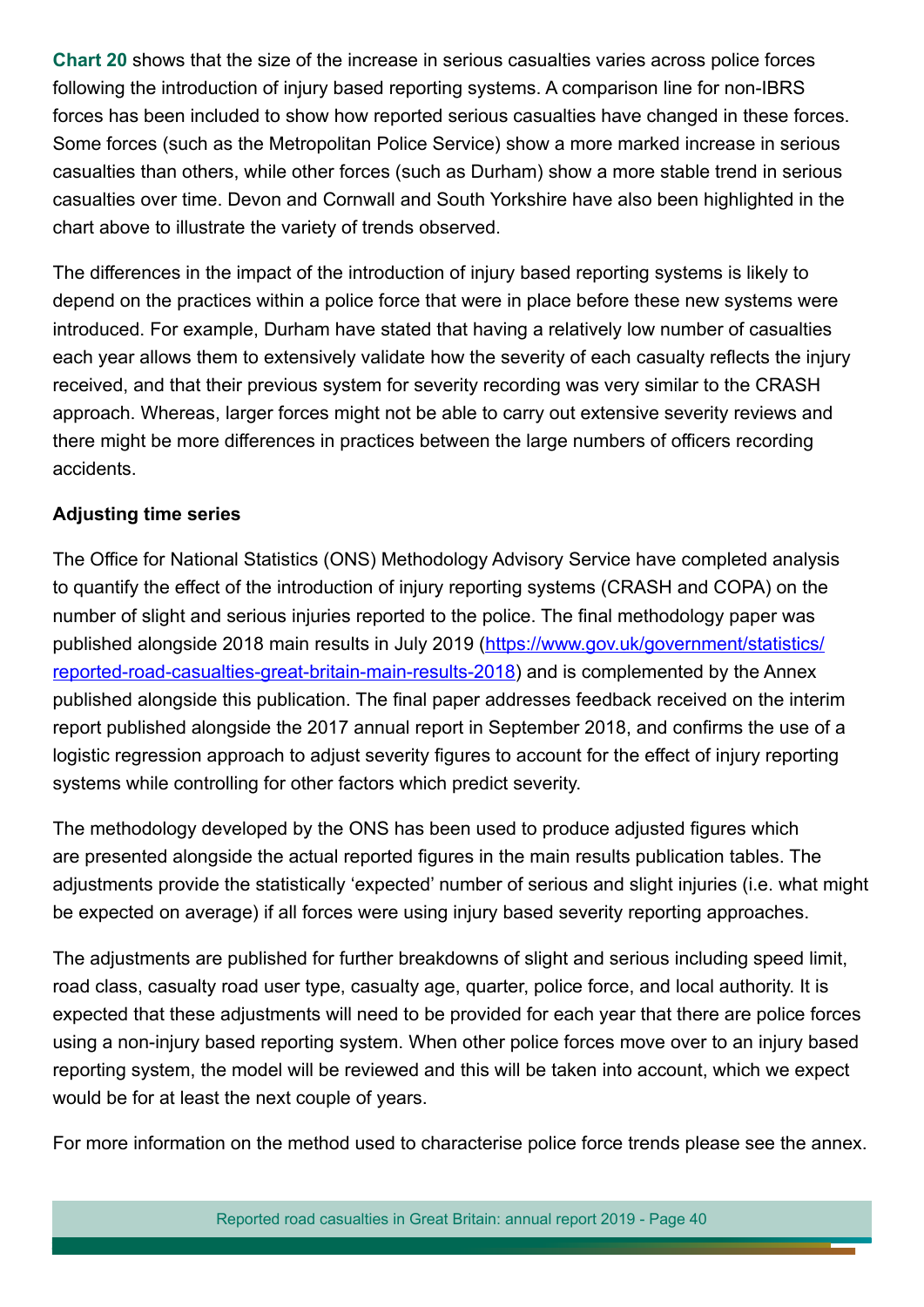The annex also includes information on the final methodology, and guidance around quantifying uncertainty when using record-level data.

Alongside the 2019 annual report, the Department has published the underlying adjusted fgures from the regression model available on data.gov.uk at ([https://data.gov.uk/dataset/cb7ae6f0-4be6-](https://data.gov.uk/dataset/cb7ae6f0-4be6-4935-9277-47e5ce24a11f/road-safety-data) [4935-9277-47e5ce24a11f/road-safety-data](https://data.gov.uk/dataset/cb7ae6f0-4be6-4935-9277-47e5ce24a11f/road-safety-data)), in a look-up alongside our main data extracts, so that users can explore the results of the severity adjustment at casualty level and provide any further feedback. We will update this data when we publish the final 2019 annual report. Caution should be used when interpreting adjustment at a detailed level. It is advised that adjustment fgures are used when users are looking at trends over time. For individual records and totals the unadjusted figures can be used.

### **Your feedback**

We welcome your feedback on this approach, specifically how you are using these statistics and whether this meets your needs. Please contact us at [roadacc.stats@dft.gov.uk](mailto:roadacc.stats%40dft.gov.uk?subject=).

## <span id="page-40-0"></span>**Online self-reporting**

Online self-reporting is part of a wider project for digital public contact called Single Online Home funded by the Home Office. To allow people involved in road traffic accidents to report the collision to the police online should they choose to do so rather than having to physically report it at a police station.

The principle of online reporting is to make it easier for members of the public to report accidents. It is expected that the introduction of online reporting will lead to an increase in the total number of accidents and casualties reported, as it will be easier for the public to perform this duty with more reporting options available. This is particularly likely to impact numbers for slight injuries, which might not have been reported otherwise. Serious injuries, on the other hand, are expected to be less impacted by this change since the police are more likely to physically attend the scene of serious accidents or for them to already be otherwise reported to the police. No change is expected to be found for fatal accidents as these cases are more likely to be attended at the scene and thoroughly investigated.

In addition to the overall volume, the introduction of online reporting is also likely to impact the nature of the collisions reported, for example by road user type.

The Department is starting work as part of the STATS19 review to assess the scale of the discontinuity caused by the introduction of online reporting so far, and consider how to adjust for this as more forces roll it out. The rest of this section gives a high-level overview of the changes introduced by online reporting.

The forces that introduced online reporting of collisions through the Single Online Home project in 2019 or before are listed below: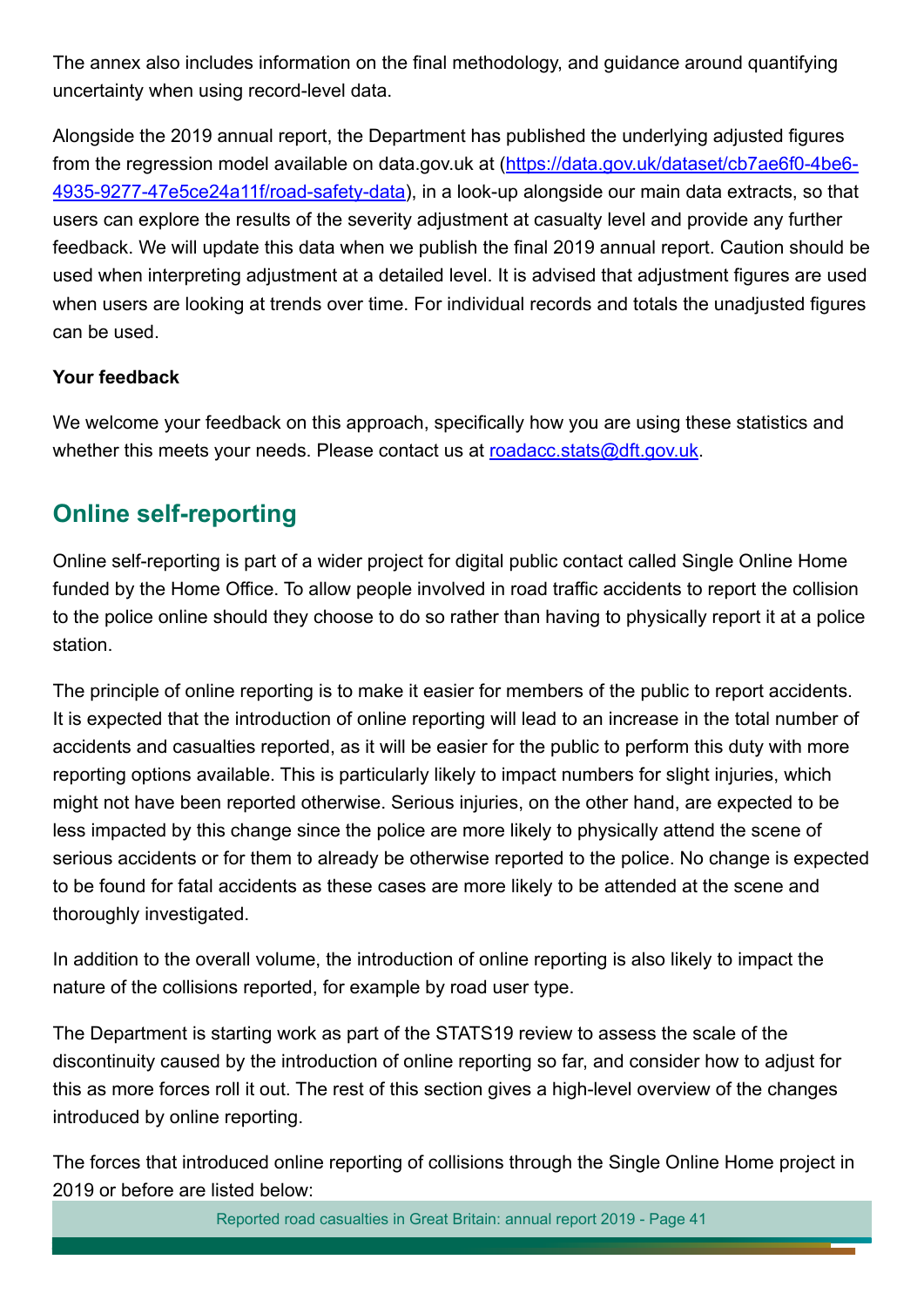| Force                       | Date online reporting introduced in SOH |
|-----------------------------|-----------------------------------------|
| Metropolitan Police Service | October 2016                            |
| Thames Valley               | January 2018                            |
| Hampshire                   | January 2018                            |
| Derbyshire                  | August 2018                             |
| Merseyside                  | October 2018                            |
| Surrey                      | December 2018                           |
| Essex                       | September 2019                          |
| Kent                        | September 2019                          |
| Cheshire                    | November 2019                           |
| Cleveland                   | November 2019                           |
| Staffordshire               | November 2019                           |
| Gloucestershire             | December 2019                           |
| Sussex                      | December 2019                           |

As Essex, Kent, Cheshire, Cleveland, Stafordshire, Gloucestershire and Sussex have been using online reporting only since September 2019 or later they are excluded from this analysis. For the rest of this section, other forces listed above will be compared to forces that have not introduced online reporting. Durham use a diferent online reporting system called Sentrysis.

#### **Changes in trends by severity**

Following the introduction of online reporting, the Metropolitan Police Service has seen an increase in the total number of casualties of all severities (+7.7% between 2016 and 2017). Derbyshire and Hampshire saw a smaller decrease between 2017 and 2018 in all casualties than forces that did not use online reporting between 2017 and 2018. Merseyside and Surrey who introduced online reporting late in 2018, saw a larger decrease between 2018 and 2019 (8.5% and 6.2% respectively) than forces who have not adopted online reporting.

|                                                      |         | Number of casualties |        |        |          | Percentage change |                 |
|------------------------------------------------------|---------|----------------------|--------|--------|----------|-------------------|-----------------|
| Police Force                                         | 2016    | 2017                 | 2018   | 2019   | 2016-17  | 2017-18           | 2018-19         |
| Force adopting online reporting end 2016             |         |                      |        |        |          |                   |                 |
| <b>Metropolitan Police</b>                           | 29.902  | 32,200               | 30,318 | 29,745 | 7.7%     | $-5.8%$           | $-1.9\%$        |
| Forces adopting online reporting in 2018 (up to Sep) |         |                      |        |        |          |                   |                 |
| Derbyshire                                           | 2.570   | 2,126                | 2,077  | 2,191  | $-17.3%$ | $-2.3%$           | 5.5%            |
| <b>Thames Valley</b>                                 | 6,580   | 5,567                | 5,105  | 4,592  | $-15.4%$ | $-8.3%$           | $-10.0\%$       |
| Hampshire                                            | 5,477   | 5,089                | 4,931  | 4,576  | $-7.1%$  | $-3.1%$           | $-7.2\%$        |
| Total                                                | 14.627  | 12,782               | 12,113 | 11,359 | $-12.6%$ | $-5.2%$           | $-6.2\%$        |
| Forces adopting online reporting in 2018 (from Oct)  |         |                      |        |        |          |                   |                 |
| Merseyside                                           | 3,576   | 3,006                | 3,060  | 2,799  | $-15.9%$ | 1.8%              | $-8.5\%$        |
| Surrey                                               | 5.021   | 4,614                | 4,172  | 3.913  | $-8.1\%$ | $-9.6%$           | $-6.2\%$        |
| Total                                                | 8,597   | 7,620                | 7,232  | 6,712  | $-11.4%$ | $-5.1%$           | $-7.2%$         |
| Forces not adopting online reporting <sup>1</sup>    | 101,974 | 94,885               | 88,990 | 84,440 | $-7.0\%$ | $-6.2%$           | $-5.1%$         |
|                                                      |         |                      |        |        |          |                   | Source: STATS19 |

#### **Number of casualties in reported road accidents, by police force, 2016-2019**

1. Essex, Kent, Cheshire, Cleveland, Staffordshire, Gloucestershire and Sussex are excluded from this table

The Department for Transport is not yet able to reliably diferentiate between self-reported casualties over the counter and online in the data. Therefore, the rest of this section is contrasting all self-reported cases (whether over the counter or online) with cases attended by the police at the scene. Note that there is likely to be some switch from over the counter to online reporting: some members of the public who would have gone to a police station to report are likely to do so online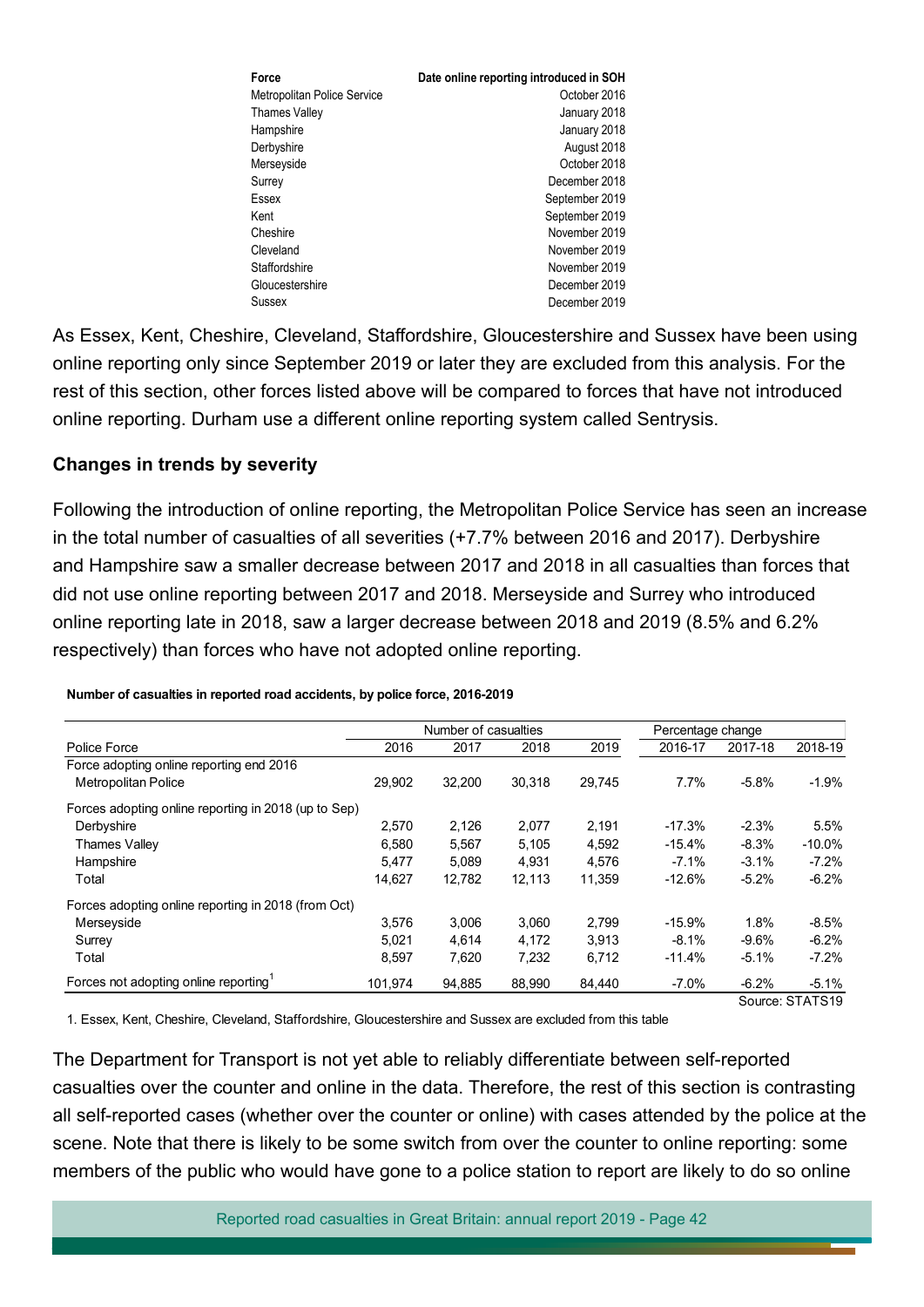instead. However, overall any large increase in the number of self-reported cases is likely to be attributed to the introduction of online reporting.

|                                                      | Number of casualties |        |        |        | Percentage change |         |                 |
|------------------------------------------------------|----------------------|--------|--------|--------|-------------------|---------|-----------------|
| Police Force                                         | 2016                 | 2017   | 2018   | 2019   | 2016-17           | 2017-18 | 2018-19         |
| Force adopting online reporting end 2016             |                      |        |        |        |                   |         |                 |
| <b>Metropolitan Police</b>                           | 4,992                | 6,748  | 8,256  | 9,805  | 35.2%             | 22.3%   | 18.8%           |
| Forces adopting online reporting in 2018 (up to Sep) |                      |        |        |        |                   |         |                 |
| Derbyshire                                           | 599                  | 554    | 643    | 694    | $-7.5%$           | 16.1%   | 7.9%            |
| Thames Valley                                        | 977                  | 742    | 1,099  | 1,289  | $-24.1%$          | 48.1%   | 17.3%           |
| Hampshire                                            | 785                  | 850    | 845    | 822    | 8.3%              | $-0.6%$ | $-2.7%$         |
| Total                                                | 2.361                | 2.146  | 2,587  | 2.805  | $-9.1%$           | 20.5%   | 8.4%            |
| Forces adopting online reporting in 2018 (from Oc    |                      |        |        |        |                   |         |                 |
| Merseyside                                           | 537                  | 535    | 786    | 734    | $-0.4%$           | 46.9%   | $-6.6\%$        |
| Surrey                                               | 693                  | 572    | 597    | 804    | $-17.5%$          | 4.4%    | 34.7%           |
| Total                                                | 1,230                | 1,107  | 1,383  | 1,538  | $-10.0\%$         | 24.9%   | 11.2%           |
| Forces not adopting online reporting <sup>1</sup>    | 21,213               | 21,393 | 20,520 | 22,540 | 0.8%              | $-4.1%$ | 9.8%            |
|                                                      |                      |        |        |        |                   |         | Source: STATS19 |

**Number of casualties in self-reported road accidents, by police force, 2016-2019**

1. Essex, Kent, Cheshire, Cleveland, Staffordshire, Gloucestershire and Sussex are excluded from this table

Across forces that have not adopted online reporting, casualties in self-reported accidents fell by 4.1% from 2017 to 2018 and rose by 9.8% between 2018 and 2019.

The size of the change for forces adopting online reporting has varied for each force. In the Metropolitan Police Service (MPS), which adopted online reporting at the end of 2016, casualties in self-reported accidents rose by 35% between 2016 and 2017, by 22% from 2017 to 2018 and by 19% from 2018 to 2019.

Of the forces that adopted online reporting in 2018 (January to September), Derbyshire and Thames Valley saw large increases in the number of casualties in self-reporting accidents between 2017 and 2018 (16% and 48% respectively). In both forces there was a smaller increase from 2018 to 2019. The increase in Thames Valley was still higher than the increase in forces that have not adopted online reporting, although lower in Derbyshire. Hampshire experienced a reduction in casualties in self-reported accidents since the introduction of online reporting.

Of the forces that introduced online in 2018 (October to December), Merseyside recorded a reduction in the casualties from 2018 to 2019 of 6.6%. Surrey, on the other hand, had a large increase of 35% from 2018 to 2019. This was the same as the increase in the MPS in their first year of using online reporting.

This suggests that online reporting results in more accidents being self-reported than would otherwise have been the case, however there are diferences between forces. The below series of charts show the impact of the introduction of online reporting in the proportion and number of selfreported casualties by severity over time. Serious and slight injuries have been adjusted to account for changes in the severity reporting systems. More information on the change and adjustment process is available in the 2018 annual report. The change to online reporting is indicated by the dotted grey line.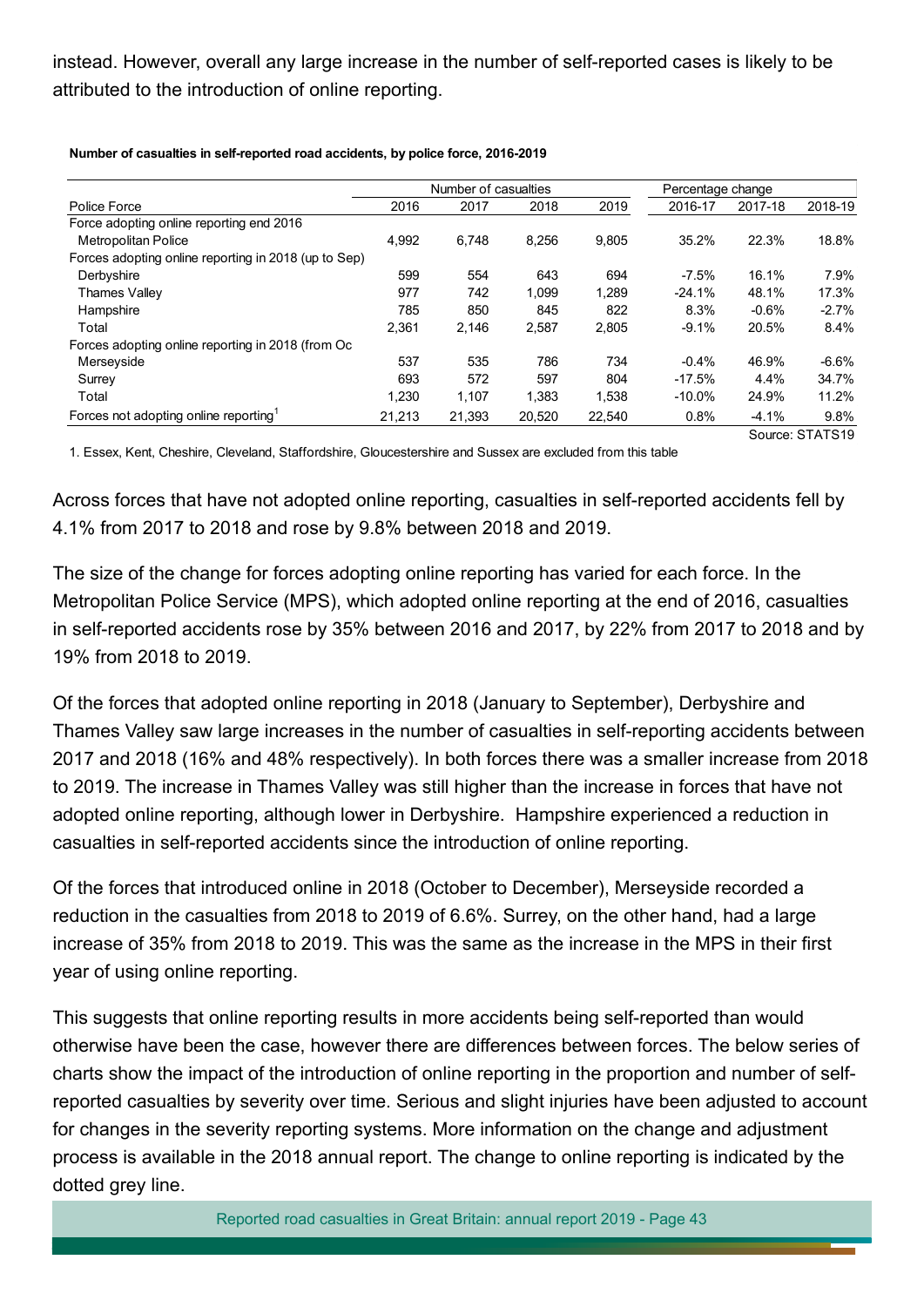







**Derbyshire - Casualties in reported road accidents**



**Hampshire - Casualties in reported road accidents**





**Thames Valley - Casualties in reported road accidents**

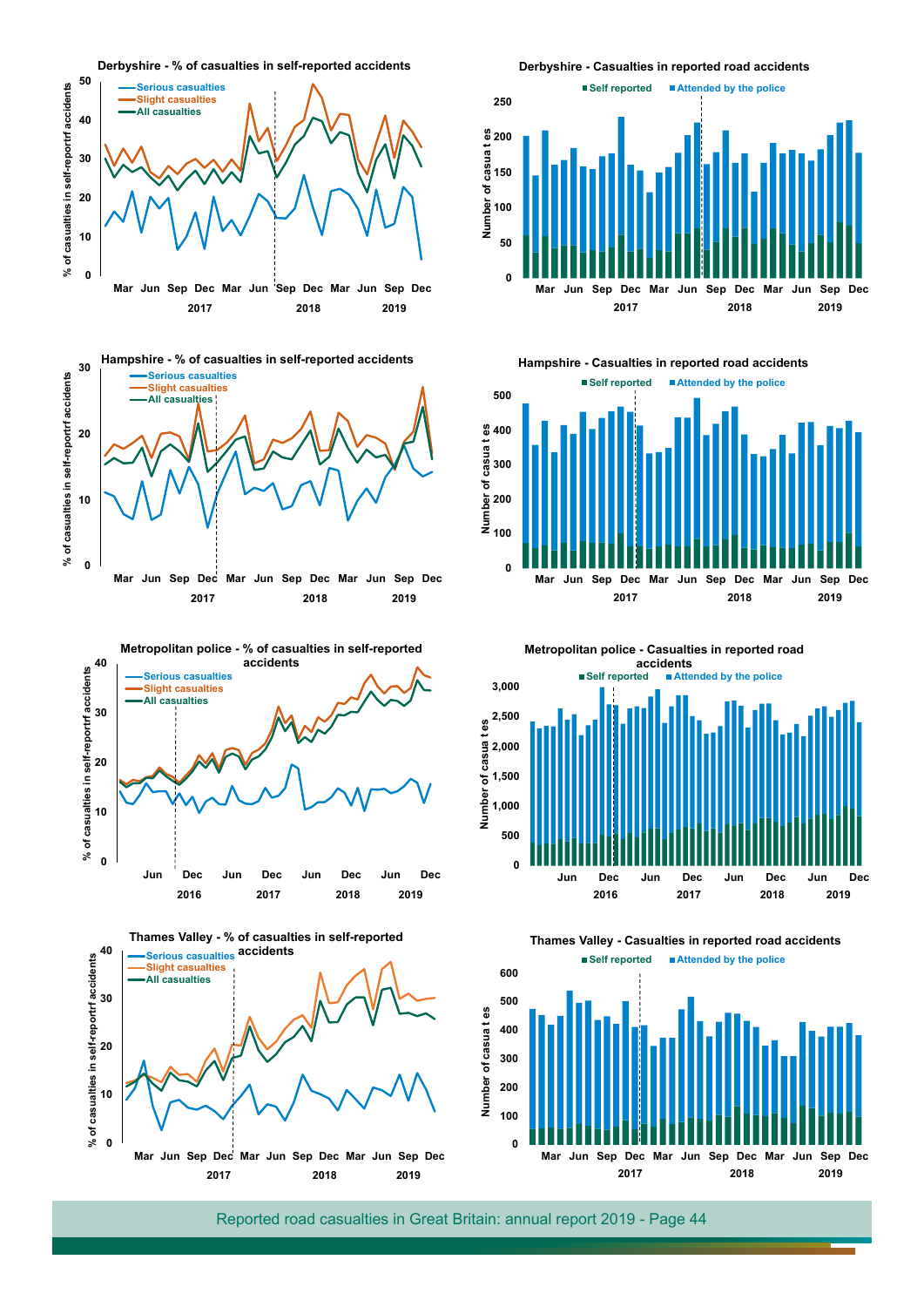

In the MPS, the number of casualties in self-reported accidents in 2019 was 9,805 up from 8,256 in 2018, up from 6,748 in 2017 and 4,992 in 2016. Prior to the introduction of online reporting, less than 20% of casualties a month were self-reported, this proportion is now over 30% a month and the progressive increase has not yet levelled off.

In the MPS, Thames Valley, Derbyshire and Surrey, there is a clear increase in the proportion of self-reported casualties which is progressive after the date of introduction. The impact of online reporting is visible for their trends in slight casualties. For these forces, fuctuations in serious selfreported casualties do not follow a clear upwards trend after the introduction of online reporting. The pattern over time is similar for these forces despite their diferent starting points in terms of the proportion of self-reported casualties before the introduction of online reporting (ranging from 10% to 30%).

Hampshire and Merseyside, on the other hand, have not experienced a noticeable increase since introducing online reporting.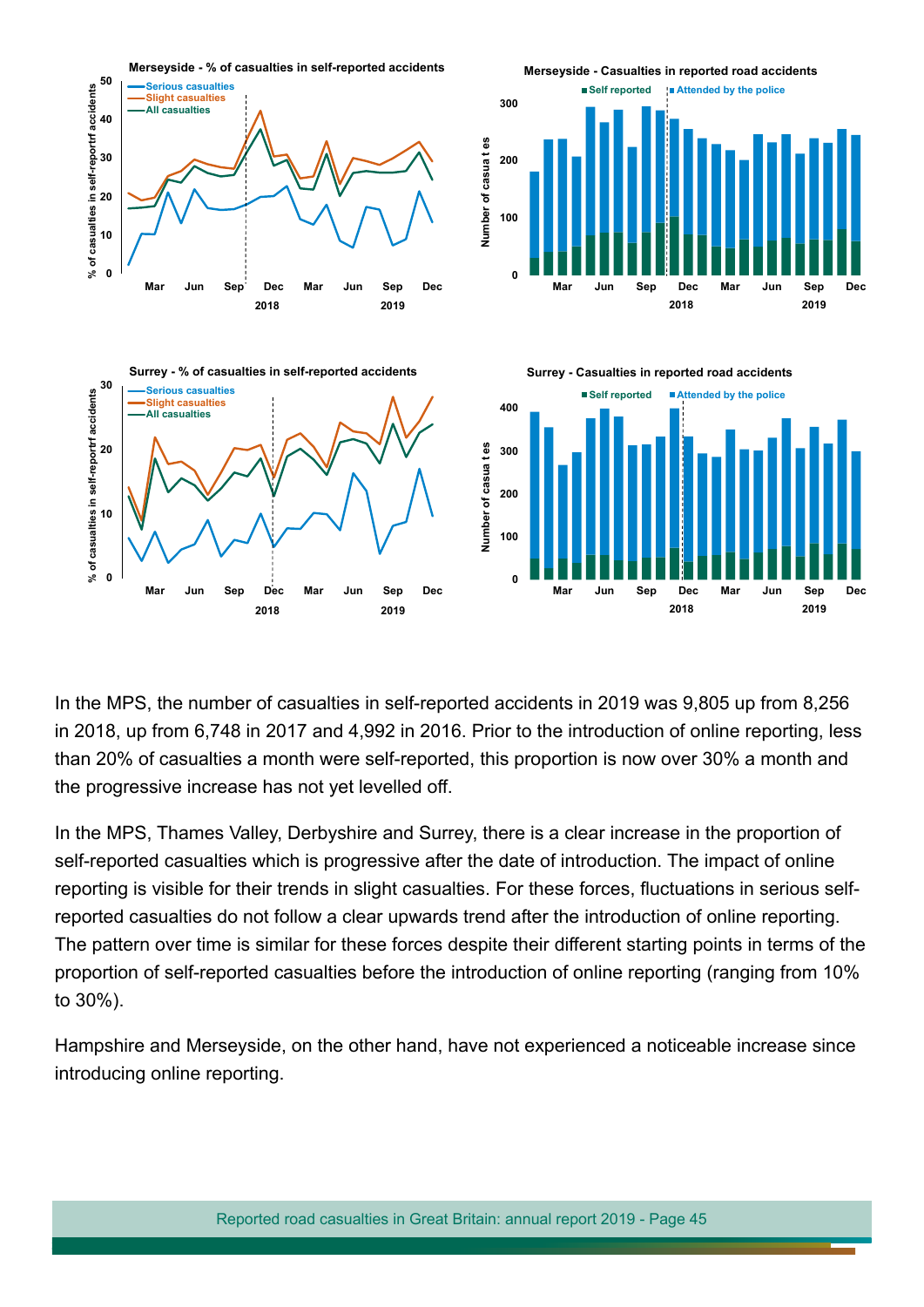#### **Changes in trends by road user type**

Since 2016, around 94% of casualties in self-reported road accidents each year are pedestrians, pedal cyclists, motorcyclists or car occupants. Therefore, the following table shows the percentage changes for these casualty types only.

|                                                    |          |                                          |          | Car             |          |  |
|----------------------------------------------------|----------|------------------------------------------|----------|-----------------|----------|--|
| Police Force                                       |          | Pedestrians Pedal cyclists Motorcyclists |          | occupants       | Other    |  |
| Forces adopting online reporting end 2016          |          |                                          |          |                 |          |  |
| Metropolitan Police from 2016-2017                 | 45.0%    | 50.2%                                    | 40.8%    | 26.4%           | 2.7%     |  |
| Metropolitan Police from 2017-2018                 | 13.6%    | 9.6%                                     | 16.8%    | 34.2%           | 26.2%    |  |
| Metropolitan Police from 2018-2019                 | 3.1%     | 7.7%                                     | 78.3%    | 19.3%           | 12.8%    |  |
| Forces adopting online reporting in 2018 (Jan-Sep) |          |                                          |          |                 |          |  |
| Derbyshire from 2017-2018                          | 33.9%    | 1.7%                                     | 27.0%    | 16.2%           | 1.8%     |  |
| Thames Valley from 2017-2018                       | 17.4%    | 27.7%                                    | 59.0%    | 78.0%           | 25.0%    |  |
| Hampshire from 2017-2018                           | 17.2%    | 3.3%                                     | $-9.5%$  | $-11.8%$        | 14.7%    |  |
| Overall from 2017-2018                             | 21.9%    | 11.7%                                    | 17.3%    | 27.9%           | 11.5%    |  |
| Derbyshire from 2018-2019                          | 6.5%     | 1.7%                                     | $-4.3%$  | 19.5%           | $-19.3%$ |  |
| Thames Valley from 2018-2019                       | $-9.7%$  | 10.3%                                    | $-11.3%$ | 33.1%           | 10.0%    |  |
| Hampshire from 2018-2019                           | $-16.4%$ | $-3.9%$                                  | 16.4%    | 0.4%            | 12.8%    |  |
| Overall from 2018-2019                             | $-7.1%$  | 2.8%                                     | 1.1%     | 21.4%           | $-1.5%$  |  |
| Forces adopting online reporting in 2018 (Oct-Dec) |          |                                          |          |                 |          |  |
| Merseyside from 2018-2019                          | 2.3%     | $-14.3%$                                 | $-30.8%$ | $-1.5%$         | $-39.6%$ |  |
| Surrey from 2018-2019                              | 16.0%    | 19.9%                                    | 100.0%   | 45.6%           | 12.9%    |  |
| Overall from 2018-2019                             | 7.4%     | 0.6%                                     | 40.4%    | 20.1%           | $-19.0%$ |  |
| Forces not adopting online reporting <sup>1</sup>  |          |                                          |          |                 |          |  |
| Change from 2016-2017                              | 4.8%     | 9.4%                                     | $-6.7%$  | $-1.9%$         | $-1.7%$  |  |
| Change from 2017-2018                              | $-2.9%$  | $-5.1%$                                  | $-6.9%$  | $-3.7%$         | $-5.8%$  |  |
| Change from 2018-2019                              | 11.0%    | 4.5%                                     | 8.4%     | 12.8%           | $-1.9%$  |  |
|                                                    |          |                                          |          | Source: STATS19 |          |  |

#### **Percentage change in casualties in self-reported road accidents, by police force and road user type, 2016-2017 to 2018-2019**

1. Essex, Kent, Cheshire, Cleveland, Staffordshire, Gloucestershire and Sussex are excluded from this table

For forces that have not adopted online reporting, the year-on-year percentage changes between 2016 and 2017, 2017 and 2018 and 2018 and 2019 for all these casualty types range between a reduction of 7% and an increase of 13%.

Between 2016 and 2017 in accidents that were self-reported online in the MPS, pedal cyclist casualties increased by 50%, pedestrians by 45%, motorcyclists by 41%, and car occupants by 26%. For the second full year of online reporting in the MPS, car occupant casualties rose by 34% and the increases for the other casualty types were smaller. In the third year car occupants rose by 19%.

For forces that adopted online reporting in 2018 up to the end of September, Derbyshire saw the biggest increase in pedestrians (34%) and motorcyclists (27%), while Thames Valley saw their largest increases in car occupants (78%) and motorcyclists (59%).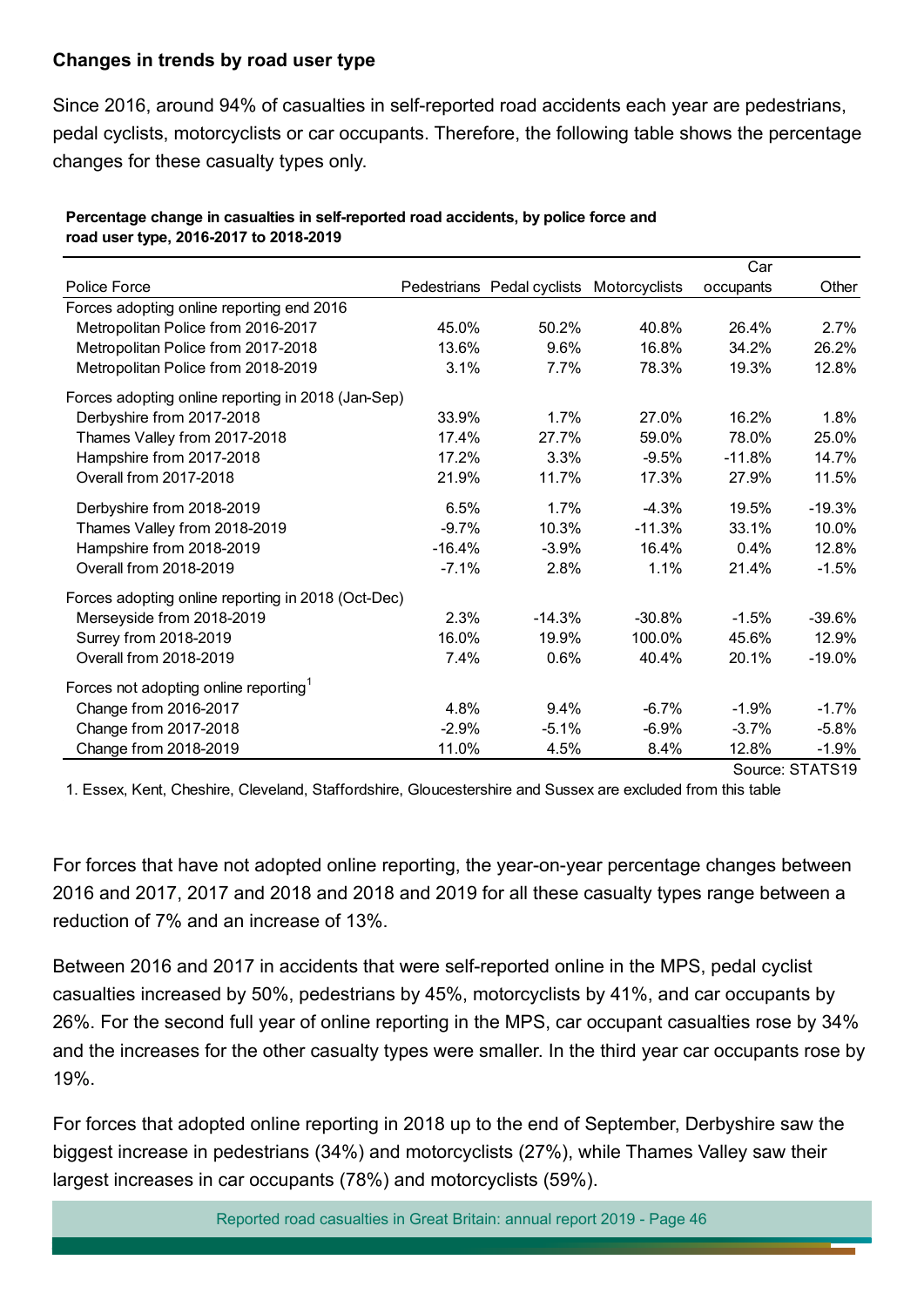For the two forces that adopted online reporting in 2018 after September, Surrey saw increases for all casualty types: motorcyclists (100%), cars (46%), pedal cyclists (20%) and pedestrians (16%), while Merseyside only saw increases for pedestrians (2%).

Some forces that have adopted online self-reporting have recorded increases for each of these four casualty types that are larger than for those forces that have not adopted online self-reporting. However, other forces, such as Merseyside, have seen decreases. These diferences may refect diferences in travel behaviours of the population of these police forces and therefore the type of accidents that occur in each of them. For example, the increase in the MPS is particularly large for vulnerable road users (pedestrians, pedal cyclists, motorcyclists).

#### **Conclusion on the impact on trends**

In summary, online self-reporting has resulted in more accidents being reported in most of the police forces that have introduced this method of self-reporting to varying degrees, compared to forces that have not. While forces had diferent starting points in terms of the proportion of accidents that are self-reported, trends over time in most of these forces show a progressive increase in self-reported slight casualties that has not yet levelled off. The size of the effect and the road user groups most impacted difer between forces. It is also likely to refect the mix of travel patterns and accidents in these police force areas. It also suggests that collisions involving vulnerable road users (pedestrians, pedal cyclists and motorcyclists) are reported more online.

The number and size of the forces that have adopted online reporting means that it may be impacting the national fgures slightly. Online reporting tools delivered through the Single Online Home project will be made available to more police forces in the future. The Department anticipates that this will have an even greater impact on the total number of accidents and casualties reported as the system is adopted more widely. Other forces have already planned to adopt online reporting in the near future. It is therefore expected that the discrepancy in data trends caused by the introduction of online reporting will expand in the future.

The Department will explore further how to estimate the impact of the introduction of online reporting as part of the STATS19 review. This will include research to understand diferences in practices of back office staff between forces where online reporting is available and review the STATS19 requirements of online reporting from a user perspective.

#### **Impact on quality**

The introduction of online reporting has also impacted the quality of data received by the Department. It is believed that the introduction of online reporting has introduced a diferent interpretation for unknown values (for example, unknown to the public as opposed to unknown by the police) that has not been subsequently populated by the police. As a result, the number of unknown values on some variables like left hand drive vehicle, special conditions at site and carriageway hazards, has increased compared to previous years.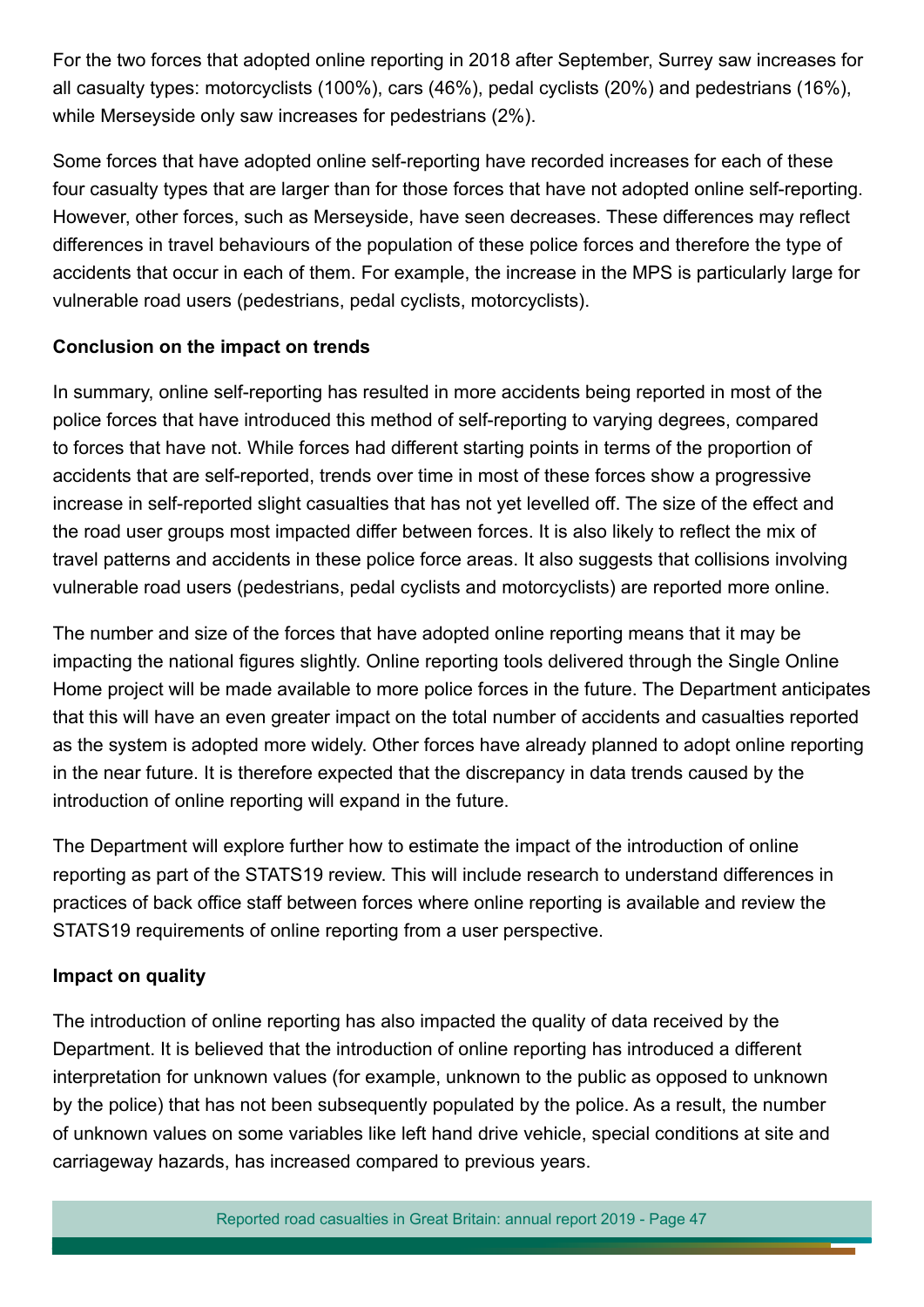The specific variables affected are the following:

Vehicle level variables

- Skidding / overturning
- Hit object in carriageway
- Vehicle leaving carriageway
- Vehicle location
- First object hit off carriageway
- Junction location of vehicle
- Was vehicle left hand drive?
- First point of impact
- Towing and articulation

#### Accident level variables

- Weather conditions
- Junction control
- Carriageway type
- Pedestrian crossing
- Special conditions at site
- Carriageway hazards
- Junction type
- Road surface conditions

The vast majority of the unknown values above are observed in the Metropolitan Police Service, however there are indications that some, including weather conditions and carriageway type, are also observed in other online reporting forces.

Comparisons with earlier years for these variables should therefore be made with caution. This is indicated as a footnote in published tables where relevant.

In particular, there has been an issue in the recording of the left hand drive information for vehicles in the Metropolitan Police Service. There has been a large increase in unknowns for this feld since 2016, which is linked to the introduction of online reporting, and a large increase in vehicles recorded as left hand drive since 2016, which is believed to be linked to the introduction of COPA. This is indicated in [RAS40005](https://www.gov.uk/government/statistical-data-sets/ras40-reported-accidents-vehicles-and-casualties), which has been amended to include two tables for 2017 and 2018: one for Great Britain and one for Great Britain excluding the Metropolitan Police Service.

The Department is actively engaged with the project team to improve the capture of the geographic location of the collision and to add additional validation to improve the quality of online self-reported data.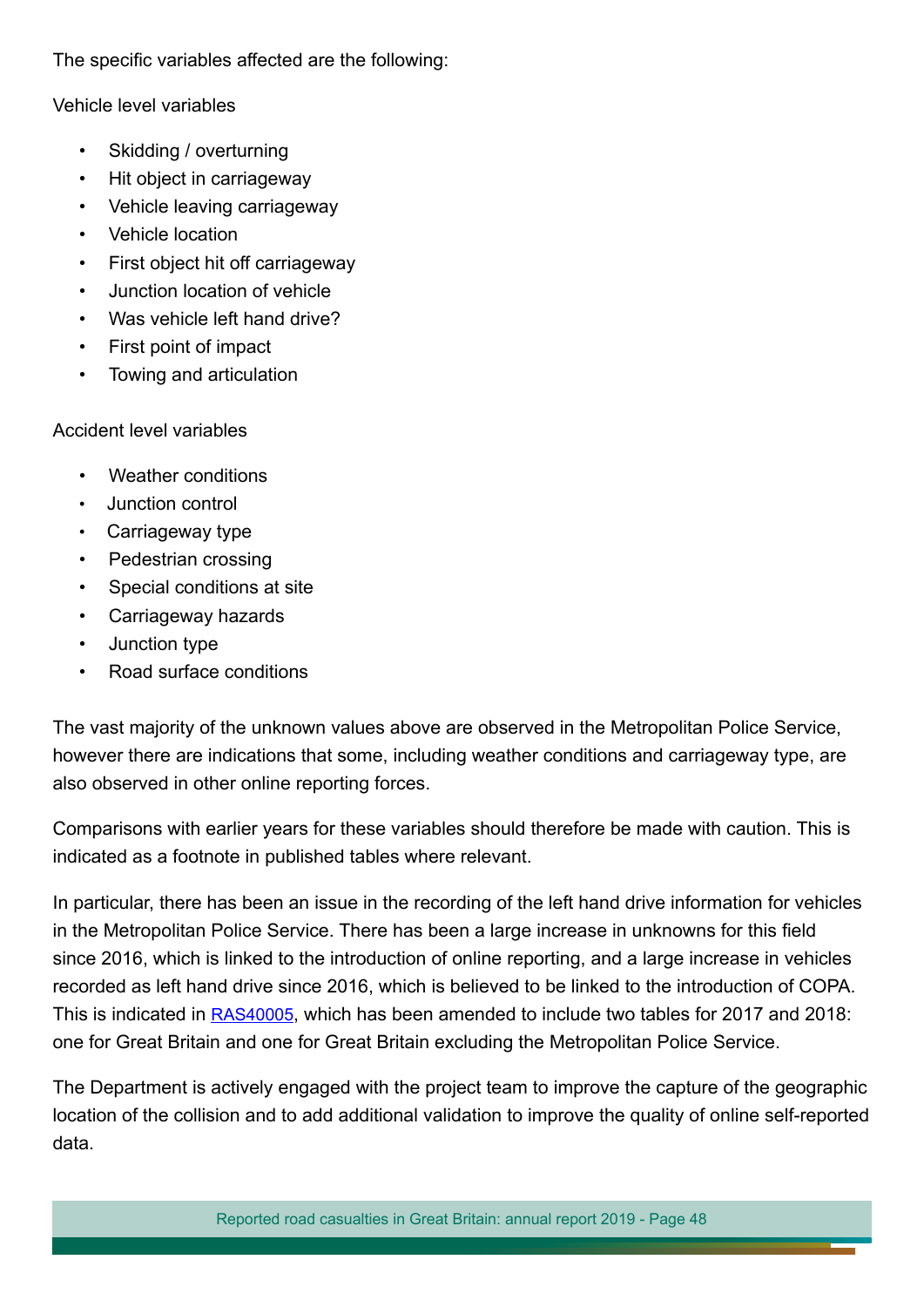# **Publication timetable**

The timetable of publications in 2020 continues to be a large improvement on 2017 and 2018, where the main results publication did not go ahead, reflecting the efforts of both police forces and the DfT team.

The Department aims to publish mid-year estimates for 2020 in November 2020. Feedback from users and examples of any impact of the reduced frequency from quarterly to in-year estimates are welcome at [roadacc.stats@dft.gov.uk.](mailto:roadacc.stats%40dft.gov.uk?subject=)

## **Data supply from forces**

## **Next release**

Provisional tables and analysis of the frst half of 2020 statistics, will be published in the Reported Road Casualties in Great Britain: provisional estimates: year ending June 2020 in November this year.

There have been signifcant challenges in attempting to close the 2019 dataset. The timing of the Coronavirus (COVID-19) pandemic has impacted forces and local authorities and their ability to process STATS19 data and respond to enquiries due to: reprioritisation, staff on furlough and physical difculties of access to places of work, equipment to work at home and software.

Avon and Somerset police totals are not complete for 2019. One of five local authorities that process data on their behalf were unable to submit all their records for December 2019. North Somerset local authority have reported capability issues whilst working from home during the pandemic that afected their ability to process all their records. This has prevented them from validating and exporting the final outstanding data to the department. We do not expect this to have a significant impact on trends at a national or police force level, only for the specific local authority afected.

DfT aims to have all reportable accidents included within the Reported Road Casualties Great Britain, provisional results publication. For 2019 this was not possible. Data and accidents had to be processed after the release date from forces identifed in the "Data supply from forces" section of that release. Minor changes are not incorporated once all data has been received from forces unless they resolve issues identifed during national validation.

DfT receives notifcations from the police and local authorities regarding coroner court and Procurator Fiscal verdicts that would change road safety statistics. Where possible these verdicts have been used to update casualty records, but it does depend on when DfT receives notifcation of the verdicts. The Welsh Government notifed DfT of three changes and the Scottish government notifed DfT of two verdicts that would change the reporting totals for road safety statistics. Notifcation of these updates was received at an advanced stage of our publication. As such, changes could not be made to the reported statistics without delaying the publication, so they have not been included. The verdicts would have removed four fatalities and changed one serious casualty to a fatality.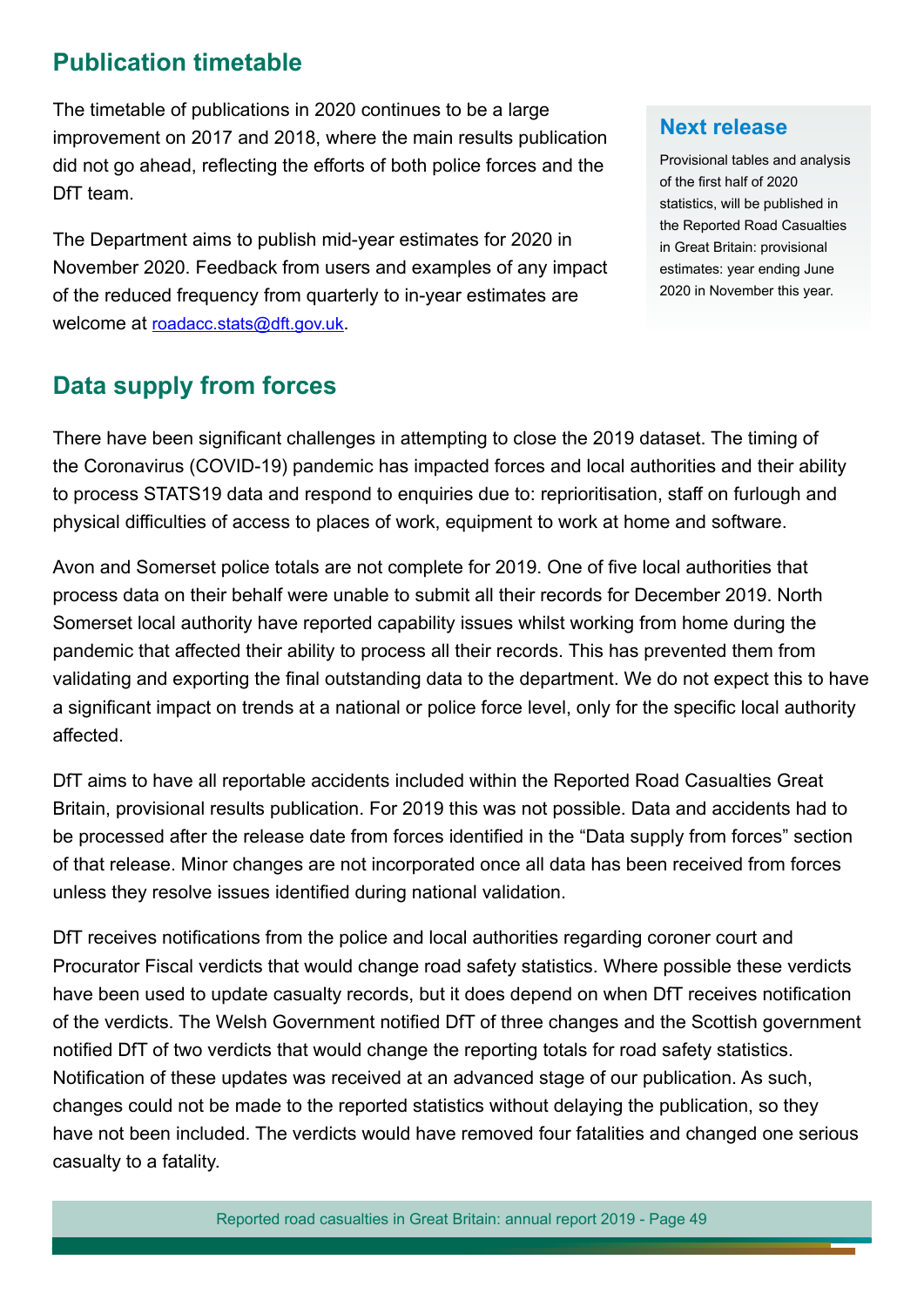## <span id="page-49-0"></span>**Data tables**

The annual report also includes detailed tables based on data reported by the police. Areas covered are listed below, with relevant table numbers in brackets:

- **•** Accidents [\(RAS10](https://www.gov.uk/government/statistical-data-sets/ras10-reported-road-accidents))
- **•** Drivers and vehicles involved ([RAS20](https://www.gov.uk/government/statistical-data-sets/ras20-drivers-riders-and-vehicles-in-reported-road-accidents))
- **•** Casualties [\(RAS30](https://www.gov.uk/government/statistical-data-sets/ras30-reported-casualties-in-road-accidents))
- **•** Combined accidents, casualties, vehicles ([RAS40](https://www.gov.uk/government/statistical-data-sets/ras40-reported-accidents-vehicles-and-casualties))
- **•** Area comparisons [\(RAS30038-RAS30058](https://www.gov.uk/government/statistical-data-sets/ras30-reported-casualties-in-road-accidents), [RAS10014-RAS10015](https://www.gov.uk/government/statistical-data-sets/ras10-reported-road-accidents), [RAS41002-RAS41004](https://www.gov.uk/government/statistical-data-sets/ras41-reported-casualties-rates))
- **•** International comparisons ([RAS52](https://www.gov.uk/government/statistical-data-sets/ras52-international-comparisons))
- **•** Former Strategic Framework for Road Safety outcome indicators ([RAS41](https://www.gov.uk/government/statistical-data-sets/ras41-reported-casualties-rates))
- **•** Contributory factors ([RAS50](https://www.gov.uk/government/statistical-data-sets/ras50-contributory-factors))
- **•** Reported drink-driving [\(RAS51](https://www.gov.uk/government/statistical-data-sets/ras51-reported-drinking-and-driving))
- **•** Survey data on road accidents [\(RAS54](https://www.gov.uk/government/statistical-data-sets/ras54-survey-data))
- **•** Hospital admissions as a result of road accidents [\(RAS55](https://www.gov.uk/government/statistical-data-sets/ras55-hospital-episode-statistics-hes))
- **•** Accident and casualty costs [\(RAS60](https://www.gov.uk/government/statistical-data-sets/ras60-average-value-of-preventing-road-accidents))

A full list of tables in the road safety series and an index with 2019 RRCGB web tables can be found at [https://www.gov.uk/government/uploads/system/uploads/attachment data/fle/648083/](https://www.gov.uk/government/uploads/system/uploads/attachment_data/file/648083/reported-road-casualties-gb-index-of-tables.xlsm) [reported-road-casualties-gb-index-of-tables.xlsm](https://www.gov.uk/government/uploads/system/uploads/attachment_data/file/648083/reported-road-casualties-gb-index-of-tables.xlsm).

## **Making our data easier to access**

The Department wants to make road safety data easier for users to access and navigate, and has therefore carried out a review of all published road accidents tables. The aim of this review was to enable users to get the tailored information they need while reducing the number of tables published.

The Department is trialling a new road safety data download tool (https://roadtraffic.dft.gov.uk/custom-downloads/road[accidents](https://roadtraffic.dft.gov.uk/custom-downloads/road-accidents)), for users to create bespoke reports. We will continue to improve this tool continuously to include more data and improve the user experience. If you have any feedback or issues with the tool please contact us at [roadacc.stats@dft.gov.uk](mailto:roadacc.stats%40dft.gov.uk?subject=). Some tables have been dropped as the same information is now available in this tool.

As announced in last year's main results publication, some tables have also been dropped as part of this review because information has been consolidated in tables, information was duplicated across tables, or they were identifed as being rarely used. For full details of specific tables dropped, please see the tables index: [https://www.gov.uk/government/uploads/system/](https://www.gov.uk/government/uploads/system/uploads/attachment_data/file/648083/reported-road-casualties-gb-index-of-tables.xlsm) [uploads/attachment data/fle/648083/reported-road-casualties-gb-index-of-tables.xlsm](https://www.gov.uk/government/uploads/system/uploads/attachment_data/file/648083/reported-road-casualties-gb-index-of-tables.xlsm).

The objective of removing the number of tables that are made available through the tool, that are rarely used, or are redundant, is to provide a better user experience to users by not having to navigate a very large number of tables. The complexity of